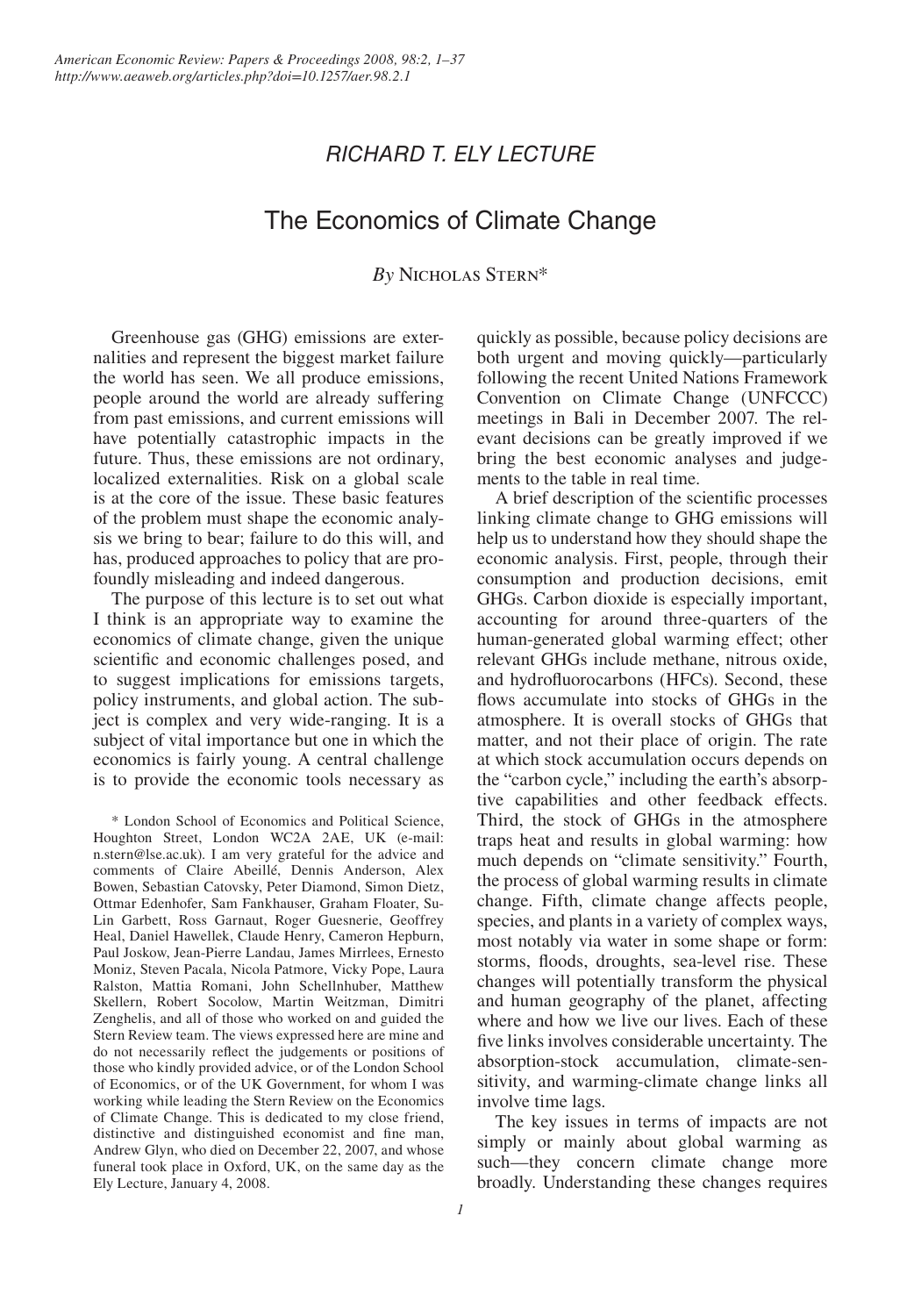specific analysis of how climate will be affected regionally. Levels and variabilities of rainfall depend on the functioning of weather and climate for the world as a whole. As discussed below, temperature increases of 4–5°C on average for the world would involve radical and dangerous changes for the whole planet, with widely differing, often extreme, local impacts. Further, the challenge, in large measure, is one of dealing with the consequences of *change* and not only of comparing long-run equilibria. Under business as usual (BAU), over the next two centuries we are likely to see change at a rate that is fast-forward in historical time and on a scale that the world has not seen for tens of millions of years.

This very brief and oversimplified description of the science carries key lessons for economics. The scientific evidence on the potential risks is now overwhelming, as demonstrated in the recent Intergoverrnmental Panel on Climate Change (IPCC) Fourth Assessment Report, or AR4 (IPCC 2007). Like most of those here today, I am not a climate scientist. As economists, our task is to take the science, particularly its analysis of risks, and think about its implications for policy. Only by taking the extraordinary position that the scientific evidence shows that the risks are definitely negligible should economists advocate doing nothing now. The science clearly shows that the probability and frequency of floods, storms, droughts, and so on, is likely to continue to grow with cumulative emissions, and that the magnitude of some of these impacts could be catastrophic.

While an understanding of the greenhouse effect dates from the nineteenth century,<sup>1</sup> in the last decade, and particularly in the last few years, the science has fortunately started to give us greater guidance on some of the possible probability distributions linking emissions and stocks to possible warming and climate change, thus allowing us to bring to the table analytical tools on economic policy toward risk.

The brief description of the science above tells us that GHG emissions are an externality which

is different from our usual examples in four key ways: (a) it is global in its origins and impacts; (b) some of the effects are very long term and governed by a flow-stock process; (c) there is a great deal of uncertainty in most steps of the scientific chain; and (d) the effects are potentially very large and many may be irreversible. Thus, it follows that the economic analysis must place at its core: (i) the economics of risk and uncertainty; (ii) the links between economics and ethics (there are major potential policy trade-offs both within and between generations), as well as notions of responsibilities and rights in relation to others and the environment; and (iii) the role of international economic policy. Further, the potential magnitude of impacts means that, for much of the analysis, we have to compare strategies that can have radically different development paths for the world. We cannot, therefore, rely only on the methods of marginal analysis. Here, I attempt to sketch briefly an analysis that brings these three parts of economics to center stage. It is rather surprising, indeed worrying, that much previous analysis of practical policy has relegated some or all of these three key pieces of economics to the sidelines.

*The Structure of the Argument*.—The structure of the argument on stabilization is crucial, and we begin by setting that out before going into analytical detail. The choice of a stabilization target shapes much of the rest of policy analysis and discussion, because it carries strong implications for the permissible flow of emissions, and thus for emissions reductions targets. The reduction targets, in turn, shape the pricing and technology policies.

Understanding the risks from different strategies is basic to an understanding of policy. Many articulated policies for risk reduction work in terms of targets, usually expressed in terms of emission flows, stabilization levels, or average temperature increases. The last of these has the advantage that it is (apparently) easier for the general public to understand. The problem is that this apparent ease conceals crucial elements that matter greatly to social and economic outcomes—it is the effects on storms, floods, droughts, and sea-level rise that are of particular importance, and a heavy focus on temperature can obscure this. Further, and crucially, temperature outcomes are highly stochastic and cannot be targeted directly. Emissions can be

<sup>&</sup>lt;sup>1</sup> Joseph Fourier recognized in the 1820s (Fourier 1827) that the atmosphere was trapping heat; three decades later, John Tyndall (1861) identified the types of gases responsible for the trapping; and at the end of the century, Svante Arrhenius (1896) gave calculations of the possible effects of doubling GHGs.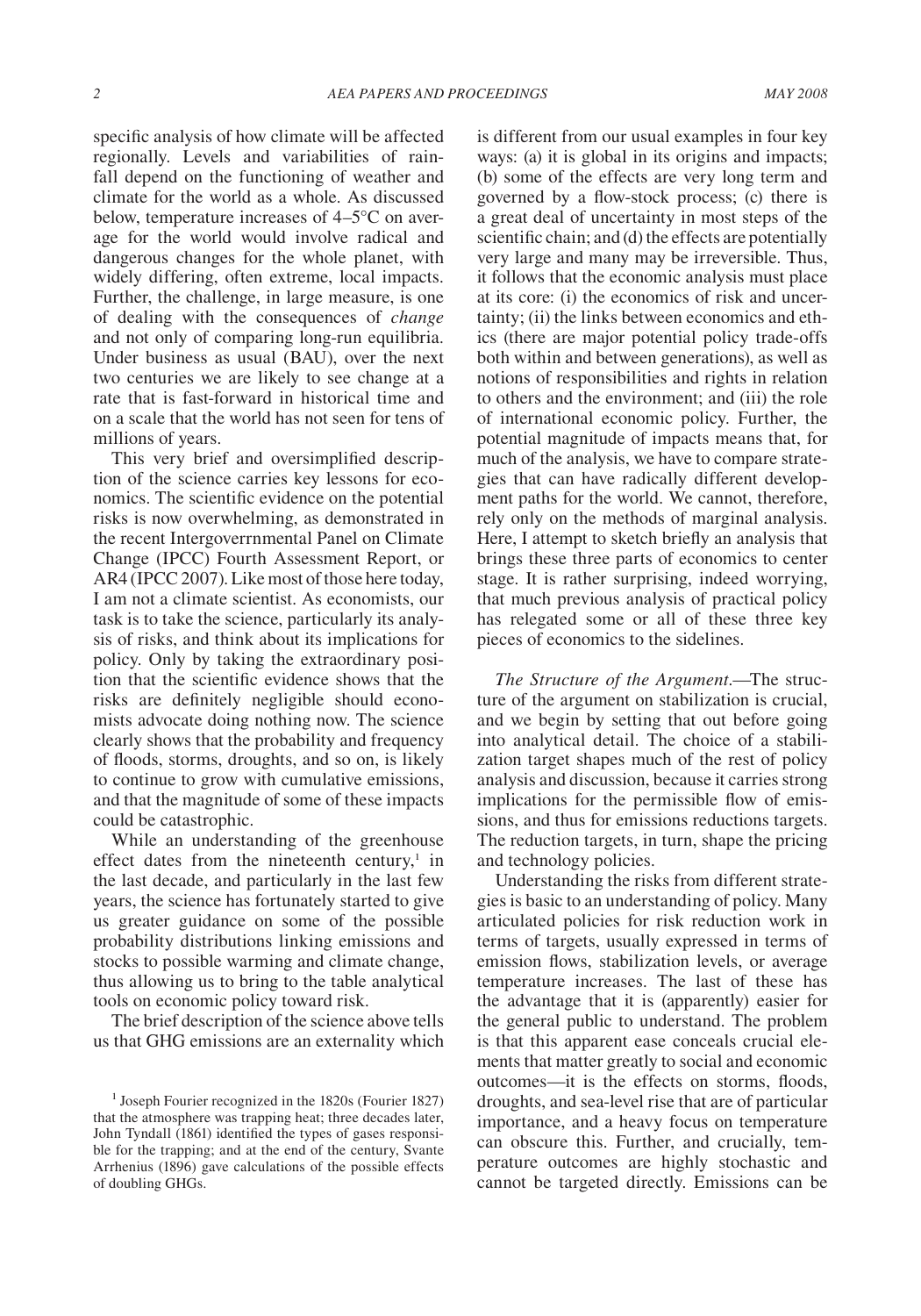more easily controlled by policy. However, it is the stocks that shape the warming. Thus, there are arguments for and against each of the three dimensions. We shall opt for stock targets, on the basis that they are closest to the phenomenon that drives climate change and the most easily expressed in one number.

An alternative focus for policy is the price of GHGs rather than quantities. In a perfectly understood nonstochastic world, standard duality theory says that price and quantity tools are essentially mirror images and can be used interchangeably. However, where risk and uncertainty are important and knowledge is highly imperfect, we have to consider the relative merits of each. For the most part, we ignore the difference between risk and uncertainty here (where the latter is used strictly in the Knightian sense of unknown probabilities), but it is a very important issue (Claude Henry 2006; Stern 2007, 38– 39) and a key topic for further research.

We begin by setting out some of the major risks from climate change, and argue that these risks point to the need for both stock and flow targets, guided by an assessment of the costs involved in achieving them. Long-term stabilization (or stock) targets are associated with a range of potential flow paths, although the stock target exerts a very powerful influence on their shape. The choice of a particular flow path would be influenced by the expected pattern of costs over time. The target flow paths can then be associated with a path for marginal costs of abatement, if we think of efficient policy designed to keep flows to the levels on the path, in particular by using a price for carbon set at the marginal abatement cost (MAC). Essentially, the economics of risk points to the need for stock and flow quantity targets and the economics of costs and efficiency to a price mechanism to achieve the targets.

A policy that tries to start with a price for marginal GHG damages has two major problems: (a) the price estimate is highly sensitive to ethical and structural assumptions on the future; and (b) there is a risk of major losses from higher stocks than anticipated, since the damages rise steeply with stocks and many are irreversible.

Formal modelling of damages can supplement the argument in three ways. First, it can provide indicative estimates of overall damages to guide strategic risk analysis. Second, it can provide estimates of marginal damage costs of GHGs, for comparison with MACs. Third, and

most important in my view, it can help to clarify key trade-offs and the overall logic and key elements of an argument.

A useful analogy is the role of Computable General Equilibrium Models (CGMs) in discussions of trade policy. These have much more robust foundations than aggregative models on the economics of climate change, yet their quantitative results are very sensitive to assumptions, and they leave out so much that is important to policy. Thus, most economists would not elevate them to the main plank of an argument on trade policy. That policy would usually be better founded on an understanding of economic theory and of economic history, together with country studies and particular studies of the context and issues in question.

However, as the Stern Review stressed, such analysis has very serious weaknesses and must not be taken too literally. It is generally forced to aggregate into a single good, and in so doing misses a great deal of the crucial detail of impacts—on different dimensions and in different locations—which should guide risk analysis. It is forced to make assumptions about rates and structures of growth over many centuries. Further, it will be sensitive to the specification of ethical frameworks and parameters. Thus its estimates of marginal social costs of damages provide a very weak foundation for policy. This type of modelling does have an important supplementary place in an analysis, but all too often it has been applied naively and transformed into the central plank of an argument.

Our analysis of risks and targets points to the need for aggregate GHG stabilization targets of below 550 parts per million (ppm) carbon dioxide equivalent  $(CO<sub>2</sub>e)$ , arguably substantially below. This corresponds to cuts in global emissions flows of at least 30 percent, and probably around 50 percent, by 2050. These cuts may seem large in the context of (we hope) a growing world economy, but are not ambitious in relation to the risks we run by exceeding 550ppm  $CO<sub>2</sub>e$ . And, given the avoided risks, the costs of around 1 percent of world GDP per annum (see Section IB below) of achieving this stabilization should be regarded as relatively low. The carbon price required to achieve these reductions (up to, say, 2030) would be around, or in excess of, \$30 per ton of  $CO<sub>2</sub>$ .

This paper incorporates many important elements of the Stern Review, published on the Web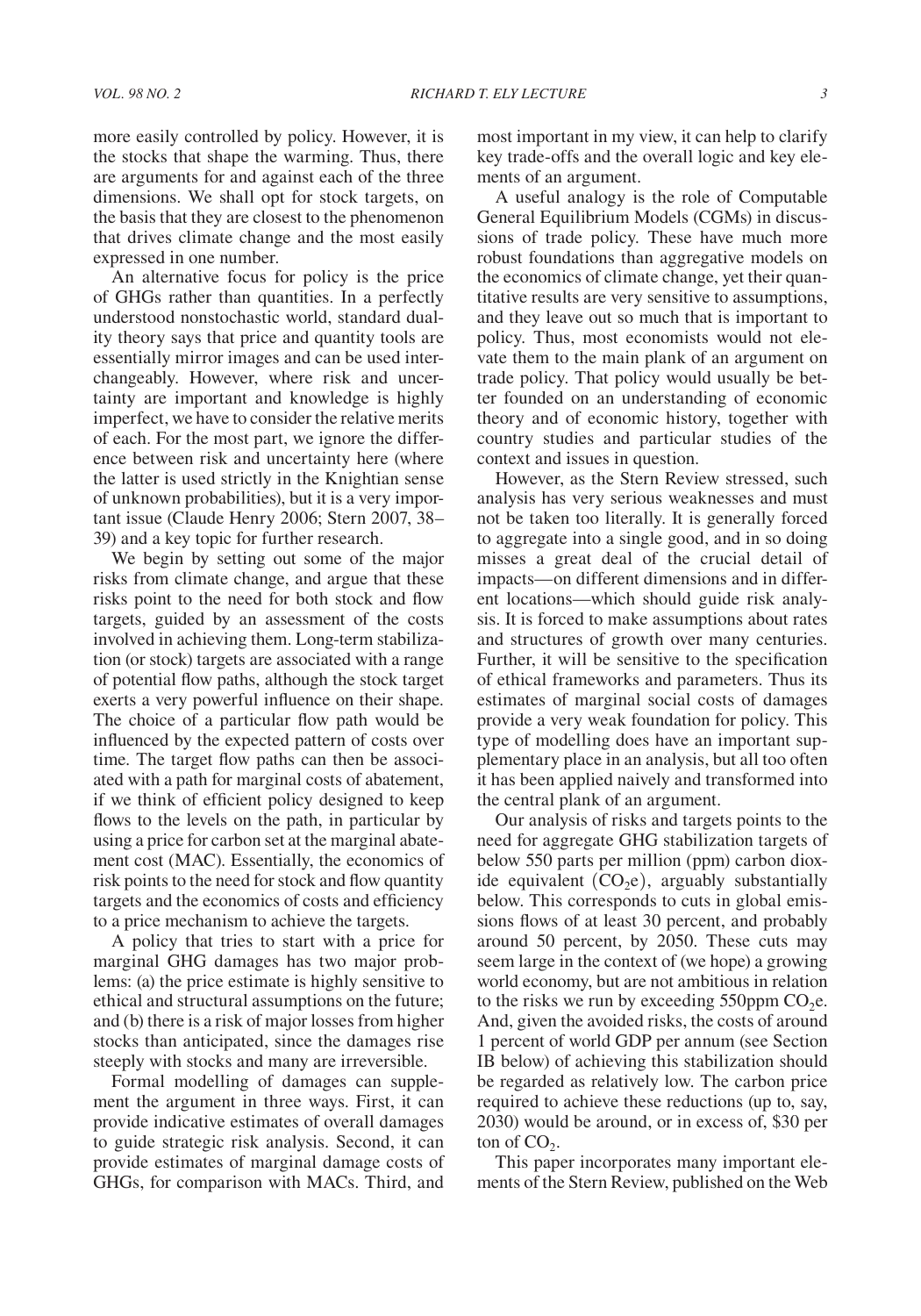in October/November 2006 (see http://www. sternreview.org.uk, including Postscript) and in book form (Stern 2007) a year ago, but goes beyond it in many important ways—in relation to subsequent policy discussions, new evidence and analysis, and discussions in the economics literature.

There are four further parts to this paper. The second part focuses on risks and how to reduce them, and on costs of abatement. The third part examines formal modelling and damage assessment. The fourth part examines policy, and in particular the role of different policy instruments. The final part outlines what I see as the central elements of a global deal or framework for collaborative policy and discusses how that deal can be built and sustained.

# **I. Stabilization of Stocks of Greenhouse Gases I: Risks and Costs**

## A. *Risks and Targets*

The relation between the stock of GHGs in the atmosphere and the resulting temperature increase is at the heart of any risk analysis. The preceding link in the chain, the way the carbon cycle governs the process relating emissions to changes in stocks, and the subsequent link, from global average temperature to regional and local climate change, are full of risk as well. But the stock-temperature relationship is the clearest way to begin, as it anchors everything else. Broadly conceived, it is about "climate sensitivity"—in terms of modelling, this is indicated by the expected eventual temperature increase from a doubling of GHG stocks.

There are now a number of general circulation models (GCMs—also known as global climate models) that have been built to describe the links from emissions to climate change. The large ones work with a very large number of geographic cells, consume computer time extremely heavily, and can be run only on some of the world's biggest computers. Nevertheless, particularly if combined with appropriate linking to a large number of other machines, they can be run many times for different possible parameter choices. Such exercises yield Monte Carlo estimates of probability distributions of outcomes. A discussion of various methods and models may be found in Malte Meinshausen (2006) and in Chapter 1 of the Stern Review.

Figure 1 and Table 1 are drawn from the models of the UK's Hadley Centre. The work of the Hadley Center was a particular focus of models for the Stern Review for a number of reasons. First, it is one of the world's finest climate science groups, with a very large computing capacity. Second, it was close by and the staff were extremely accessible and helpful. Third, its probability distributions are fairly cautious, balanced, and "middle of the road" (Meinshausen 2006); this judgement is sustained by a comparison of their results with the subsequently published AR4 (IPCC 2007).

Figure 1 and Table 1 present estimated probabilities for eventual temperature increases (which take time to be established) relative to preindustrial times (around 1850), were the world to stabilize at the given concentration of GHGs in the atmosphere measured in ppm  $CO<sub>2</sub>e$ . Figure 1 portrays 90 percent confidence intervals the solid horizontal bars—for temperature increases. The lower bound (fifth percentile) is derived from the IPCC Third Assessment Report, or TAR (Tom Wigley and Sarah Raper 2001; IPCC 2001a,  $b$ <sup>3</sup> and the upper bound is from the Hadley Center (Hadley Center 2005; James M. Murphy et al. 2004). The dotted bars cover the range of the 11 studies examined by Meinshausen (2006). The bar for 550ppm  $CO<sub>2</sub>e$ (with a 90 percent interval of  $1.5^{\circ}$ C to  $5.3^{\circ}$ C) approximately represents the possible range for "climate sensitivity."

Concentrations are currently around 430ppm CO2e (Stern Review, Figure 1.1 (Stern 2007, 5)—Kyoto GHGs), and are rising at around 2.5ppm  $CO<sub>2</sub>e$  per annum. This rate appears to be accelerating, particularly as a result of the very rapid growth of emissions in China. On fairly conservative estimates (International Energy

<sup>&</sup>lt;sup>2</sup> Climate modellers tend to define "doubling" in relation to preindustrial times. The relationship from stock to temperature increase is approximately logarithmic, so that doubling from other stock levels would be likely to yield a similar increase.

<sup>&</sup>lt;sup>3</sup> The TAR was without probabilities but Wigley and Raper produced distributions based on it. The Stern Review blended the TAR and Hadley because the former was based on international discussion, but the latter was more recent. The Stern Review used lower climate sensitivities than Hadley, although the IPCC's more recent AR4 (IPCC 2007) is closer to those used by Hadley.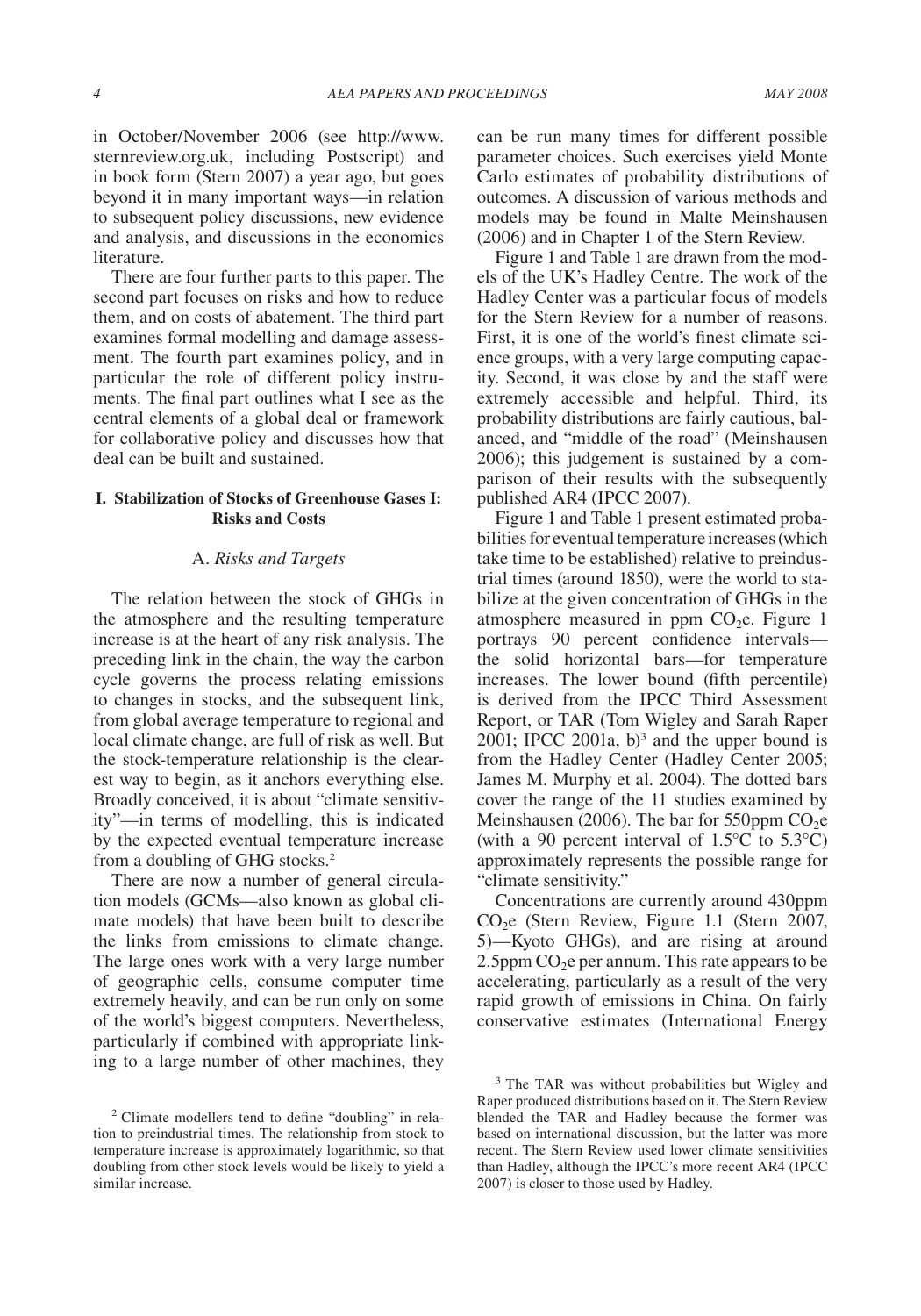

Figure 1. Stabilization and Eventual Change in Temperature

*Source:* Stern Review, Table 1.1 (Stern 2007, 16); Meinshausen 2006; Wigley and Raper 2001; Murphy et al. 2004.

Table 1—Likelihood (in percentage) of Exceeding a Temperature Increase at Equilibrium

| Stabilization level<br>(in ppm CO <sub>2</sub> e) | $2^{\circ}$ C | $3^{\circ}$ C | $4^{\circ}$ C | $5^{\circ}$ C | $6^{\circ}$ C | 7°C |
|---------------------------------------------------|---------------|---------------|---------------|---------------|---------------|-----|
| 450                                               | 78            | 18            |               |               |               |     |
| 500                                               | 96            | 44            |               |               |               |     |
| 550                                               | 99            | 69            | 24            |               |               |     |
| 650                                               | 100           | 94            | 58            | 24            |               |     |
| 750                                               | 100           | 99            | 82            | 47            | 22            |     |

*Source*: Stern Review Box 8.1 (Stern 2007, 220) with some added information.

Agency (IEA) 2007), China's energy-related emissions are likely to double by 2030, taking overall emissions from 6–7 to 12–15 gigatons (Gt). There seems little doubt that, under BAU, the annual increments to stocks would average somewhere well above 3ppm  $CO<sub>2</sub>e$ , perhaps 4 or more, over the next century. That is likely to take us to around, or well beyond,  $750$ ppm  $CO<sub>2</sub>e$ by the end of the century. If we manage to stabilize there, that would give us around a 50–50 chance of a stabilization temperature increase above 5°C. This is a high probability of a disastrous transformation of the planet (see below).

The issue is still more worrying than that of dealing with very large damages with very low probability.

Further, we should emphasize that key positive feedback from the carbon cycle—such as release of methane from the permafrost, the collapse of the Amazon, and thus the destruction of a key carbon sink, and reduction in the absorptive capacity of the oceans—has been omitted from the projected concentration increases quoted here. It is possible that stocks could become even harder to stabilize than this description suggests.

<sup>&</sup>lt;sup>4</sup> To avoid excessive length of discussion, we focus on 5°C, because it is an extremely dangerous increase and because its probability of occurrence under BAU is far from small. In a full analysis, one could and should look at the

full range of possible concentrations and associated probability distributions for temperature increases.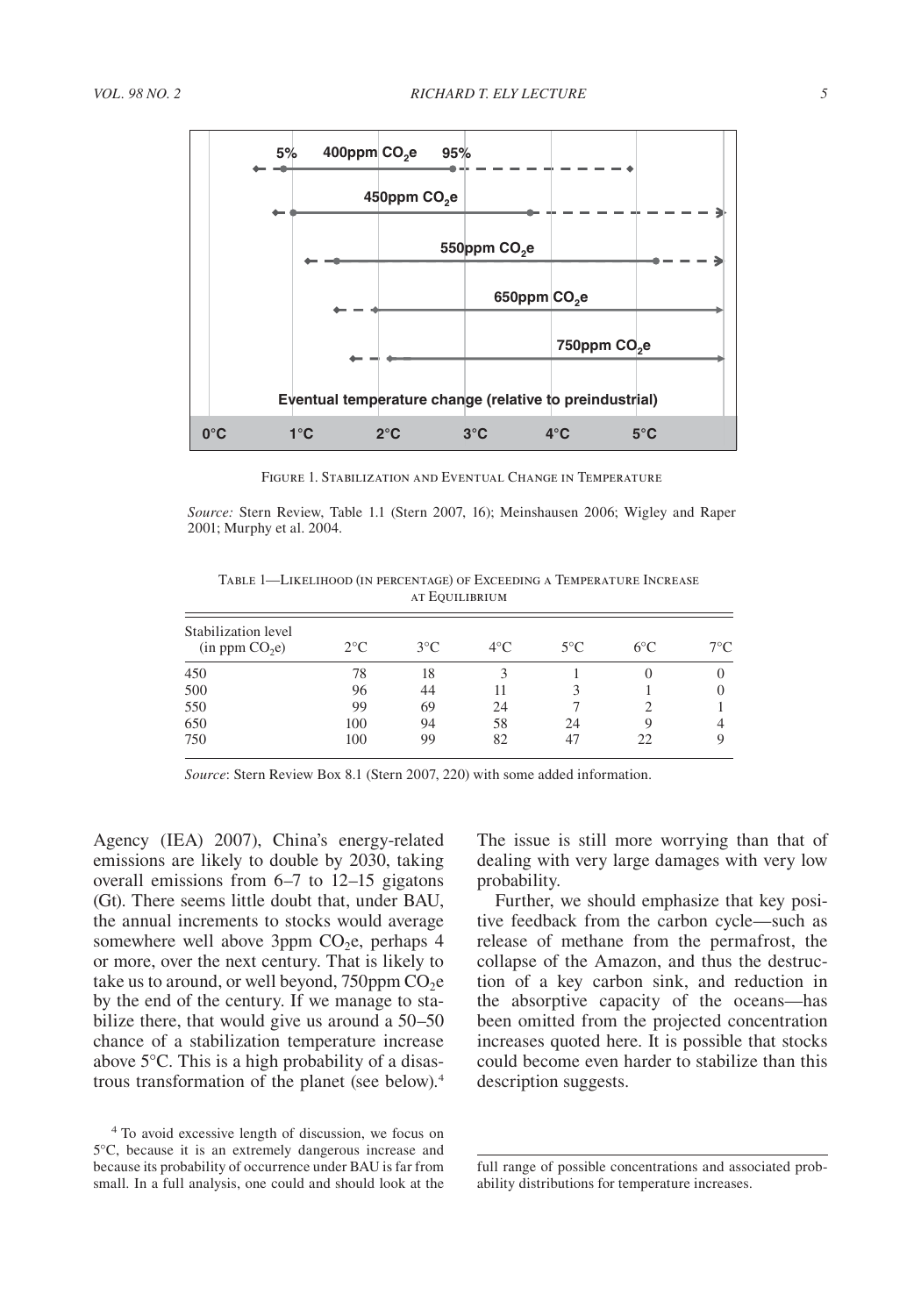We do not really know what the world would look like at 5°C above preindustrial times. The most recent warm period was around 3 million years ago when the world experienced temperatures 2–3°C higher than today (Eystein Jansen et al. 2007, 440). Humans (dating from around 100,000 years or so) have not experienced anything that high. Around 10,000–12,000 years ago, temperatures were around 5°C lower than today, and ice sheets came down to latitudes just north of London and just south of New York. As the ice melted and sea levels rose, England separated from the continent, rerouting much of the river flow. These magnitudes of temperature changes transform the planet.

At an increase of 5°C, most of the world's ice and snow would disappear, including major ice sheets and, probably, the snows and glaciers of the Himalayas. This would eventually lead to sea-level rises of 10 meters or more, and would thoroughly disrupt the flows of the major rivers from the Himalayas, which serve countries comprising around half of the world's population. There would be severe torrents in the rainy season and dry rivers in the dry season. The world would probably lose more than half its species. Storms, floods, and droughts would probably be much more intense than they are today.

Further tipping points could be passed, which together with accentuated positive feedbacks could lead to "runaway" further temperature increase. The last time temperature was in the region of 5°C above preindustrial times was in the Eocene period around 35–55 million years ago. Swampy forests covered much of the world and there were alligators near the North Pole. Such changes would fundamentally alter where and how different species, including humans, could live. Human life would probably become difficult or impossible in many regions that are currently heavily populated, thus necessitating large population movements, possibly or probably on a huge scale. History tells us that large movements of population often bring major conflict. And many of the changes would take place over 100–200 years rather than thousands or millions of years.

While there is no way that we can be precise about the magnitude of the effects associated with temperature increases of this size, it does seem reasonable to suppose that they would, in all likelihood, be disastrous. We cannot obtain plausible predictions by extrapolating from "cross-sectional" (Robert Mendelsohn et al. 2000, 557) comparisons of regions with current temperature differences of around 5°C—comparisons between, say, Massachusetts and Florida miss the point. Nor, given the nonlinearities involved, can we extrapolate from lower temperature increases (say 2°C) concerning which there is more evidence. Most people contemplating 5°C increases and upward would surely attach a very substantial weight on keeping the probability of such outcomes down.

From this perspective, an examination of Table 1 suggests that  $550$ ppm  $CO<sub>2</sub>e$  is an upper limit to the stabilization levels that should be contemplated. This level is nevertheless rather dangerous, with a 7 percent probability of being above 5°C and a 24 percent probability of being above  $4^{\circ}$ C. The move to 650ppm CO<sub>2</sub>e gives a leap in probability of being above 4°C to 58 percent, and of being above 5°C to 24 percent. Further, we should remember that the Hadley Center probabilities are moderately conservative—one highly computationally intensive Monte Carlo estimate of climate sensitivity found a 4.2 percent probability of temperatures exceeding 8°C (David Stainforth et al. 2005). A concentration in the region of 550ppm  $CO<sub>2</sub>e$  is clearly itself a fairly dangerous place to be and the danger posed by even higher concentrations looks unambiguously unacceptable. For this reason, I find it remarkable that some economists continue to argue that stabilization levels around 650ppm  $CO<sub>2</sub>e$  or even higher are preferable to 550ppm, or even optimal (William D. Nordhaus 2007a, 166; Mendelsohn 2007, 95). It is important to be clear that the "climate policy ramp" (Nordhaus 2007b, 687) advocated by some economists involves a real possibility of devastating climatic changes.

In thinking about targets for stabilization, we have to think about more than the eventual stocks. We must also consider where we start; costs of stabilization; and possibilities of reversal, or backing out, if we subsequently find ourselves in or approaching very dangerous territory. The costs of stabilization depend strongly on where we start. Starting at  $430$ ppm CO<sub>2</sub>e, stabilizing at 550ppm  $CO<sub>2</sub>e$  or below would likely cost around 1 percent of world GDP with good policy and timely decision making (see Section IB); for stabilization at 450ppm  $CO<sub>2</sub>e$ , it might cost 3 or 4 times as much (possibly more). With bad policy, costs could be still higher. Note that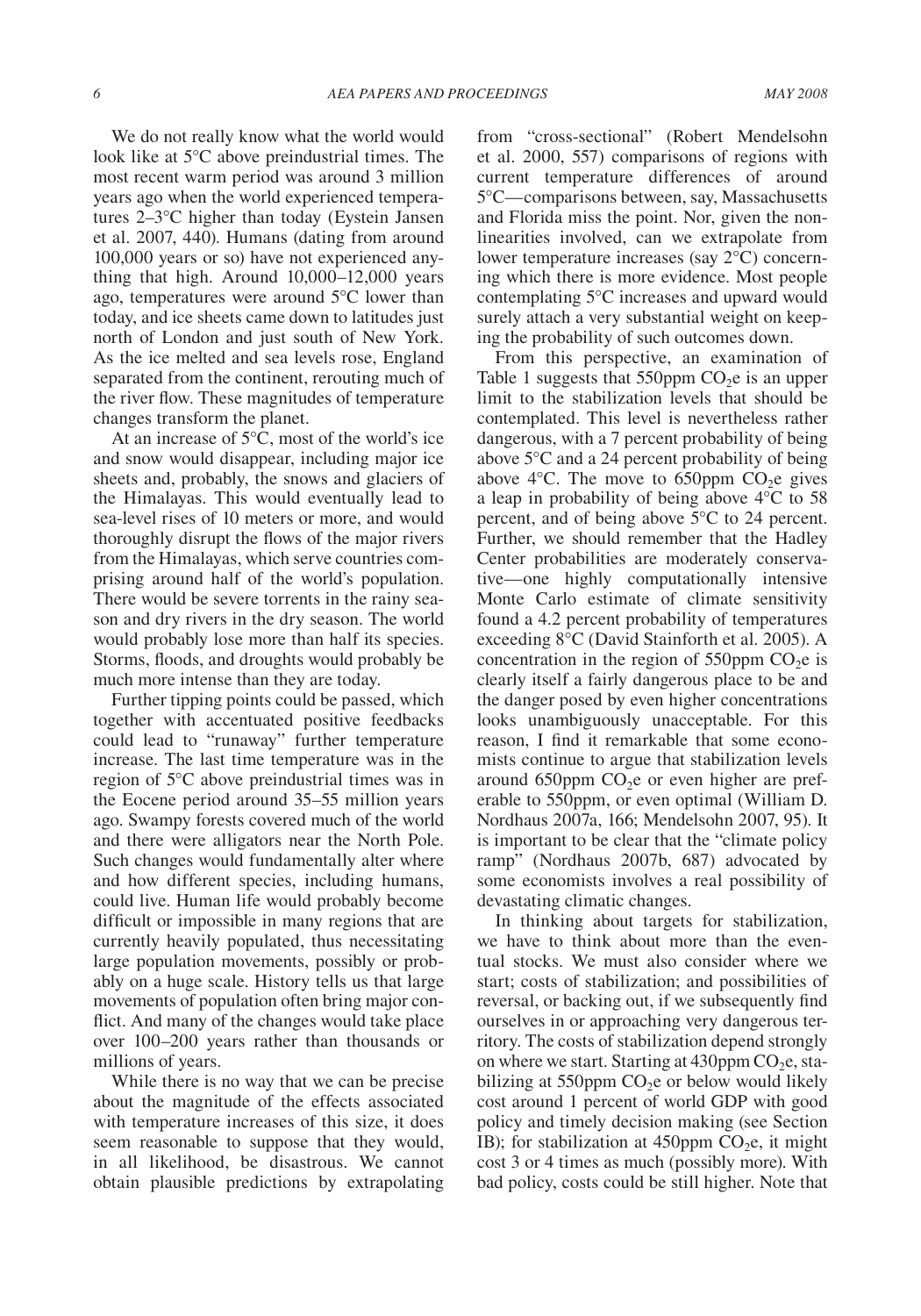the comparison of costs between 450ppm and 550ppm  $CO<sub>2</sub>e$  illustrates the cost of delay<sup>5</sup>waiting for 30 years before strong action would take us to around 530ppm  $CO<sub>2</sub>e$ , from which point the cost of stabilizing at  $550$ ppm CO<sub>2</sub>e would likely be similar to stabilizing at 450ppm  $CO<sub>2</sub>e$  starting from now. Under most reasonable assumptions on growth and discounting, a flow of 1 percent of GDP for 50–100 years starting now would be seen as much less costly than a flow for a similar period of 4 percent or so of GDP, starting 30 years later.

It can be argued that, at some future point, we might be able to turn to geoengineering, for example, firing particles into the atmosphere to keep out solar energy, analogous to the effect of major volcanic eruptions in the past. There are, however, substantial dangers associated with initiating other effects we do not understand. We might well be replacing one severe risk with another; however, extreme circumstances could require an extreme response. And there are difficult issues of global governance—would it be right for just one country, or group of countries, to do this? It seems much more sensible, at acceptable cost, to avoid getting into this position.

The above is basically the risk-management economics of climate change. For an expenditure of around 1 percent (between  $-1$  percent and 3 percent) of world GDP (see Section IB), we could keep concentration levels well below 550ppm  $CO<sub>2</sub>e$  and ideally below 500ppm  $CO<sub>2</sub>e$ . While leaving the world vulnerable, this would avoid the reckless risks implied by the higher stabilization concentrations (e.g.,  $650$ ppm  $CO<sub>2</sub>e$ ) advocated by some economists. Thinking about the information basis for this argument also points to caution. If (as is unlikely) the risks of high concentrations turn out to be low and we have taken action, we would still have purchased a cleaner, more biodiverse, and more attractive world, at modest cost. If our actions are weak and the central scientific estimates are correct, we will be in very dangerous circumstances from which it may be impossible, or very costly, to recover.

### B. *Costs of Abatement and Prices of GHGs*

To this point, our discussion of targets has focused on those for the stabilization of stocks. We must now ask about implications for emissions paths and how much, with good policy, they would cost. We have already anticipated part of the broad answer—around 1 percent of world GDP per annum to get below 550ppm  $CO<sub>2</sub>e$ —but we must look at the argument in a little more detail.

Figure 2 illustrates possible paths for stabilization at 550ppm  $CO<sub>2</sub>e$  (thin line), 500ppm  $CO<sub>2</sub>e$  (dotted) and 450ppm  $CO<sub>2</sub>e$  (dot-dashed); the solid line is BAU. There are many paths for stabilization at a given level—see, for example, Stern Review Figure 8.2 (Stern 2007, 226)—but all of them are a similar shape to those shown (if a path peaks later it has to fall faster). And if the carbon cycle weakens, the cuts would have to be larger to achieve stabilization at a given level see Stern Review Figure 8.1 (Stern 2007, 222). Broadly speaking, however, a path stabilizing at 550ppm  $CO<sub>2</sub>e$  or below will have to show emissions peaking in the next 20 years. For lower stabilization levels, the peak will have to be sooner. The magnitudes of the implied reductions between 2000 and 2050 are around 30 percent for 550ppm  $CO<sub>2</sub>e$ , 50 percent for 500ppm  $CO<sub>2</sub>e$ , and 70 percent for 450ppm  $CO<sub>2</sub>e$ . Cuts relative to BAU are indicated in the figure.

Figure 3 shows that, to achieve these cuts in emissions, it will be necessary to take action across the board and not in just two or three sectors such as power and transport. For the world as a whole, energy emissions represent around two-thirds of the total, and nonenergy around one-third. Land use change, mainly deforestation and degradation of forests, accounts for nearly 20 percent of the total. Given that the world economy is likely to be perhaps three times bigger in mid-century than it is now, absolute cuts of around 50 percent would require cuts of 80–85 percent in emissions per unit of output. Further, since emissions from some sectors (in particular agriculture) will be difficult to cut back to anything like this extent, and since richer countries should make much bigger proportional reductions than poor countries (see Section IV), richer countries will need to have close-to-zero emissions in power (electricity) and transport by 2050. Close-to-zero emissions in power are indeed possible and this would enable

<sup>&</sup>lt;sup>5</sup> There would be some negatives (more inflexible equipment in place) and some positives (more technical knowledge).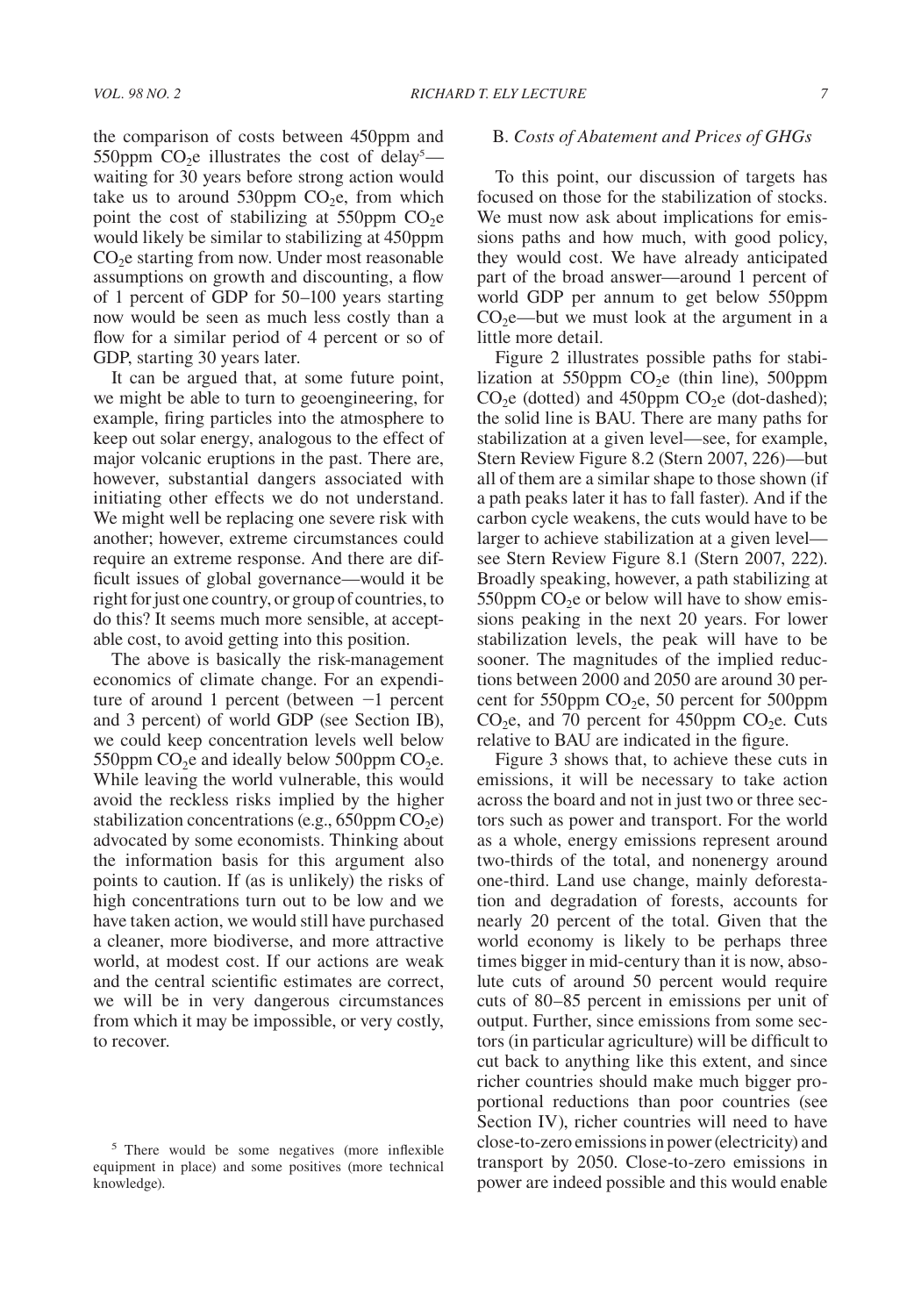

FIGURE 2. BAU AND STABILIZATION TRAJECTORIES FOR 450-550PPM CO<sub>2</sub>e

*Source:* Stern Review, Figure 8.4 (Stern 2007, 233).



Figure 3. Reducing Emissions Requires Action across Many Sectors

*Source:* Stern 2007, 196.

close-to-zero emissions for much of transport. This would, however, require radical changes to the source and use of energy, including much greater energy efficiency. Achieving the necessary reductions would also require an end to deforestation. The totality of such reductions would, however, not result in a radical change in way of life to the extent of that brought by electricity, rail, automobiles, or the Internet.

On the path for stabilization there would be different options for cutting emissions that would be more prominent at different times. In the earlier periods, there would be greater scope for energy efficiency and halting deforestation,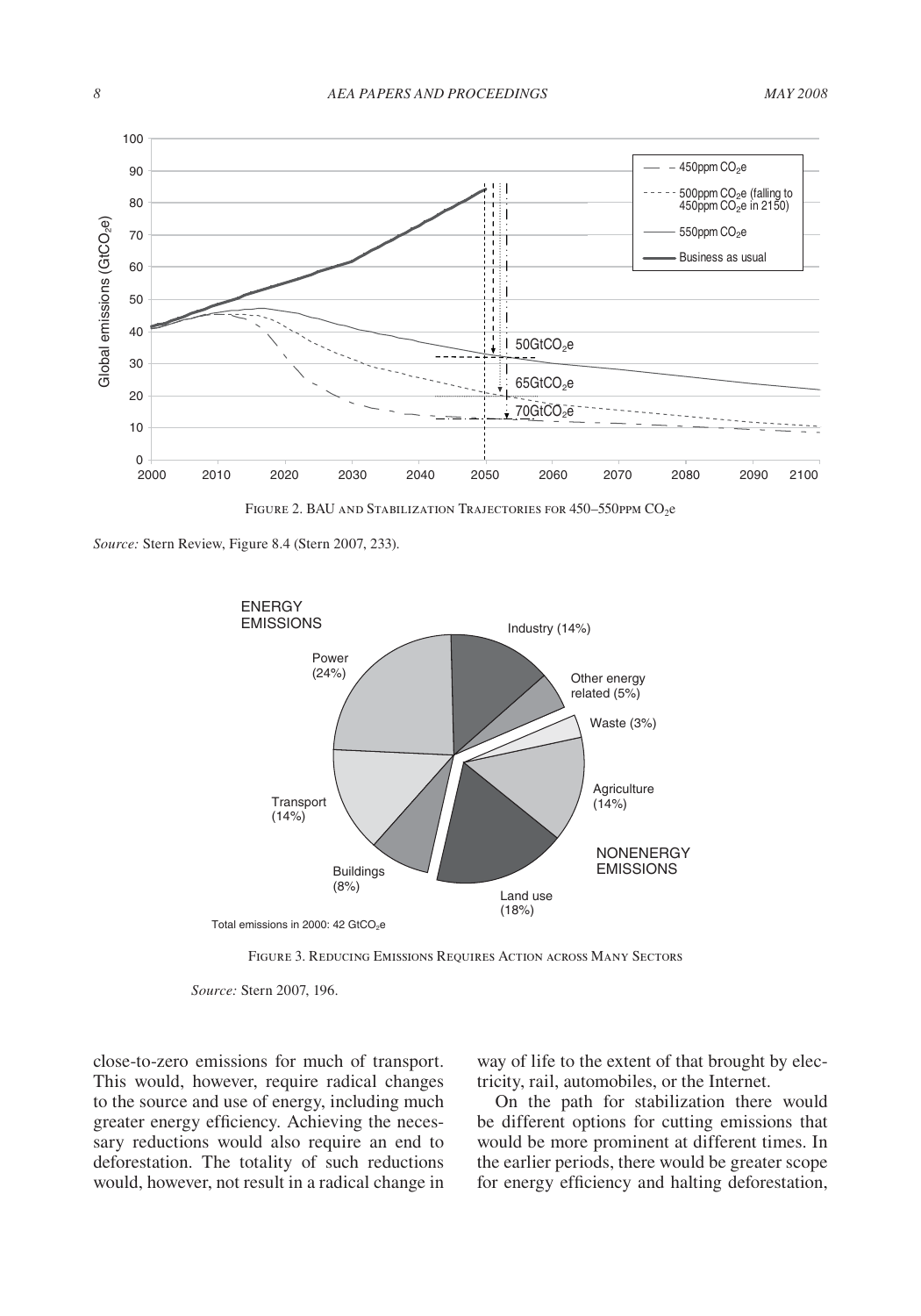and with technical progress there will be, and already are, strong roles for different technologies in power and transport.

Various different options for abatement were discussed in Chapter 9 of the Stern Review. McKinsey has recently carried out a more detailed study (Per-Anders Enkvist, Tomas Nauclér, and Jerker Rosander 2007)—see Figure 4. There are several important lessons from this type of curve. First, there are many options for reducing emissions that have negative cost; that is, they save money. Second, there is a whole range of options and each should be explored in detail—for example, the costs associated with combating deforestation in the McKinsey curve are, in my view, far too high.<sup>7</sup> Third, the emissions savings from any one option will depend on what it replaces. Fourth, given the broad range of options, policy is very important—bad policy will lead to the uptake of more expensive options. Fifth, technical progress will be important and should be promoted so that the range of options is widened and costs are reduced. Finally, and of special importance, starting now in a strong way and with clear signals will allow more time for planned choices, discovery of options, and exploration of the renewal periods and timings for equipment. This is the measured, lower-cost approach. Going more slowly and then moving in haste when and if the science is confirmed still more strongly, is likely to be the expensive option.

Very importantly for policy, this type of figure gives us an understanding of where carbon prices (or GHG prices more generally) should be. By 2030, cuts at the world level would have to be of the order of 20 Gt  $CO<sub>2</sub>e$  (see Figure 2) for stabilization at  $550$ ppm CO<sub>2</sub>e. This suggests a CO<sub>2</sub> price of around  $\epsilon$ 30 per ton.<sup>8</sup>

A fairly clear idea of where the carbon price should be from the point of view of necessary abatement is of great help both to policymakers and to investors. It also provides the opportunity to check against estimates of the marginal

social cost of carbon (SCC) reflecting the future damage of an incremental emission. The levels quoted here for the MAC are consistent with ranges for the SCC indicated in the Stern Review along an abatement path for 550ppm  $CO<sub>2</sub>e$  stabilization.

However, the SCC is very slippery numerically since it is so sensitive to assumptions about model structure, including future emission paths, carbon cycles, climate sensitivity, future technologies, *and* ethical approaches to valuation over the centuries to come. The SCC at time *t* is the expectation of the integral<sup>9</sup> over  $\tau$ from *t* onward of:

- the marginal social utility of consumption at  $\tau$  (embodying ethical values and a particular path)
	- $\times$  the impact on consumption at  $\tau$  of all relevant preceding temperature changes (and resultant climate change)
	- $\times$  the impact on a relevant temperature increase of increases in preceding carbon stocks
	- $\times$  the impact on all relevant stocks of an increase in carbon emissions at *t,* where "impact" in the above is to be interpreted as a partial derivative.

Given this sensitivity, it is remarkable how carelessly the SCC is often quoted—it is quite common, for example, for people to quote an SCC without even referring to a reference emissions path, to say nothing of all the other relevant assumptions that matter greatly.

Thus, the SCC is a very weak foundation for policy. The target approach and the calculation of the associated MAC is more attractive from the point of view both of policy toward risk and of clarity of conclusions. It is also important, however, to check prices derived from the MAC against SCC calculations and to keep policy under revision, as further information and discovery arrives. Some notion of the SCC is also useful in examining the emissions savings from,

<sup>&</sup>lt;sup>6</sup> Illustrative MAC curves were provided in the Stern Review, Figures 9.1 (Stern 2007, 243) and 9.2 (Stern 2007,  $rac{R_0}{249}$ .

Erin C. Myers (2007, 9–12) reviews the literature and highlights the outlier status of the McKinsey deforestation estimate; see also the discussion in Section IV.

This is not the place to speculate about euro-dollar exchange rates over two or three decades.

<sup>&</sup>lt;sup>9</sup> This sketch of the calculation assumes the simple objective of the maximization of the integral of expected utility.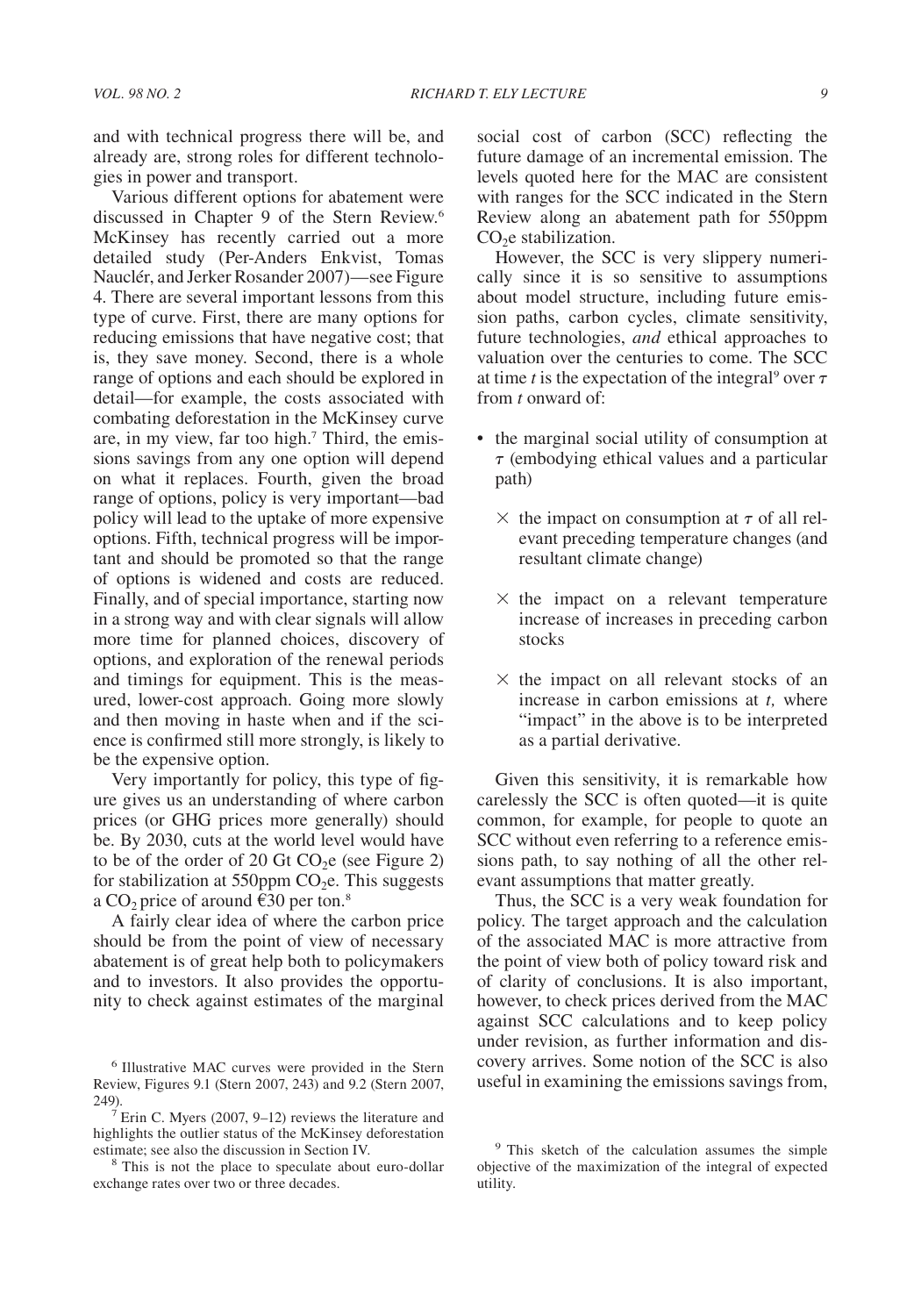

Figure 4. McKinsey Bottom-Up Approach to Abatement Costs

*Source:* Enkvist et al. 2007, 38.

for example, transport programs or policies. If the MAC and SCC were thought to be in very different ball parks for an anticipated path, it would suggest strongly that policy revision is necessary.

Prices for abatement should be at a level that supports carbon capture and storage (CCS) for coal. Without CCS for coal it will be difficult (and more costly) to achieve the necessary cuts, given that many countries will rely heavily on coal for power generation for the next 30 or 40 years (IEA 2006; 2007). China and India (Expert Committee on Integrated Energy Policy (ECIEP) 2006), for example, will be using coal for around 80 percent of their electricity plants for the next 30 years or so—for the simple reasons that coal is cheap and available within their own borders; that they are familiar with the technologies; and that the plants can be erected quickly. Speed is of great importance for them, as the costs of electricity outages are very high.

The Stern Review (Chapter 10) also looked at top-down macro modelling of costs of emissions reductions (see also Terry Barker, Mahvash Saeed Qureshi, and Jonathan Köhler 2006). Both the bottom-up (Chapter 9) and the top-down (Chapter 10) studies produced numbers in similar ranges—around 1 percent of world GDP. There is, of course, considerable uncertainty. Bad policy or delayed decisions could give higher numbers. Stronger technical progress could give lower numbers. Assumptions about substitutability between different goods and options matter, too. Since the Stern Review was published, there have been a number of new studies, both bottom-up and top-down. Significant examples of the former are those from McKinsey (Enkvist, Nauclér, and Rosander 2007) and the IEA (2007), both of which indicated costs either in the region we suggested, or somewhat lower. Similar conclusions are drawn in the AR4 (IPCC 2007).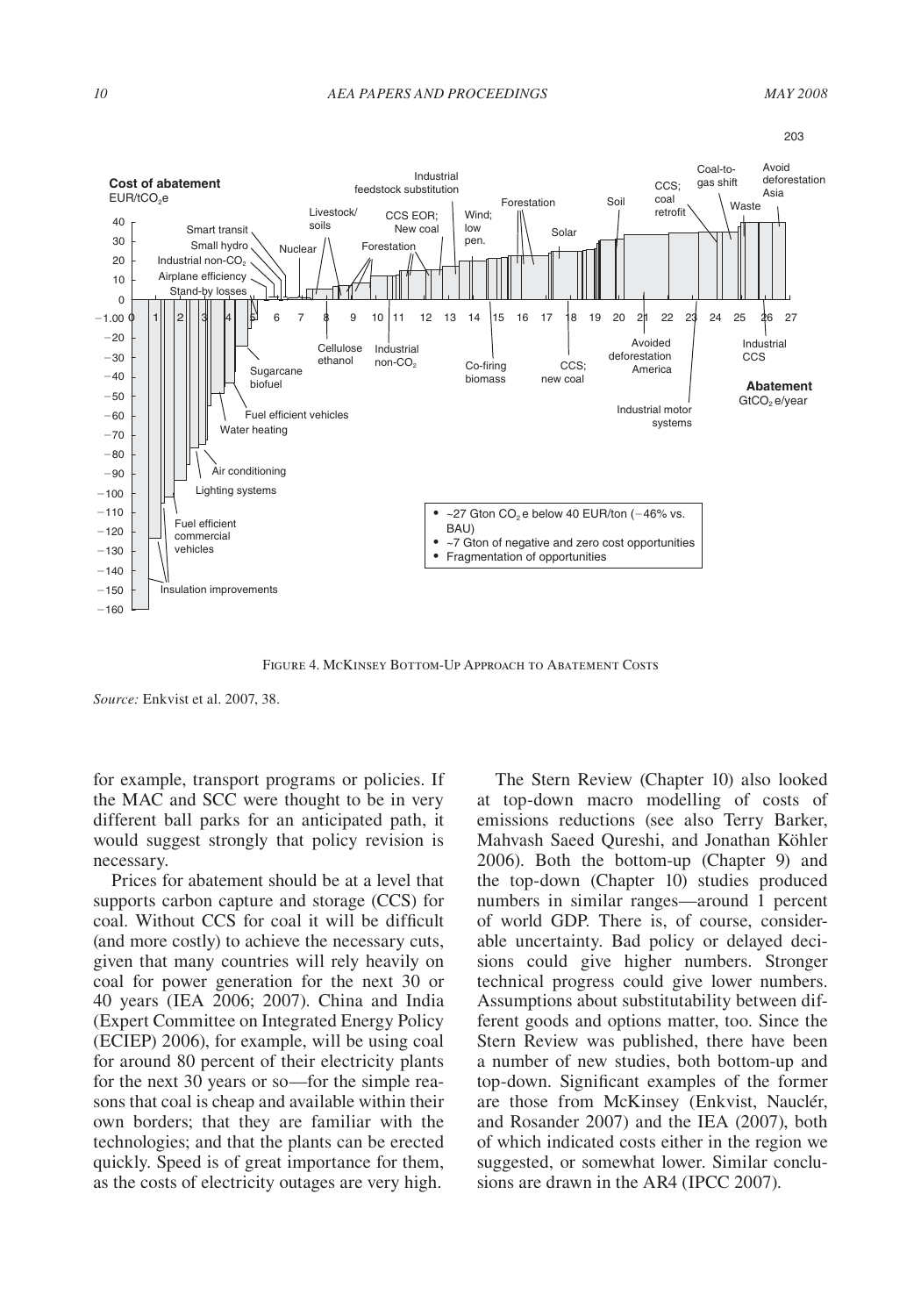It is very important to recognize that costs of 1 percent of GDP do not necessarily slow medium- or long-term growth rates. They are like a one-off 1 percent increase in prices from "doing energy" in different ways. Further, there is a real possibility that incentives to discovery could generate a Schumpeterian burst of growth—on such possibilities see recent work by Philippe Aghion (2007). The scale of markets for new technologies will be very large (IEA 2006); see also Samuel Fankhauser, Friedel Sehlleier, and Stern (2007) for an assessment of investment and employment opportunities, which are likely to be positive.<sup>10</sup>

Finally, reducing GHGs can bring strong benefits elsewhere. Cleaner energy can provide greater energy security and energy access. It can give reductions in local air pollution. Cleaner transport policies can increase life expectancy. Combating deforestation can protect watersheds, sustain biodiversity, and promote local livelihoods. Taking these associated benefits into account would reduce cost estimates further.

In summary, looking back after a year, we would suggest that subsequent evidence and analysis have confirmed the range of our cost estimates for stabilization, or indicated that they may be on the high side. Good policy and timely decision making are, however, crucial to keeping costs down. And we would emphasize that taking a clear view now of a stabilization goal allows for a measured and careful adjustment, allowing for the replacement cycles of capital goods. To wait and see, or to rely on a "climate policy ramp," risks not only excessive and dangerous levels of stocks but also much more costly abatement if, as is likely, there is a subsequent realization that the response has been delayed and inadequate.

# **II. Stabilization of Stocks of Greenhouse Gases II: Modelling and Evaluation of Damages**

### A. *Introduction*

The previous section looked directly at the risks from GHGs, and at the costs of action to reduce emissions, and thus risks. This is the kind of judgement that people take when considering various forms of insurance, or design of buildings or infrastructure, or new medical treatments. They try to be as clear as possible on consequences and costs, bearing in mind that both are stochastic and that risk is of the essence, while also being aware that it will often be difficult to put a price or money values on consequences and risks.

It is also informative, however, to try to produce, using aggregate models, quantitative estimates of avoided damages in order to compare with costs. For climate change, that quantification may be possible for some dimensions, for some locations, for some time periods, and for some ranges of temperature increases.<sup>11</sup> However, the avoidance of planet-transforming change by keeping down risks of 5°C and above is at the heart of the argument here and it is extremely difficult to provide plausible aggregate numbers for the effects and overall damages of temperatures so far out of experience, particularly when nonlinearities may be of great importance. Nevertheless, formal modelling is central to the tools of our trade and the exercises do have value in bringing out the logic of some important trade-offs.

In making valuations of consequences, we have to face very difficult analytical and ethical issues. How does one value the transformation of the planet, the consequences of radical changes in ways of life, and big movements of population and associated conflict? Our standard cost-benefit analysis (CBA) tools do not give us much guidance. I have invested a lot of effort (e.g., Jean P. Drèze and Stern 1987, 1990), as have many others, in developing these tools, and have some understanding of what they are and where they can be applied. They are largely marginal methods, providing tools for analysis of big changes in, say, one or two markets as a result of a program. But when we are considering major strategic decisions for the world as a whole, with huge dynamic uncertainties and feedbacks, the potential contribution of an approach to decision making based on marginal methods is very limited. Rational decision making has to go back to the first principles from which the marginal

<sup>10</sup> These assessments refer to the potential shifts of the demand side of labor markets—outcomes depend, of course, on market structures.

 $11$  See, for example, Chapters 1, 3, 4 and 5 of the Stern Review.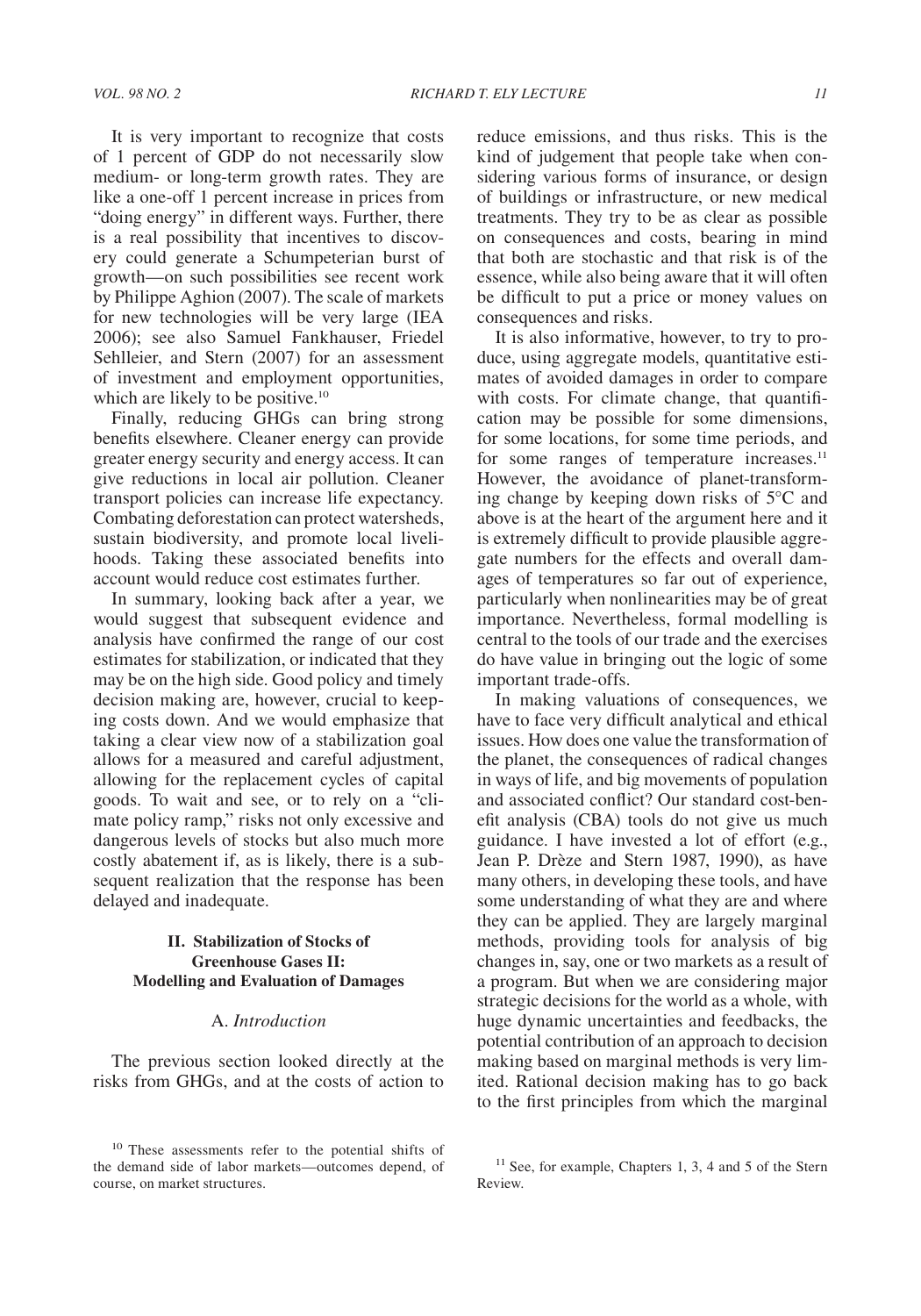methods of CBA are derived. This is not at all to use a different theory. On the contrary, it is to maintain the theory and to avoid a gross misapplication of the special (i.e., marginal) case.

The centrality of nonmarginal changes and of risk means either using the risk-analysis approach of Section IA, or using aggregate modelling with a social welfare function to compare consequences. Both have their role, but for the reasons given I would see the former as the main plank of the argument. The latter has a valuable supplementary role which we now investigate.

In setting out a social welfare function to evaluate damages and costs, the valuation of consequences on different dimensions—social, health, conflict, and so on—will be extremely difficult. I do not go into these issues. I focus on one issue that has, understandably, received considerable attention in discussion of the Stern Review—how to value benefits accruing to different people at different times. There are unavoidable ethical issues. They are the subject of Section IIB. In Section IIC we examine some of the challenges, results, and sensitivities of formal modelling, and comment on new evidence and discussions concerning the Stern Review's damage estimates after one year.

## B. *Ethics*

*Discounting*.—Much of the discussion of ethics in relation to the Stern Review has been focused on discounting. Sometimes, simplistic approaches to discounting conceal or obscure the underlying structural and ethical logic by shoehorning the issues into a simple discount rate specified entirely externally to the problem. However, careful use of theory and concepts is crucial. Some have argued that "the discount rate of the Stern model" is too low in relation to market rates of return. This argument has generally been thoroughly confused for a whole set of reasons. It arises from inappropriate application of a marginal method to a strongly nonmarginal context, failure to apply modern public economics, ignorance of the multi-good nature of this problem, and, in some cases, ignorance of the difference between a social discount rate and a pure time discount rate. Given this pervasive confusion about the basic theory of discounting, it seems worthwhile to clarify briefly the logic of discounting as applied to climate change and relate it to some simple empirical data.

Let us start with the definition of a discount rate in policy evaluations. It is simply the proportionate rate of fall of the value of the numeraire used in the policy evaluation. In the simple case, with aggregate consumption as the numeraire, we have a social discount factor or SDF,  $\lambda(t)$ , which measures the social value of a unit of consumption at time *t* relative to a unit at time zero. The social discount rate, or SDR, is then  $-\lambda/\lambda$ .

A number of general conclusions follow immediately from these basic definitions. First, the SDF and the SDR depend on a given reference path for future growth in consumption and will be different for different paths. Second, the discount rate will vary over time. Third, with uncertainty, there will be a different discount rate for each possible sequence of outcomes. Fourth, there will be a different discount rate for different choices of numeraire. In imperfect economies, the social value of a unit of private consumption may be different from the social value of a unit of private investment, which may be different from the social value of a unit of public investment. And the rates of changes of these values may be different too.

A further key element for understanding discount rates is the notion of optimality of investments and decisions. For each capital good, if resources can be allocated without constraint between consuming the good in question and its use in accumulation, we have, for that good, the result that the social rate of return on investment (the marginal productivity of this type of good at shadow prices), the SRI, should be equal to the SDR in terms of that good (i.e., with that good as numeraire). This is intuitively clear and in optimal growth theory is a standard firstorder condition. But where there are constraints on this optimization, as there usually will be in imperfect economies, this condition that the SRI equal the SDR is not generally applicable. Drèze and Stern (1987, 1990), for example, show how opportunity costs, and thus shadow prices and shadow rates of return, depend on which alternative use a unit of resource comes from. Further, in such economies it will not generally be true that the private rate of return on investment (PRI) will be equal to the SRI. And similarly, private discount rates (PDRs) can diverge from SDRs. Such divergences can arise from all forms of market imperfections, including externalities. In this case we have the additional complication that key players, future generations,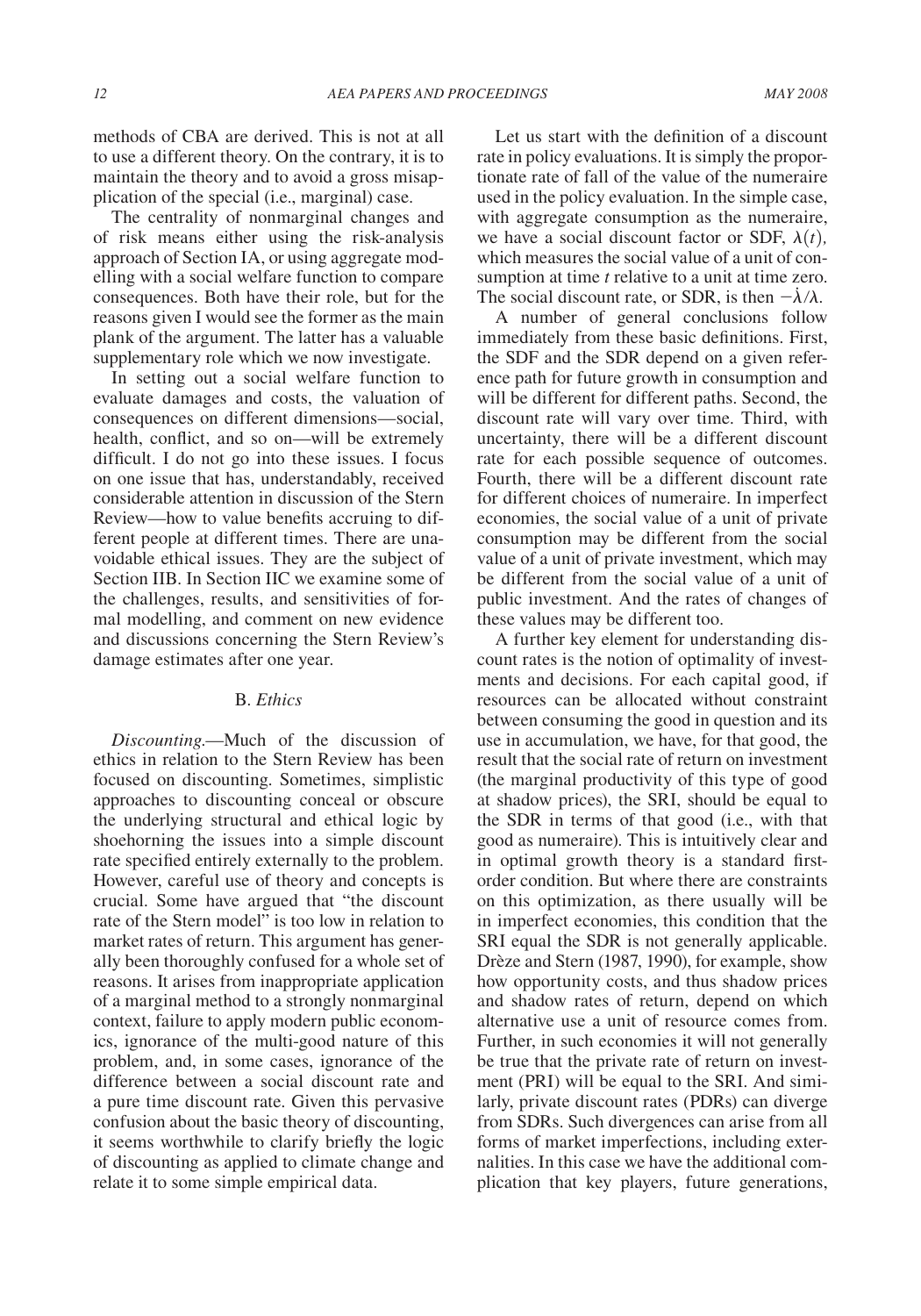are not directly represented. Thus, in the general case:

# $PDR \neq SDR \neq SRI \neq PRI$ .

Before looking into discount rates along a given path, we should remind ourselves that the most basic mistake here is to use a marginal concept (discount rates) around a current path for strategic choices and comparisons among paths. Policy on climate change means choosing among paths with very different growth patterns for a whole collection of capital goods, including those relating to natural endowments. Thus, it is simply wrong to look at rates as currently observed, or in historical terms, which refer to existing paths. A choice among paths means also choosing the implied set of discount rates associated with the paths (Stern 2007, 27–31; for more on this issue see Cameron Hepburn 2006). This is simply another way of expressing the old idea that the shadow prices or marginal values depend on where you are. It is absolutely fundamental here for this very nonmarginal set of choices to recognize that the social discount rates are endogenous, not exogenous. They are determined by ethical values, which have to be discussed explicitly, and by the paths that result from climate change and investment choices.

Let us suppose, however, that we go past this problem and look at discount rates around a given path, or path of choice. What can we learn from observed rates in markets? Rates at which households can borrow and lend, usually for periods of no longer than three or four decades, give a reading on their private discount rates or PDRs (assuming they equate their discount rate with their market rate, with some appropriate treatment of uncertainty). But as this borrowing and lending takes place through private decisions made by individuals acting in a market, this does not necessarily answer the relevant question in the context of climate change decisions by a society—namely, how do we, acting together, evaluate our responsibilities to future generations over very long periods?

Rates of return on investment generally reflect private rates of return narrowly measured. They take no account of externalities, which are of the essence for this discussion. Thus, even if we think we can observe some private rates of discount for some households, and some private rates of return for some firms, we do not

have a reading on the concept at issue here, the social discount rates for the key goods. Thus, observations on the PRIs and PDRs have only limited usefulness. And note that the problems that prevent the equalities in this chain, such as missing markets, unrepresented consumers, imperfect information, uncertainty, production, and consumption externalities are all absolutely central for policy toward the problem of climate change. We come back again to a basic conclusion: the notions of ethics, with the choice of paths, together determine endogenously the discount rates. There is no market-determined rate that we can read off to sidestep an ethical discussion.

It must surely, then, be clear that it is a serious mistake to argue that the SDR should be anchored by importing one of the many private rates of return on the markets (or a rate from government manuals, or a rate from outside empirical studies). Yet it is a mistake that many in the literature have made. Nordhaus (2007b, 690) and Martin L. Weitzman (2007b), for example, substitute a market investment return of 6 percent for the SDR, thus producing a relatively high 6 percent rate of discount on future consumption. This mistakenly equates the PRI to the SRI and the SRI to the SDR. Such an approach is entirely inappropriate given the type of nonmarginal choices at issue and the risk structure of the problem, and in light of developments in modern public economics, which encompasses social cost-benefit analysis and which takes account of many imperfections in the economy, including unrepresented consumers, imperfect information, the absence of first-best taxes, and so on.

If, despite these difficulties, we nevertheless insist on looking to markets for a benchmark rate of discount, then what do we find? In the United Kingdom and United States, we find (relatively) "riskless," indexed lending rates on government bonds centered around 1.5 percent over very long periods. For private very long-run rates of return on equities, we find rates centered around 6 or 7 percent (Rajnish Mehra and Edward C. Prescott 2003, 892; Kenneth J. Arrow et al. 2004, 156; Sree Kochugovindan and Roland Nilsson 2007a, 64; 2007b, 71). Given that it is social discount rates that are at issue, and also that actions to reduce carbon are likely to be financed via the diversion of resources from consumption (via pricing) rather than from investment, it is the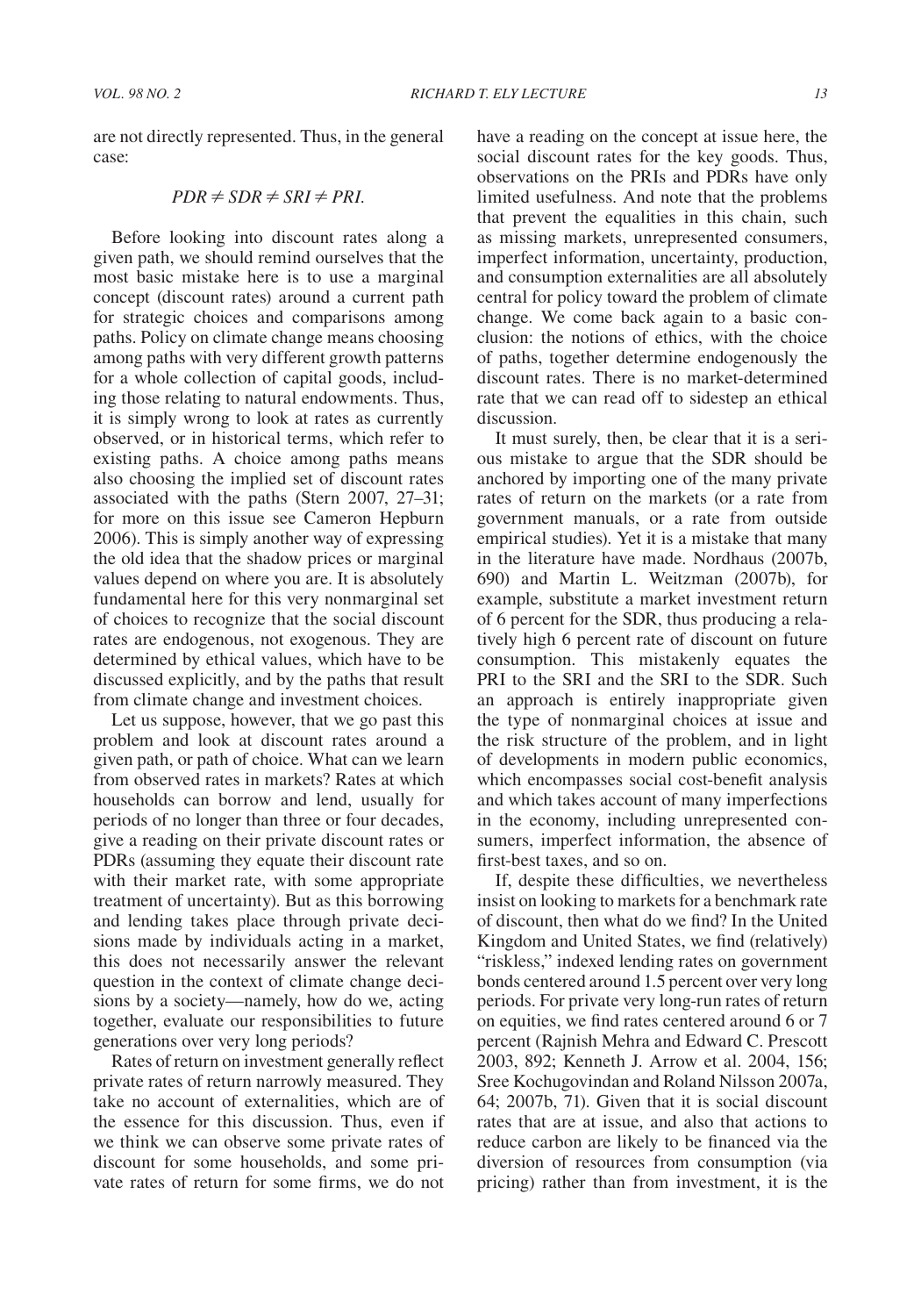long-run riskless rates associated with consumer decisions that have more relevance than those for the investment-related equities. Thus, even if one were to endorse the approach of importing a discount rate from markets, when one uses the rate of return closer (but not equivalent) to the relevant concept—the risk-free rate—it is far from clear that one would obtain a rate of discount on future consumption as high as the 6 percent advocated by Nordhaus (2007b, 690).

Weitzman (2007c) has recently produced an interesting insight into the difference between the riskless rate and equity returns in terms of perceived high weights in the downside tail of equity returns—the implication being that the perceived equivalent return on equities, allowing for risk, is close to the lower riskless rates. In this context Weitzman (2007a, b), has also suggested encapsulating risk and uncertainty in some contexts into discount rates. In my view, however, it is far more transparent to treat risk directly through the approach to social welfare under uncertainty than to squash it into a single parameter that tries to reduce the problem to one of certainty.

Suppose, however, that we persisted with the argument that it is better to invest at 6–7 percent and then spend money on overcoming the problems of climate change later rather than spending money now on these problems. The multi-good nature of the problem, together with the irreversibilities from GHG accumulation and climate change, tell us that we would be making an additional mistake. The price of environmental goods will likely have gone up very sharply, so that our returns from the standard types of investment will buy us much less in reducing environmental damage than resources allocated now (see also Section I on the costs of delay).<sup>12</sup> This reflects the result that if environmental services are declining as stocks of the environment are depleted, then the SDR with that good as numeraire will be negative. On this, see the interesting work by Michael Hoel and Thomas Sterner (2007), Sterner and U. Martin Persson (2007) and Roger Guesnerie

(2004), and also the Stern Review (Stern 2007, 60). Environmental services are also likely to be income elastic, which will further reduce the implied SDR.

Finally, we underline an unhappily common mistake—namely confusing the pure time discount rate (PTDR) with the SDR. With a very simple single good structure and consumption at time *t* having social value  $u(c)e^{-\delta t}$ , we have the SDF,  $\lambda$ , as  $u'(c)e^{-\delta t}$ .<sup>13</sup> Its proportionate rate of fall (the SDR) is  $\eta(c/c) + \delta$ , where  $\eta$  is the elasticity of the social marginal utility of consumption with respect to consumption.<sup>14</sup> Often  $\eta$  is taken to be a constant. In this very simple case, we can now see the difference between the SDR and the PTDR. The PTDR is the rate of fall of the value of a unit of consumption, *simply because it is in the future*, quite separately from the levels of consumption enjoyed at the time. Here, the PTDR is  $\delta$ . For example with  $\delta = 0$ ,  $\eta = 1.5$ , and  $\dot{c}/c = 2.5$  percent, we have a social discount rate of 3.75 percent, in excess of the UK government's test discount rate (Her Majesty's Treasury 2003), notwithstanding a PTDR of zero. It is  $\eta$  and the growth rate that capture the idea that we should discount the consumption of future generations on the basis that they are likely to be richer than ourselves. This reason for discounting is, and should be, part of most models, including those of the Stern Review. We shall show in the next subsection that the cost, in terms of climate changes, of weak or delayed action in the formal models is much greater than that of timely and stronger action, in terms of abatement expenditure, over a range of parameter values for  $\eta$ .

A  $\delta$  of 2 percent (3 percent)—as endorsed by many commentators such as Nordhaus (2007b)

<sup>12</sup> The issue is still more complex in this context, as delays in action result in environmental damage along the way, as well as increasing the cost of achieving a given stabilization level. On balance, the extra intertemporal complexity is likely to strengthen this paper's argument in this case.

<sup>&</sup>lt;sup>13</sup> The SDF is the marginal utility of consumption at time *t* (and we normalize the SDF to one for  $t = 0$ ). If we consider a changing population  $N(t)$ , and replace  $u(c)$  by  $Nu(c)$  where *c* is *C*/*N* and *C* is total consumption at time *t*,

the partial derivative with respect to *C* is  $u'(c)$ .<br><sup>14</sup> Unfortunately, some, including Nordhaus (2007b) and Weitzman (2007b), have been tempted to think that a value for the PTDR can be "backed out" from this expression by equating the SDR with some market rate of return. For example, with a market investment return of 6 percent, consumption growth of 2 percent, and  $\eta = 2$ , one "infers" that  $\delta = 2$  percent. Thus, the fallacy that the SDR can be anchored by some market rate of return leads to a second fallacy, namely that society's PTDR can be "revealed" from market behavior (instead of requiring explicit specification on ethical grounds).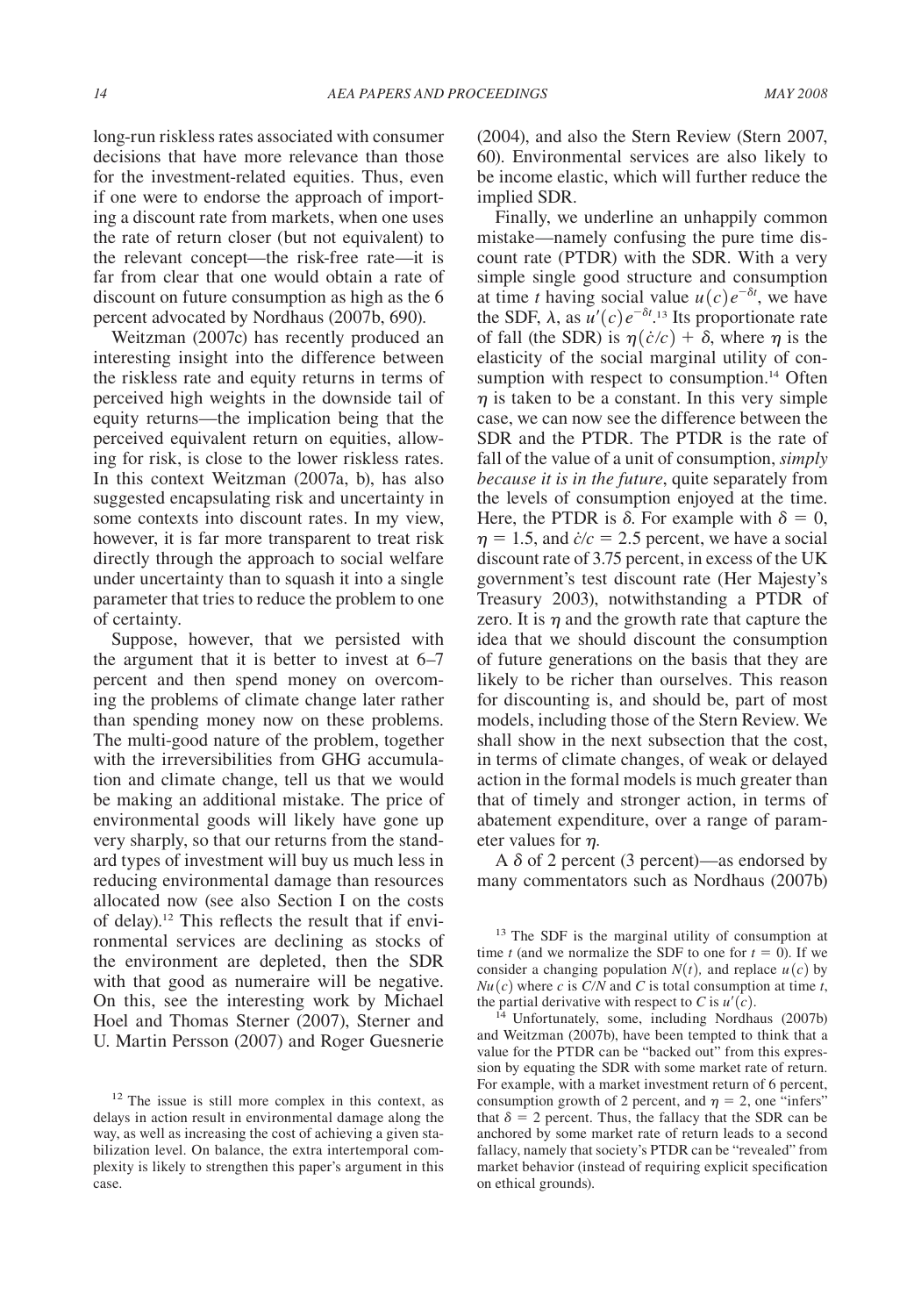and Weitzman (2007b)—implies that the utility of a person born in 1995 (1985) would be "worth" (have a social weight) roughly half that of a person born in 1960. This type of discrimination seems very hard to justify as an ethical proposition and would be unappealing to many. Indeed, the ethical proposition that  $\delta$  should be very small or zero has appealed to a long line of illustrious economists including Frank P. Ramsey (1928, 543), Arthur Cecil Pigou (1932, 24–5), Roy F. Harrod (1948, 37–40), Robert M. Solow (1974, 9), James A. Mirrlees (Mirrlees and Stern 1972), and Amartya Sen (Sudhir Anand and Sen 2000). I have heard only one ethical argument for positive  $\delta$  (Wilfred Beckerman and Hepburn 2007; Simon Dietz, Hepburn, and Stern 2008) that has some traction—namely a temporal interpretation of the idea that one will have stronger fellow feelings for those closer to us (such as family or clan) relative to those more distant. This is often explained in terms of functionality for survival of groups. However, this type of reasoning from evolutionary biology does not have much relevance when we are thinking about the survival of the planet as a whole.

For these reasons, the Stern Review followed the tradition established by the economists cited above, adopting and arguing strongly for a  $\delta$ that exceeds zero only in order to account for the possibility of some exogenous event that would render future welfare calculations irrelevant—the exogenous extinction of humanity (for discussion of this interpretation of  $\delta$ , see, e.g., David Pearce and David Ulph (1995) and David Newbery (1992)). On this basis, the Review adopted a  $\delta$  of 0.1 percent (although even this value for  $\delta$  appears to be quite large in relation to this interpretation, implying a probability of exogenous extinction of around 10 percent in 100 years). For a project or program, the probability of exogenous extinction could be substantially higher, and this is reflected in some cost-benefit manuals or approaches; in our case, however, we are considering humanity as a whole.

My overall assessment of the discussion of discounting in the context of climate change is that it is disappointing. All too often it has failed to come to grips with the basic concepts, with the key nonmarginal and uncertainty elements at the core of the issue, and with the theories of social cost-benefit analysis and modern public economics of the last 30 or 40 years.

*Distributional Judgements*.—Having seen the implausibility of importing a discount rate from outside the model to sidestep ethical judgements, let us turn to the ethics relating to the distribution of consumption or income, at least in its very narrow form of  $\eta$  within the narrower cases (as in the models that follow) where the social objective is the expectation of the integral of  $\sum_i u(c_i) e^{-\delta t}$  (Stern 2007, 50–54).<sup>15</sup> Thinking about  $\eta$  is, of course, thinking about value judgements—it is a prescriptive and not a descriptive exercise. But that does not mean that  $\eta$  is arbitrary; we can, and should, ask about *"thought experiments"* and observations that might inform a choice of  $\eta$ . In so doing we must remember that  $\eta$  plays three roles, guiding (a) intratemporal distribution, (b) intertemporal distribution, and (c) attitudes to risks. We look at the relevance of empirical data for each of the three in turn.

**Intratemporal Distribution:** Let us begin with a thought experiment concerning direct consumption transfers in a very simple context. If A has *k* times the consumption of B, the social value of a unit of consumption to B is  $k^{\eta}$ times that to A for constant  $\eta$ . For example, for  $k = 5$  and  $\eta = 2$ , the relative value is 25 and a transfer from A to B would be socially worthwhile even if up to 96 percent were lost along the way (the so-called "leaky bucket"—Arthur M. Okun (1975)). While I might not regard that position as unacceptable, to take just one example, it appears inconsistent with many attitudes to transfers. In this sense, many would consider an  $\eta$  of 2 to be very egalitarian. With  $\eta = 1$ , the 96 percent in the example above becomes 80 percent because the unit to B is worth five times that to A. Some might regard even this position as rather egalitarian.

Value judgements are, of course, precisely that and there will be many different positions. They will inevitably be important in this context—they must be discussed explicitly and the implications of different values should be examined. Examples follow of what we find when we turn to empirical evidence and try to obtain implied values (the "inverse optimum" approach). Empirical evidence can inform, but

<sup>15</sup> The summation is across individuals existing at time *t* and  $c_i$  is the consumption of individual *i*.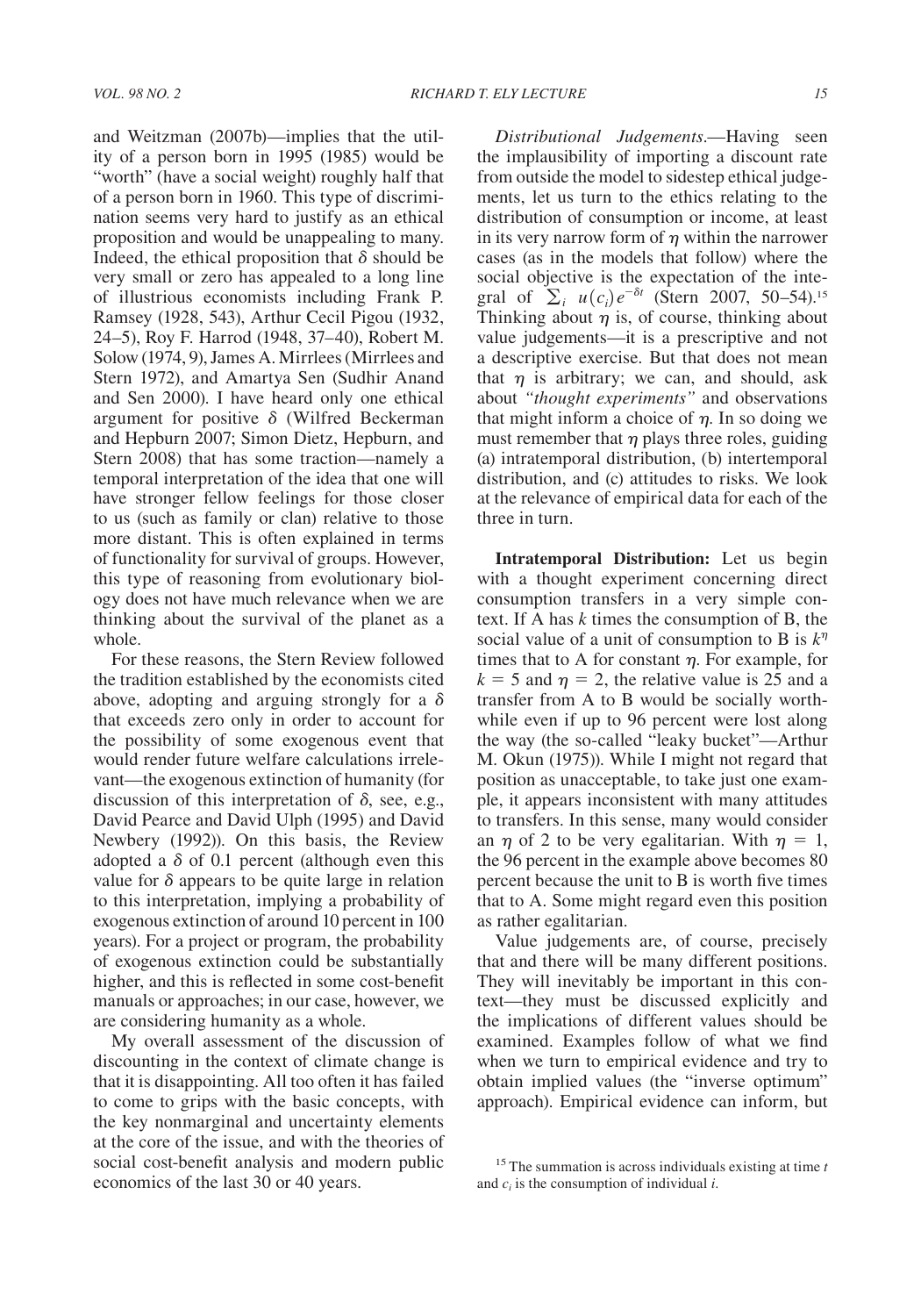not settle, discussions about value judgements for further exploration see Dietz, Hepburn, and Stern (2008). In using such evidence, we must constantly bear in mind two key issues. First, we must ask about the relevance of individual decisions for the societal decisions about the problem at hand—here social decisions by the world community now, bearing in mind consequences for future generations. And, second, if we infer values from decisions, we must ask whether we have modelled well the decision processes, the objectives, and the perceived structure of the problem as seen by the decision maker.

Anthony B. Atkinson and Andrea Brandolini (2007) have produced an interesting set of examples on empirical income distributions and actual transfer schemes in relation to welfare weights.<sup>16</sup> They conclude that constancy of  $\eta$ across a range of increases is difficult to "square with" the way that many transfer schemes occur in practice; in addition, there are many examples where policies appear inconsistent with  $\eta$ greater than one. For example, given the current income distribution in the United States, an  $\eta$  of two would imply that a redistribution from the fifth-richest decile to the second-poorest decile would be welfare-improving even if only 7 percent of the transfer reached the recipient; for a transfer from the richest decile to the second-poorest, virtually any redistribution would be welfare-improving regardless of loss along the way, so long as the recipient received some benefit (Atkinson and Brandolini 2007, 14). Of course, interpretation of actual intratemporal tax and transfer schemes will depend on many assumptions about the structure of incentives<sup>17</sup> and policymaking procedures. Perhaps people think that tax-transfer disincentives are very strong and they oppose transfers for these reasons. Or notions of rights and duties may influence them. The upshot is that empirical estimates of implied welfare weights can give a wide range of  $\eta$ , including  $\eta$  below one and even as little as zero.

It is striking that there are some, such as Nordhaus (2007b) and Weitzman (2007b), who appear to argue for high  $\eta$  (equal to 2 or 3) in intertemporal analysis yet do not bring out how this is potentially inconsistent with standard cost-benefit analysis treatments of intragenerational distribution (which effectively assume  $\eta = 0$ ) or with some intratemporal tax and transfer policies.

**Intertemporal Distribution:** In discussions of  $\eta$  in an intertemporal framework, there has been much focus on implied saving rates. Some (Partha Dasgupta 2007, 6; Nordhaus 2007b, 694–96), following arguments in Kenneth J. Arrow (1995, 12–17), have criticized the relatively high weight placed by the Stern Review on the consumption of future generations (whether via  $\eta$  or  $\delta$ ) by arguing that the Review's parameter choices can, in certain scenarios, imply implausibly high optimal savings rates. As is clearly explained in the Review (Stern 2007, 54), with  $\delta = 0$ , output proportional to capital, and no technical progress, the optimal savings rate is  $1/\eta$ . With  $\eta$  close to one, this would lead to very high optimal savings rates. At the same time, the Review also states clearly (Stern 2007, 54) that this result is highly dependent on model assumptions.

Brad DeLong, in a short blog entry (DeLong 2006), points out this flaw in the Dasgupta-Nordhaus position and argues that technical progress would greatly reduce the optimal savings rate. Mirrlees and Stern (1972) presented a more fully developed argument. Using a standard one-good, infinite-horizon Ramsey growth model, constant returns to scale, and a Cobb-Douglas production function, they show that under one specification—with constant population, a competitive share of capital equal to 0.375, and 3 percent exogenous technological progress—the optimal consumption path for  $\eta = 2$  and  $\delta = 0$  involves a savings rate, *s*, between 0.19 and 0.29 (or 0.23 if constrained to a constant *s*). This is far below the 0.5 that would be optimal with  $\eta = 2$  and  $\delta = 0$  in the simpler case of output proportional to capital and no technical progress.

Just as with intragenerational values, the approach of the "inverse optimum" or implied social values does not take us very far in this context. We cannot really interpret actual saving decisions as revealing the collective view

<sup>&</sup>lt;sup>16</sup> The welfare weight on an individual with consumption *c* is taken here as the social marginal utility of consumption at that level. To keep things simple, we assume that this depends only on the individual's consumption and not on her preceding consumption or the consumption of

others.<br><sup>17</sup> See, for example, Stern (1976), who shows how sensitive tax calculations are to assumptions about substitutability between goods and leisure.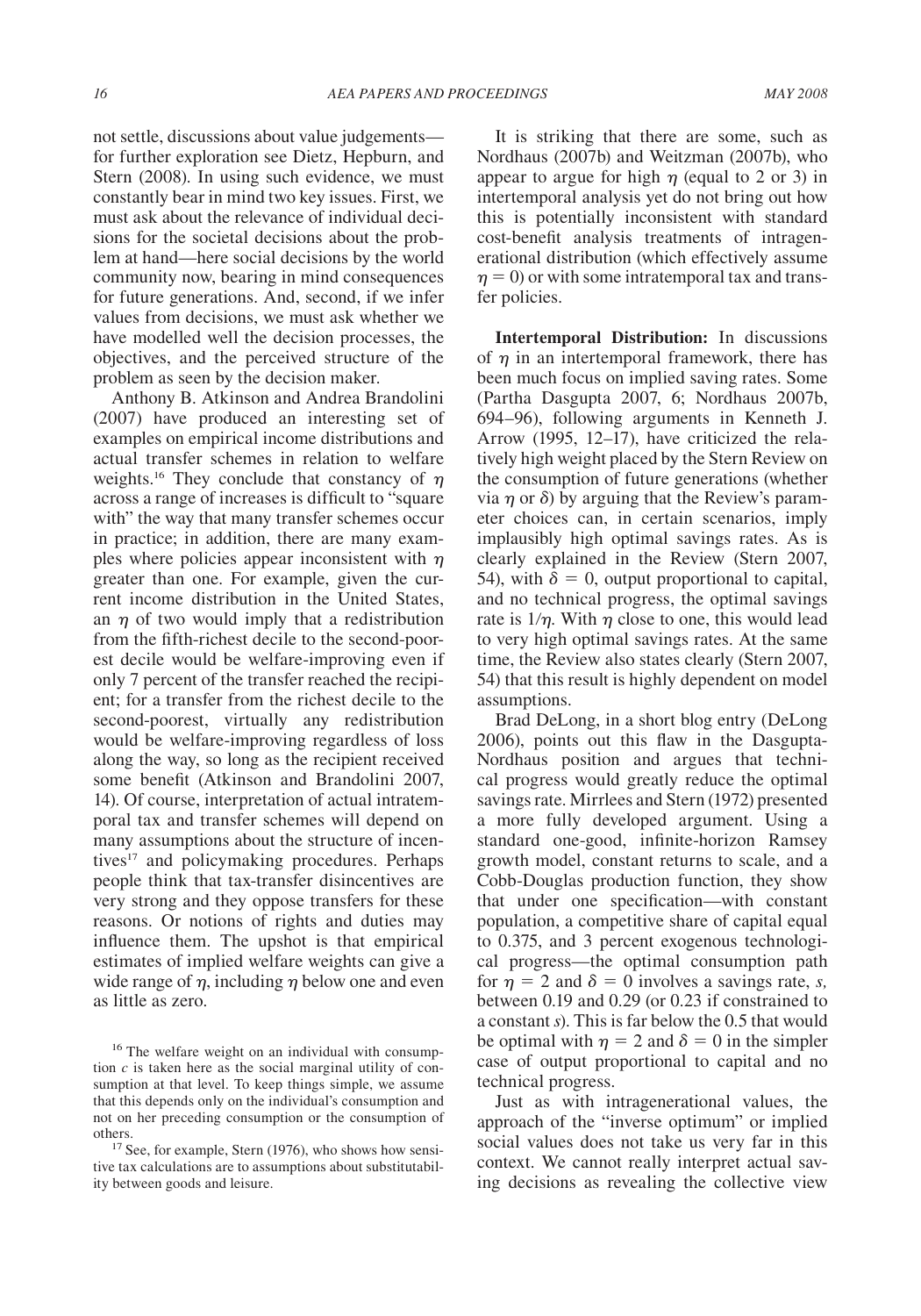of how society acting together should see its responsibilities to the future in terms of distributional values—too much depends on assumptions about how decisions are made in a society and on how the participants perceive the workings of the future economy. Observed aggregate savings rates are sums of individual decisions, each taken from a narrow perspective. This is not the same thing as a society trying to work out responsible and ethical collective action the crucial issue for climate change.

**Attitudes to Risks:** "Guidance" on  $\eta$  from analyses of risk and uncertainty is even less informative. We can interpret  $\eta$  as the parameter of relative risk aversion in the context of an expected utility model of individual behavior. However, the expected utility model is unreliable as a description of attitudes to risk. Further, we see a whole range of behavior, from the acceptance of "unfair risks" in gambling (similar to  $\eta$ )  $<$  0) to extreme risk aversion in insurance (very high  $\eta$ ). And even if behavior were somewhat more "rational" in the narrow sense of conforming to the expected utility hypothesis, it would still be unclear how sound a basis it would be for the specification of a prescriptive value for use in this context.

From this very brief discussion of empirical information, which might help us to think about  $\eta$  in a prescriptive context, our conclusion is that there is very little to guide us.18 Again, we are pushed back to the standard moral philosopher's approach of trying to think through simple examples, i.e., the thought experiment. It has the great virtue of facing the issues directly—it is transparent and clear.

What do we conclude about ethics and discounting in this context when we clear the various confusions out of the way? The answer is fairly simple. First, we must address the ethics directly. There is no simple market information from intertemporal choices or otherwise that can give us the answers. Second, if we express the problem in standard welfare economic terms, i.e., portray the objective as an expectation of an integral of social utility, we cannot use marginal approximations to changes in welfare since we

are comparing strategies that yield very different paths. Third, within this framework we may focus the discussion on elasticities of marginal social utility  $\eta$  and pure time discount rates  $\delta$ , but in so doing we must recognize the ethical narrowness of this approach. Fourth, direct ethical discussion of  $\eta$  and  $\delta$  suggests a broad range for  $\eta$ , although the consequences for simple transfers suggest that many would regard  $\eta$  in excess of 2 as unacceptably egalitarian; on the other hand, there appears to be little in the way of ethical arguments to support  $\delta$  much above zero. Fifth, within a marginal analysis framework, the relevant concept for discounting here is the SDR. In the narrow  $\eta-\delta$  context, with  $\eta$ of 1 to 2, very low  $\delta$ , and growth at 1.5–2.5 percent,<sup>19</sup> we find an SDR of 1.5–5 percent, which is close to ranges for long-run consumer real borrowing rates and (at least in the UK) government discount rates for program evaluations.

# C. *Formal Modelling*

Aggregate models have been popular in the economics of climate change. They attempt to integrate the science of climate change, as expressed, for example, via GCMs, with economic modelling and are termed integrated assessment models, or IAMs.

As I have argued, it is very hard to believe that models where radically different paths have to be compared, where time periods of hundreds of years must be considered, where risk and uncertainty are of the essence, and where many crucial economic, social, and scientific features are poorly understood, can be used as the main quantitative plank in a policy argument. Thus, IAMs, while imposing some discipline on some aspects of the argument, risk either confusing the issues or throwing out crucial features of the problem.

A related but different point is their use, when modelling of costs of abatement is integrated with modelling of damages from emissions, as vehicles for optimization analysis. In

<sup>&</sup>lt;sup>18</sup> Thirty years ago (Stern 1977), I examined all three of these methods with no particularly strong conclusions, other than that the results covered a broad range.

<sup>&</sup>lt;sup>19</sup> In Section IIC we consider  $\eta$  in this range. Higher growth rates are not examined in detail. The modelling would have to take account of a changed path of emissions with earlier damages. With risk distributions appropriate to current knowledge, our preliminary findings suggest that estimated damages from climate change are likely to be well above the cost of action to drastically reduce those risks.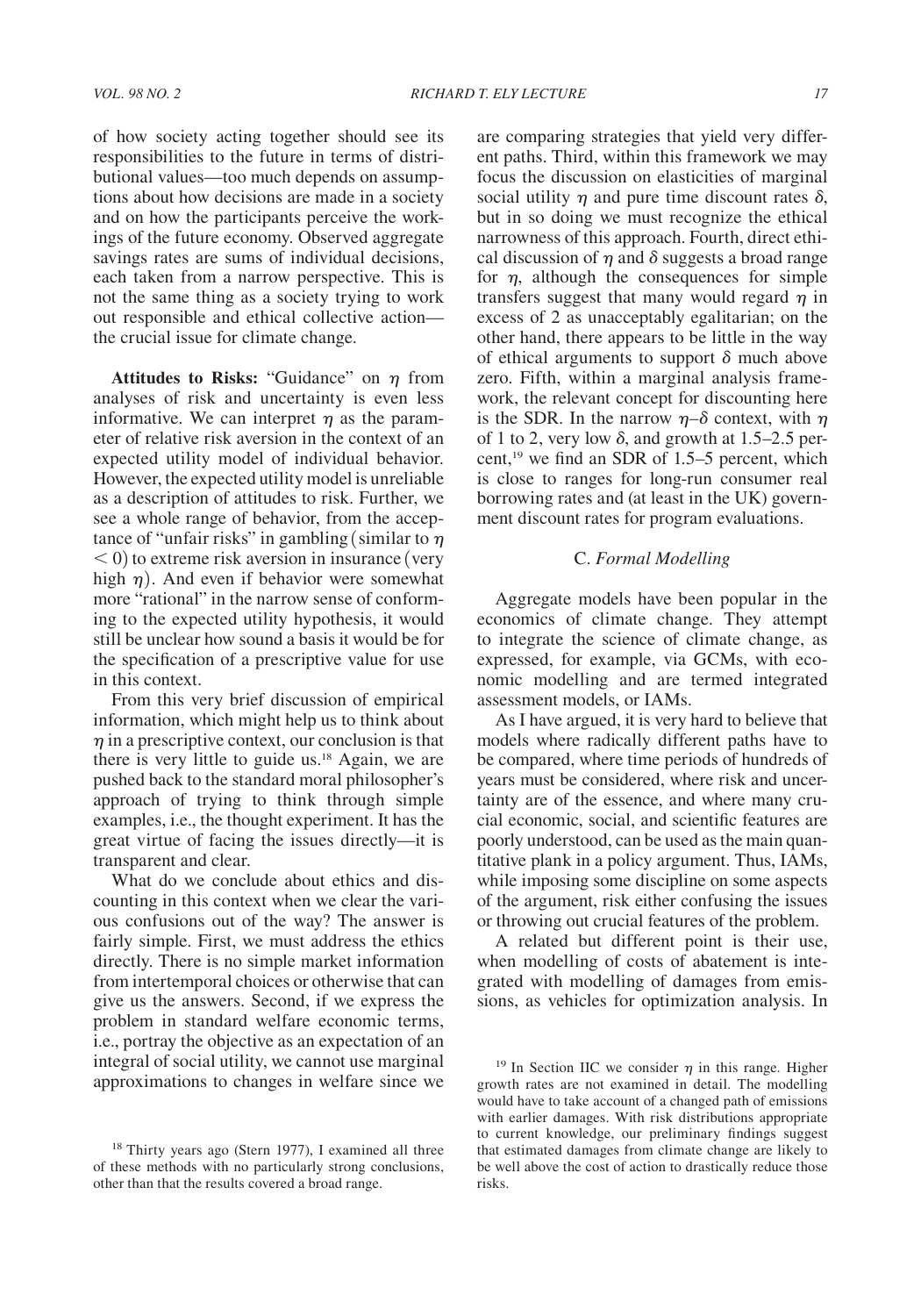this respect, they are still less credible. Those of us schooled in the optimal tax and optimal growth analysis of the 1960s, 1970s, and 1980s learned just how sensitive model results can be to simple structural assumptions, such as the form of preferences, production, or technical progress, even before parameter values are introduced (Atkinson and Joseph Stiglitz 1976, 1980; Angus Deaton and Stern 1986).

The models portrayed here should be seen as helpful supplements exploring some serious logical and modelling issues related to the estimation of damages from BAU and their comparison with alternative paths. We shall see, not surprisingly, that the key assumptions influencing damage estimates concern risk and ethics. It is surprising, however, that these two issues did not occupy until recently the absolutely central position that the logic of the analysis demands. The result is that—given the recent evidence on emissions, carbon cycles, and climate change sensitivity—most of the studies prior to a year or two ago grossly underestimated damages from BAU.

The PAGE<sup>20</sup> model was chosen for the work of the Stern Review first, because, in contrast with a large majority of preceding work, it places risk and uncertainty at center stage. It provides for a Monte Carlo analysis of explicit distributions of a large number of parameter values. Second, Chris Hope, its originator, chose the parameters and their distributions to straddle a range of climate models, IAMs, and economic models in the literature. Third, Chris Hope kindly made the model available and was very generous with his advice. The model was described extensively in Chapter 6 of the Stern Review as well as by Hope (2006a, b) and Dietz et al. (2007a, b).

Key assumptions on the form of the models and of the parameters in these models may be grouped into two broad headings: the *structural* elements that shape the estimated consequences of different kinds of emissions strategies, and the *ethical* elements that shape the evaluations of different outcomes. Of the structural elements in this approach, four are crucial: the emission flows; the functioning of the carbon cycle linking flows to stocks; the climate sensitivity linking stocks to temperature; and the damages from temperature, via climate change. Of the ethical elements, the following are crucial: the type of ethical values considered (including the role of rights and obligations); the type of outcomes introduced into evaluation functions (including separate goods or services such as environment, health, and standard elements of consumption); the functional forms used to capture evaluations; and the parameters within those functional forms, including those covering intra- and intergenerational values. The ethical discussion should not be shoehorned into a narrow focus on just one or two parameters such as  $\eta$  and  $\delta$ ; the ethical issues and their interactions with a model structure designed to reflect a range of uncertainties are much broader and deeper.

*Stern Review Damages and Sensitivity*.—The Stern Review base case had damages from BAU relative to no climate change of around 10 percent of consumption per annum measured in terms of the Balanced Growth Equivalent, or BGE (see Mirrlees and Stern 1972). Here, the BGE for any given path is calculated from the expected social utility integral of that path by asking "what initial consumption level, growing at a given growth rate and without uncertainty, would give this expected social utility integral?" The difference between the BGEs with and without climate change can be thought of as the premium, in terms of a percentage of annual consumption, that society might be willing to pay to do away with the risk and uncertainties associated with dangerous climate change. Essentially, the BAU provides a calibration in terms of consumption (useful since "expected integrated utils" are hard to interpret) for the expected utility integral: it summarizes an average over time, space, and possible outcomes.

Table 2 presents some of the results of the PAGE model. The parameter  $\eta$  was discussed in Section IIB and is the elasticity of the social marginal utility of consumption where the integrand for expected social utility is the sum over *i* of  $N_i u(C_i/N_i) e^{-\delta t}$ , and where  $C_i$  and  $N_i$  are consumption and population in region *i*. In the model,  $\gamma$  is the exponent of a power function linking temperature *T* to damage through the function  $AT^{\gamma}$  (Stern 2007, 660—the damages vary by region). Table 2 provides BGE differences (in percent) across paths without and with climate change, with a 5–95 percent confidence interval in brackets. We think of increases in  $\gamma$ 

<sup>20</sup> PAGE 2002, Policy Analysis of the Greenhouse Effect 2002 Integrated Assessment Model, see Hope (2006a, b).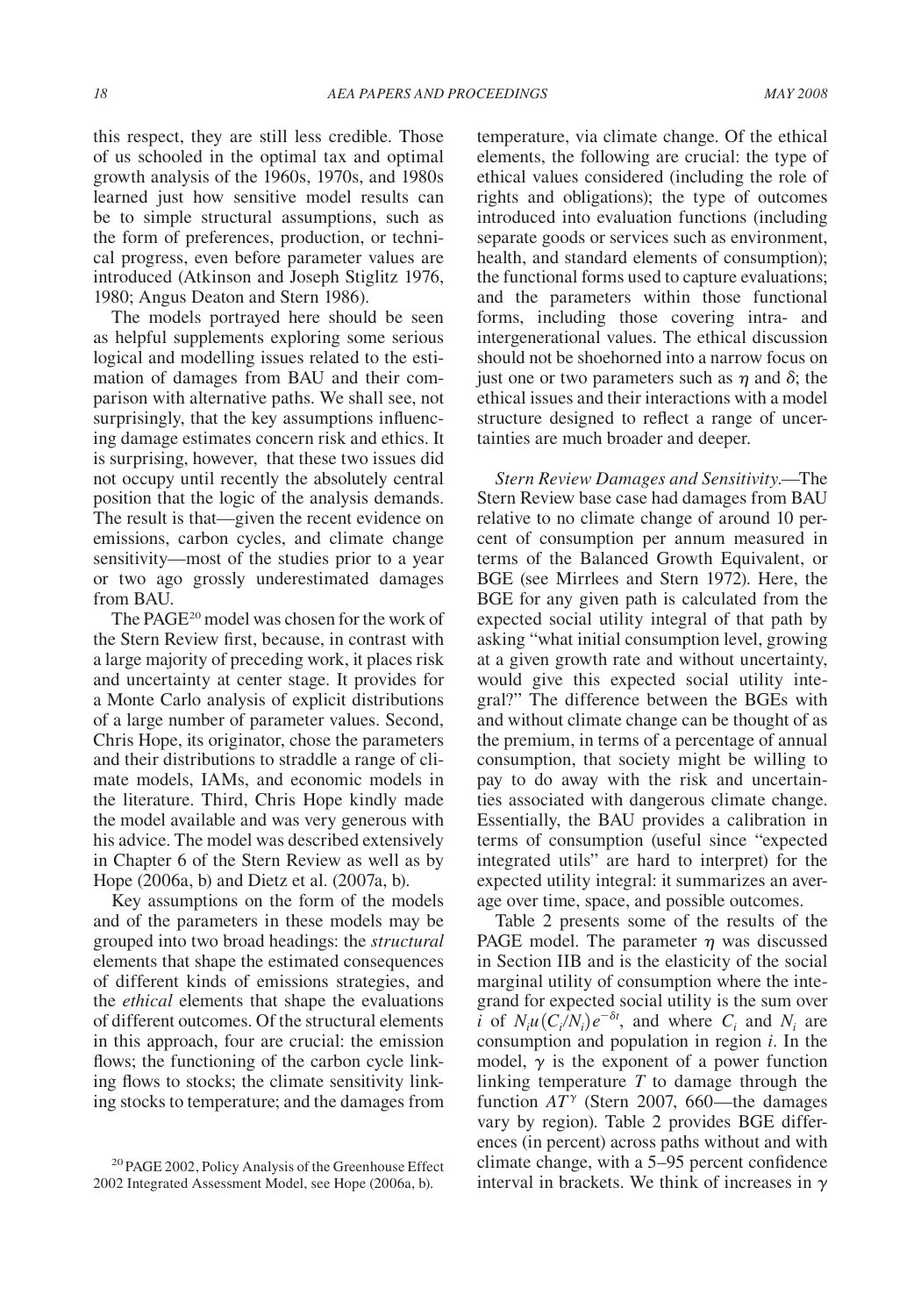| Damage function     | Consumption elasticity of social marginal utility $(\eta)$ |                    |                  |  |  |  |
|---------------------|------------------------------------------------------------|--------------------|------------------|--|--|--|
| exponent $(\gamma)$ |                                                            | ר ו                |                  |  |  |  |
|                     | $10.4(2.2 - 22.8)$                                         | 6.0(1.7–14.1)      | $3.3(0.9-7.8)$   |  |  |  |
| 2.5                 | $16.5(3.2 - 37.8)$                                         | $10.0(2.3 - 24.5)$ | $5.2(1.1-13.2)$  |  |  |  |
| 3                   | $33.3(4.5 - 73.0)$                                         | $29.3(3.0-57.2)$   | $29.1(1.7-35.1)$ |  |  |  |

Table 2—Sensitivity of Total Cost of Climate Change to Key Model Assumptions *(Definitions in text)* 

*Note:* Units are percentage losses in the BGE relative to no climate change (see text for discussion).

*Source*: Dietz et al. 2007b.

as capturing increases in the structural risks, $21$ and of increases in  $\eta$  as capturing increases in aversion to inequality and risk.

Intuitively, we can think of  $\gamma$  as combining both the relation between temperature and damages, and the distribution of temperatures arising from a certain emission path. These are, of course, distinct effects, but both an increase in  $\gamma$  and a broader distribution for the temperature (in particular more weight in the upper tail, either from a weakening in the carbon cycle or from higher climate sensitivity) has the effect of producing a higher probability of large damages. The effects are treated separately in the Review (Chapter 6 and the Technical Annex to Postscript), where many more sensitivity results are given. These two processes (damages and temperature distributions) can and should be modelled separately, but here we keep the discussion and presentation as simple as possible.

While we shall discuss results in terms of the sensitivity of estimated damages with and without climate change, we must emphasize that stabilization at 550ppm  $CO<sub>2</sub>e$  removes around 90 percent<sup>22</sup> of the damages (Stern 2007, 333), so that we are essentially comparing two strategies, namely BAU and stability below 550ppm CO2e. *A key broad lesson from this type of modelling is that the costs of stabilizing below*  550*ppm CO*2*e are generally far lower than the* 

<sup>21</sup> To keep things simple, the results in the table have  $\gamma$ fixed—that is, nonstochastic. The Monte Carlo probabilities are therefore generated by the variations in the many other parameters. In the Postscript to the Review (Stern 2007, 658–71), stochastic  $\gamma$  is presented. The base case of  $\gamma$  fixed and equal to 2 in Table 2 corresponds closely to the base case for stochastic  $\gamma$  in Chapter 6 of the Review and the Technical Annex to Postscript.

 $t^{22}$  Measured in terms of BGE.

*costs of the damages from climate change that would thereby be avoided.* While the measurement of estimated damages may vary, this key lesson is robust to parameter changes.

In this type of modeling, results are highly sensitive to assumptions on both structural risks and ethics, suggesting that great care should be exercised in choosing the key parameters. We can illustrate the importance of these two issues in terms of both computations in the model and of general results. Replacing all random variables in the PAGE model by their modes brings down the central case of damages from BAU from 10– 11 percent to  $3-4$  percent.<sup>23</sup> Thus, it is wrong to argue, as Dasgupta (2007) and Nordhaus (2007b) have, that the Chapter 6 results of the Stern Review arise solely from assumptions related to ethics, in particular the use of  $\eta$  = 1 and, at least in the view of Nordhaus, a low d. *Both* risks *and* ethics are crucial to any serious assessment of policy toward climate change and, in particular, assessment of damages from BAU.

A formal result is provided in Box 1, which shows that for any given set of structural risks and a utility function, pure time discounting (a key element in the ethics) can be set so that the estimated damages are as small as we please. Further, for any given pure time discounting, risks and utility can be set such that damages are as big as we please.

Recently, in a series of papers (Weitzman 2007a, b), Marty Weitzman has argued that when we consider how the various different

<sup>23</sup> See Dietz et al. (2007a, c). The drop from replacing all random variables by their means is smaller but still substantial.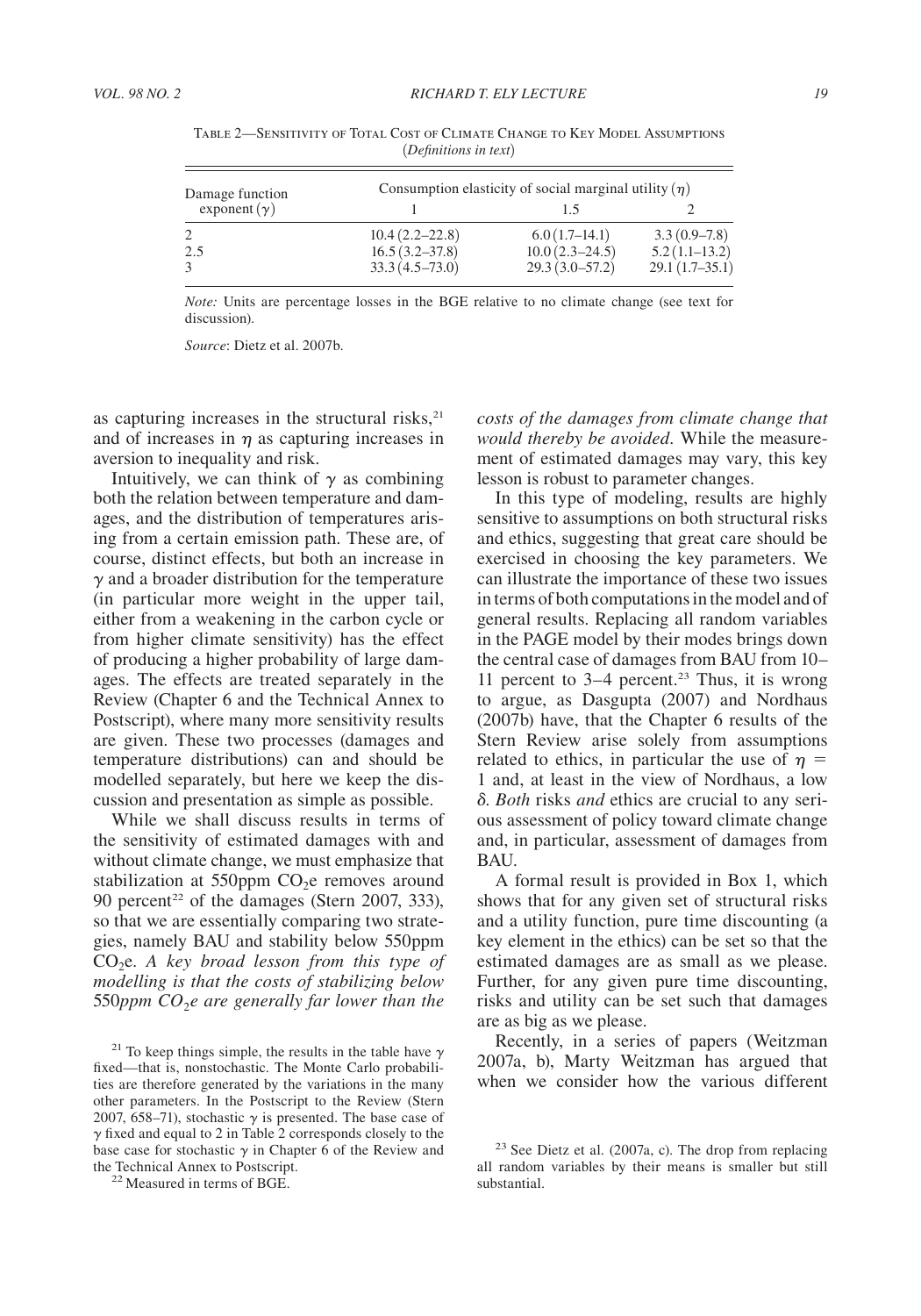#### Role for Both Risk and Ethics

- Write expected utility integral as  $\int_0^{\infty} g(t) f(t) dt$ , where  $g(t) = E[\hat{u}(c)]$ , and  $\hat{u}$  is the welfare difference without and with climate change;  $f(t)$  is the pure time discount factor.  $g(t)$  will depend on model structure, policies/path, and shape of  $u(c)$ . It is possible that  $g(t)$  is infinite for some finite *T* (see Weitzman 2007a).
- For any given  $g(t)$ , we can construct  $f(t)$  so that  $\int_0^\infty g(t) f(t) \, dt < \varepsilon$  for any  $\varepsilon >$ 0, i.e., there are arbitrarily small losses from climate change. An example is  $f(t)$  $(1/g(t))e^{-\delta t}$  with  $\delta > 1/\varepsilon$ .
- For any given  $f(t)$ , we can construct  $g(t)$  so that there are infinite losses from climate change, i.e.,  $\int_0^\infty g(t) f(t) dt = \infty$ . An example is  $g(t) \equiv 1/f(t)$ .

• Clearly, both ethical values and risk play key roles.

#### Box 1

probability distributions (particularly of climate sensitivity) that might arise in different models can or should be combined, there is a convincing case for strong weights in the tails of overall temperature and damage distributions. These can lead to divergent (i.e., infinite) estimates of expected damages. His arguments are powerful and persuasive, underlining strongly the crucial role of risk in this story and raising questions on the use of the expected utility approach.

It is interesting to note that divergence of integrals can occur in three ways in this expected utility integral: first, via uncertainty, as Weitzman emphasizes; second, via intragenerational distribution (for example, this can occur for the Pareto distribution of income, Christian Kleiber and Samuel Kotz 2003, 59–106); and third, via integration over time. Indeed, for  $\eta = 1$  and  $\delta$  $= 0$ , with positive growth the time integral is on the borderline of convergence (Stern 2007, 58). Thus, for  $\eta = 1$  and  $\delta = 0.1$  percent, the bulk of the changes (in terms of the expected utility integral)—over 90 percent—occur after 2200. For  $\eta = 2$ , the proportion is around 10 percent and for  $\eta = 1.5$  around 30 percent. For some (e.g., William Cline 2007), this is an argument for  $\eta$  higher than one, and I have some sympathy with this view.

Claude Henry (2006; Stern 2007, 38–39) has argued that our lack of knowledge on which of the probability distributions to use for temperature

and damages is an example of Knightian uncertainty, and he shows, using recent mathematics on how the von Neumann–Morgenstern axioms might be modified, how strong weights are likely to be (or should be) attached to the worst outcomes. We might see his approach, together with that of Marty Weitzman, as a mathematical embodiment of the precautionary principle.

Other forms of sensitivity are summarized only briefly here—see the Stern Review for more details. We comment on some specifics of a weakening carbon cycle on the structural side; and pure time preference, intragenerational issues, and a narrower view of dimensions of damage on the ethical side. The Stern Review had a "base climate scenario" (Stern 2007, 175) which ruled out a weakening carbon cycle and included only very moderate positive natural feedbacks. These are known to be possibilities, but are not sufficiently well understood to enable calibration for most modelling purposes. A "high-climate scenario" (Stern 2007, 175) introduced increased changes for the carbon cycle, covering plant and soil respiration and possible methane emissions from thawing permafrost, but these effects as modelled now look fairly small in relation to current scientific concerns. This added a 4 percent extra BGE loss from BAU relative to no climate change. We also experimented with higher climate sensitivity—see Box 6.2 of the Review (Stern 2007,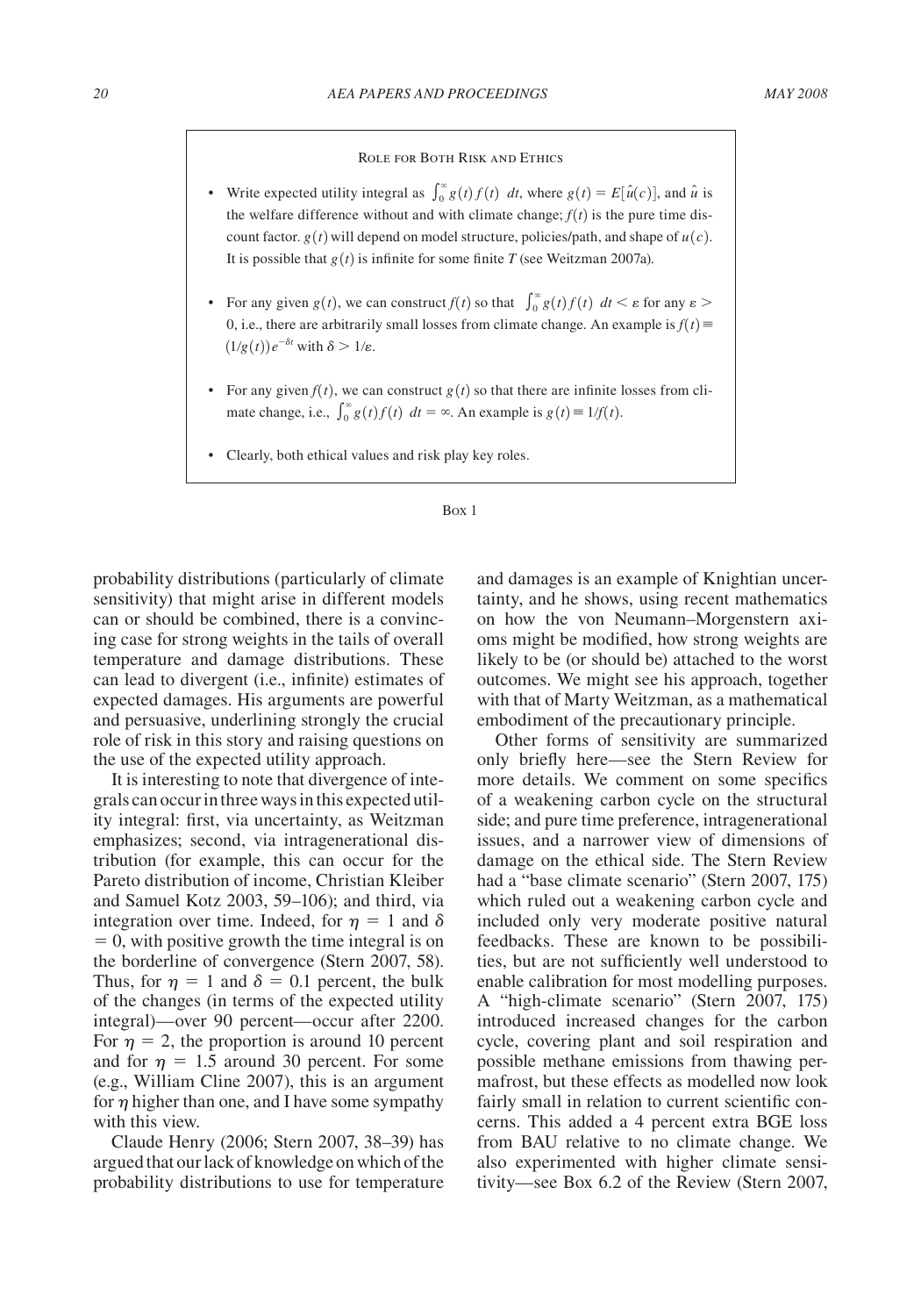179)—although we did not publish results. It seems now that the "high +" scenario discussed there may be of real relevance.

The PAGE model used in the Review includes some damage estimates from nonmarket effects such as health. If these are removed, the basecase damage estimates drop from 10 percent to 5 percent. Unsurprisingly, results are sensitive to pure time discounting. A pure time discount rate of 1 percent implies, under the extinction view of discounting, only a 60 percent chance of the world surviving the next 50 years, which most would regard as a very pessimistic number. Nevertheless, as the Review's Technical Annex to Postscript shows, even with  $\delta = 1$  percent, damages from BAU are likely to be higher than the costs of a mitigation strategy that removes the bulk of the risks.

We did not carry out an examination in the model of intragenerational issues in any detail, but comparisons with other studies suggested that these could add around a quarter or more to loss estimates (for  $\eta$  around 1), in this case another 4–5 percent. Starting with the base case of BGE losses of 10–11 percent, these variations  $(-5)$  percent for a narrower view of damages,  $+4$  percent for higher climate response,  $+4$  or 5 percent for intragenerational issues) gave us the range of 5–20 percent losses per annum from BAU that has been widely quoted. These are averages in three senses: over time, over space, and over possible outcomes.

In Chapter 13 of the Review, different methods for looking at stabilization are examined, starting with the bottom-up or risk-evaluation approach of Chapters 1, 3, 4, and 5 (and Section I). The discussion of the top-down damage modelling approach, used in this section of the paper and in Chapter 6 of the Review, explains that the 10–11 percent BAU base-case damage costs are reduced to around 1 percent for stabilization at 550ppm  $CO<sub>2</sub>e$  (Stern 2007, 333) i.e., the cost saving from avoided damages of stabilizing at 550ppm  $CO<sub>2</sub>e$  is 9–10 percent. When compared with costs of stabilization at 550ppm  $CO<sub>2</sub>e$  of around 1 percent of world consumption or GDP24 (see Section IB above), this saving from action represents a very good return. Even if damages avoided are only 3–4 percent

of world consumption or GDP, stabilizing below 550ppm  $CO<sub>2</sub>e$  is still a good deal. The basic statement that the costs of strong and timely action are much less than the costs of weak and delayed action is very robust. Let us underline again, however, that the Review gives stronger weight in terms of space and emphasis to the bottom-up risk evaluation approach than to the top-down aggregate modelling approach.

*Comparison with Other Modelling of Damages*.—Much of the earlier literature on climate modelling found damage results that were lower than the results in the Stern Review.<sup>25</sup> Much of this earlier work underestimates BAU emission flows (see below), suppresses or only lightly touches on risk, takes an extraordinarily low view of damages from temperature increases, and embodies very high pure time discounting with little explicit ethical discussion as to why (see Section IIB).

As Figure 5 shows, Richard S. J. Tol (2002) and Nordhaus (Nordhaus and Joseph G. Boyer 2000) essentially suppress uncertainty about climate sensitivity by using point estimates and not spreads.26 There are some minor attempts to "add on" risk, but it is not given the central role demanded by the science and the economics. The range covered by PAGE is cautious on climate sensitivity, using only triangular distributions for its parameters—its *full* spread from all Monte Carlo runs is within the IPCC AR4 "*likely*" (66 percent confidence interval) range. The Meinshausen (2006) spread covers the 90 percent confidence interval for the full range of models he surveys, some of which go far higher.

Figure 6 summarizes results by Mendelsohn (Mendelsohn et al. 2000) and Tol (2002) with astonishingly low damages of 0–2 percent of GDP from temperature increases as high as 5–6°C. The Nordhaus and PAGE (Christopher Hope 2006a) damages in terms of output are fairly close together, although arguably much too small in relation to the possible implications of 5–6°C temperature increases.

These early models have given rise to a powerful and unjustified bias against strong and timely action on climate change. The question

<sup>24</sup> Over time, 1 percent of consumption and 1 percent of GDP are broadly equivalent.

<sup>25</sup> A valuable review can be found in Geoffrey Heal

<sup>(2007).&</sup>lt;br><sup>26</sup> Their models (FUND for Tol and DICE/RICE for  $\frac{26}{15}$  Their Monte Carlo studies. Nordhaus) can, however, be used for Monte Carlo studies.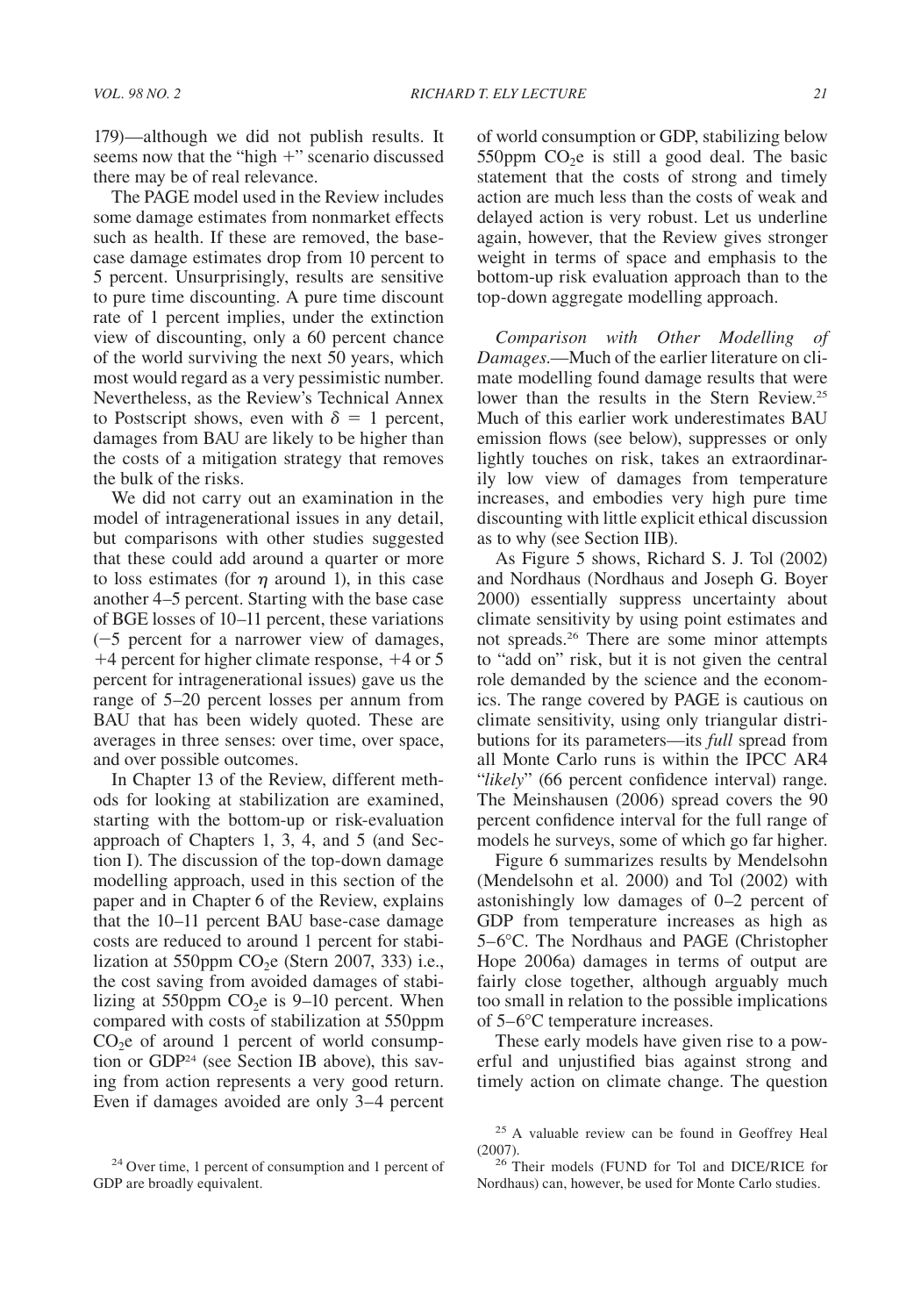

Figure 5. Estimates of Climate Sensitivity from IAMs Compared to GCMs

*Sources:* Tol 2002; Nordhaus and Boyer 2000; Hope 2006a; 2006b; IPCC 2007; Meinshausen 2006.

is not so much why the Stern Review's modelling obtained high damages under BAU, as why the earlier literature made assumptions that give such low results.

## D. *Damages and Sensitivity, One Year On from the Review*

Looking back, I think the Review was too cautious on all four of the key structural elements: (a) emissions growth, (b) carbon cycle, (c) climate sensitivity, and (d) damages from a given temperature.

(a) The work of Ross Garnaut and his Commission, working for the new Australian government on climate change, is revisiting the emissions scenarios in the IPCC Special Report on Emissions Scenarios or SRES (IPCC 2000). In its Chapter 6 model (Stern 2007, 173–88), the Stern Review used the second highest of the four scenarios (called A2). Garnaut is now suggesting that the highest of the four, A1F1, is likely to be the best description of BAU (Garnaut 2007). Key among the reasons is the growth rates of the developing world, particularly China and India, and their continued strong emphasis on coal (ECIEP 2006).

- (b) The carbon cycle is likely to weaken as a result of, for example, the possible collapse of the Amazon forest at temperature increases of above 3–4°C, or the decreasing absorptive capacity of the oceans. Further, a thawing of the permafrost is likely to result in strong methane release.
- (c) The climate sensitivity assumed in the Review is likely to be conservative (as argued in Section I).
- (d) The damages from given temperature increases assumed in the Stern Review seem very low. The Review's mean damage loss (based on estimates in the economic literature) from 5°C was around 5 percent of GDP (Stern 2007, 180). As argued in Section I, a temperature increase of 5°C would most likely result in massive movements of population and large-scale conflict.

Considering these structural factors together, the modelling of the Stern Review probably underestimated significantly the risks of high damages from BAU, perhaps by 50 percent or more if one compares the first two rows of Table 2. Much of the earlier literature grossly underestimated the risks.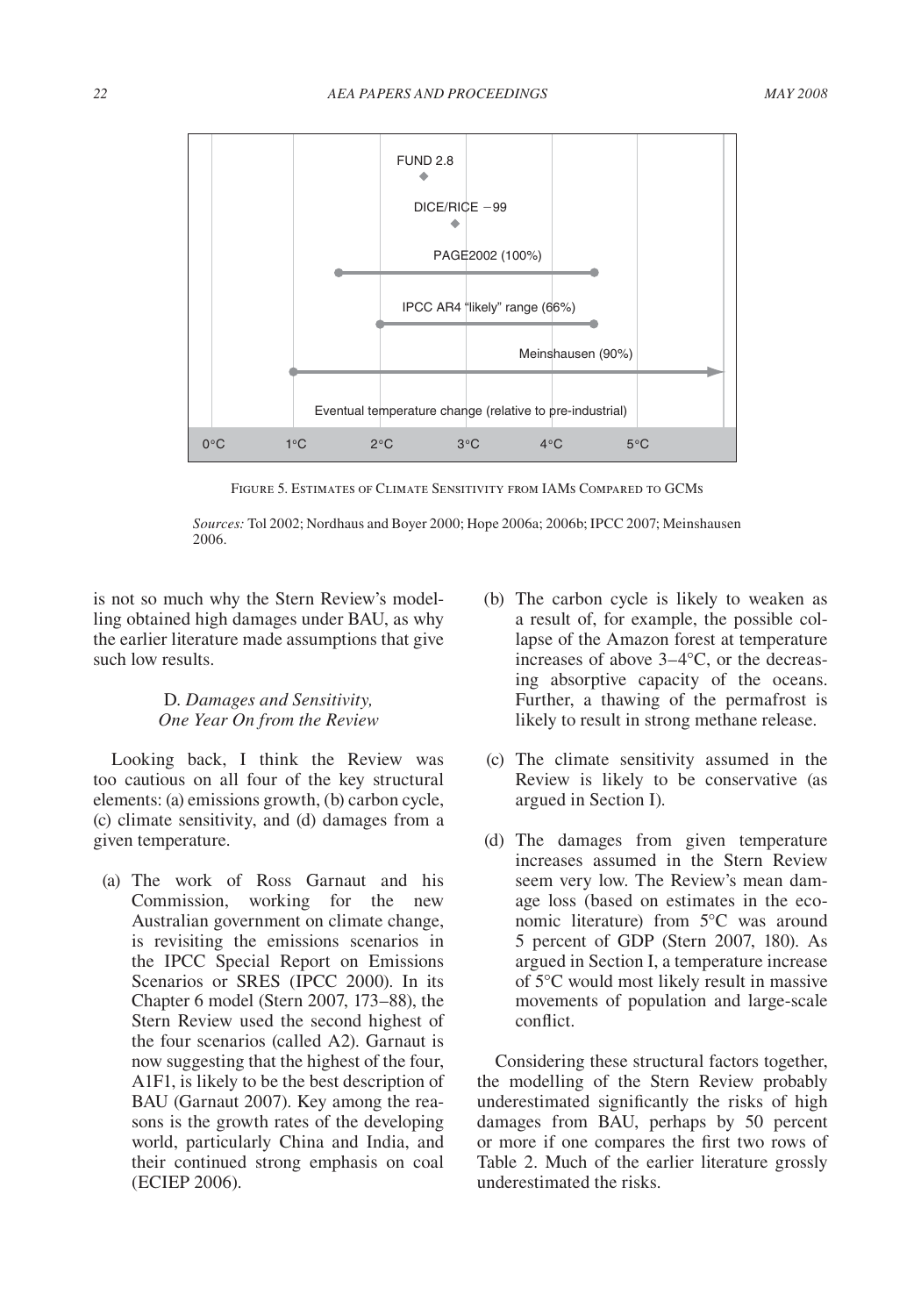

Figure 6. The Modelled Damages from Climate Change with Increasing Global Temperatures

*Source:* Dietz et al. 2007a.

Looking at both  $\gamma$  and  $\eta$ , with the benefit of hindsight, my inclination would be to place the base case from which sensitivity analysis is undertaken farther down the diagonal of Table 2—that is, with higher  $\gamma$  and higher  $\eta$ . As indicated in Section IIB, the "weight in the far future" from  $\eta = 1$  and  $\delta = 0.1$  percent suggests that there is a case for raising  $\eta$ , although it remains true that many would see the implications of  $\eta = 2$  for intragenerational distribution as very egalitarian. In a sense, moving down the  $(\eta - \gamma)$  diagonal is taking on board the positions of two commentators on the Review—Weitzman (2007a, b) argued for greater emphasis on risk and uncertainty, and Dasgupta (2007) for more egalitarian values than those captured by  $\eta = 1$ .

In summary, one year on from the Stern Review, with the benefit of new scientific evidence and valuable economic discussions, my views would have been modified as follows. First, the case has been strengthened that the bottomup, disaggregated, less formal, risk-evaluation approach is preferable to aggregate modelling in investigating the case for action. The latter is particularly weak in relation to formal optimization. Second, within aggregate modelling, we have learned still more clearly that the key issues are ethics and risks and that we have to look at them together to form a serious view on damages. Third, our own modelling probably underestimated the risks from BAU. Fourth,

the reasons that some earlier studies have lower damage estimates than the Stern Review are twofold: they badly underestimate all four of the elements just described, and in many cases their approach to pure time discounting discriminates, unjustifiably in my view, very strongly against future generations.

### **III. Policy Instruments**

At the heart of good policy will be a price for GHGs—this is a classic and sound approach to externalities and is crucial for an incentive structure both to reduce GHG emissions and to keep costs of abatement down. Indeed, in a world without any other imperfections, it would be a sufficient instrument for optimal policy. But it will not be enough in our world, given the risks, urgency, inertia in decision making, difficulty of providing clear and credible future price signals in an international framework, market imperfections, unrepresented consumers, and serious concerns about equity. A second plank of policy will have to embrace technology and accelerate its development. Third, policy should take account of information and transactions costs, particularly in relation to energy efficiency. Fourth, it should provide an international framework to help with combating deforestation, which is subject to a number of market failures. And fifth, policy should have a strong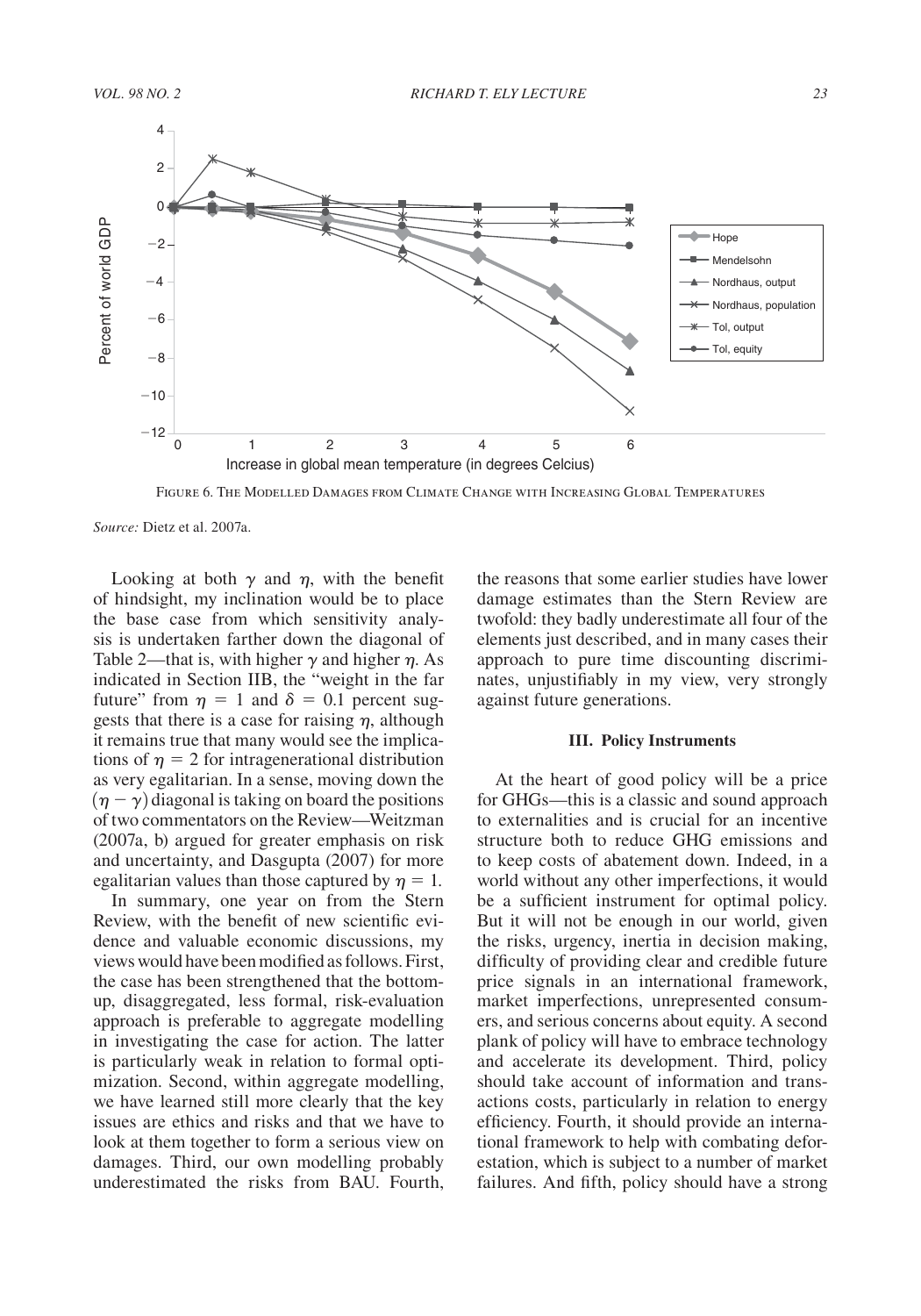international focus, to promote collaboration, take account of equity, and reduce global costs.

Careful analytical investigation by economists of policies on climate change involves the whole range of the tools of our trade, including the economics of risk and uncertainty, innovation and technology, development and growth, international trade and investment, financial markets, legal issues, ethics and welfare, as well as public and environmental economics. It will no doubt require the development of further analytical methods. And it necessitates close collaboration with scientists and other social scientists.

Our focus here in this very brief discussion of policy will be on price-oriented mechanisms and on technology, but we should also note a sixth key element that is often overlooked in discussions of economic policy, namely how preferences change as a result of public discussion. This was an integral part of John Stuart Mill's (Mill 1972 [1861], 262) perception of democracy and policy formation (see also the discussion in Chapter 9 of Stern, Jean-Jacques Dethier, and F. Halsey Rogers 2005). In this context, it involves a change in public understanding of responsible behavior. Thus, people will spend time on separating out different elements of waste for recycling, or they will drive more carefully, not only because there may be a financial incentive for recycling or penalties for bad driving, but also because they have a view of responsible behavior.

Pricing an externality can be done in a number of ways. First, there is carbon taxation; second, carbon trading on the basis of trade in rights to emit which are allocated or auctioned; and third, implicit pricing via regulations and standards which insist on constraints on actions or technologies which involve extra cost but which imply reductions in emissions. Each of the three has different advantages and disadvantages and all three are likely to be used. Understanding the pros and cons, where the different mechanisms can and should be used, and how to deal with problems of overlaps, are all very important issues. We have the space to look briefly only at a few of the relevant considerations.

Taxes have the advantage of being implementable by individual governments without international agreement. All taxes are contentious but those on recognized "bads" such as tobacco, alcohol, or carbon emissions may be less so than others and allow the balance of taxes to adjust away from other taxes such as income or VAT; alternative uses of revenue are possible too, including those related to climate change. We should beware, though, of arguments about double dividends: environmental taxes have dead-weight losses in addition to their beneficial effects in addressing externalities. Taxes on GHGs would require measurement of GHGs, just as in trading, but taxes on petroleum products, coal, or other fossil fuels can act as fairly good approximations, avoiding direct emission measurement, which can be relatively costly to small enterprises.

As discussed in Section IA, where the world is perfect other than in relation to the tax in question, quantity controls and price measurements can have dual and essentially identical effects. Where there is risk, uncertainty, and imperfections in this market and in other parts of the economy, there will be price uncertainty, quantity uncertainty, or both, depending on the policies chosen and the nature of the uncertainty. Both price certainty and quantity certainty are important: firms would like clear and simple price signals for decision making; quantity overshooting on emissions is dangerous. With learning and readjustment of policy (although not so frequently as to confuse structures and issues), the difference in effects between a tax-orientated policy and a quantity/carbon-trading policy may not be so large. Given where we start, however, in my view the danger of overshooting emissions targets is of great significance.

Tradable quotas, the second method of establishing a price for GHGs, have the advantage of providing greater certainty about quantities of emissions than taxes. The European Union Emissions Trading Scheme (EUETS) has shown that a big part of the economy can be covered (currently around one half of European emissions) with relatively low administrative burdens by focusing on major emitting industries, such as power.

By starting with allocations that are not paid for and moving to auctions, trading can build acceptance by industry because it allows for a less dramatic adjustment. Free allocations based on historical emissions do have important problems, however: they are likely to slow adjustment since immediate profit pressures are lower; they can give competitive advantages to incumbent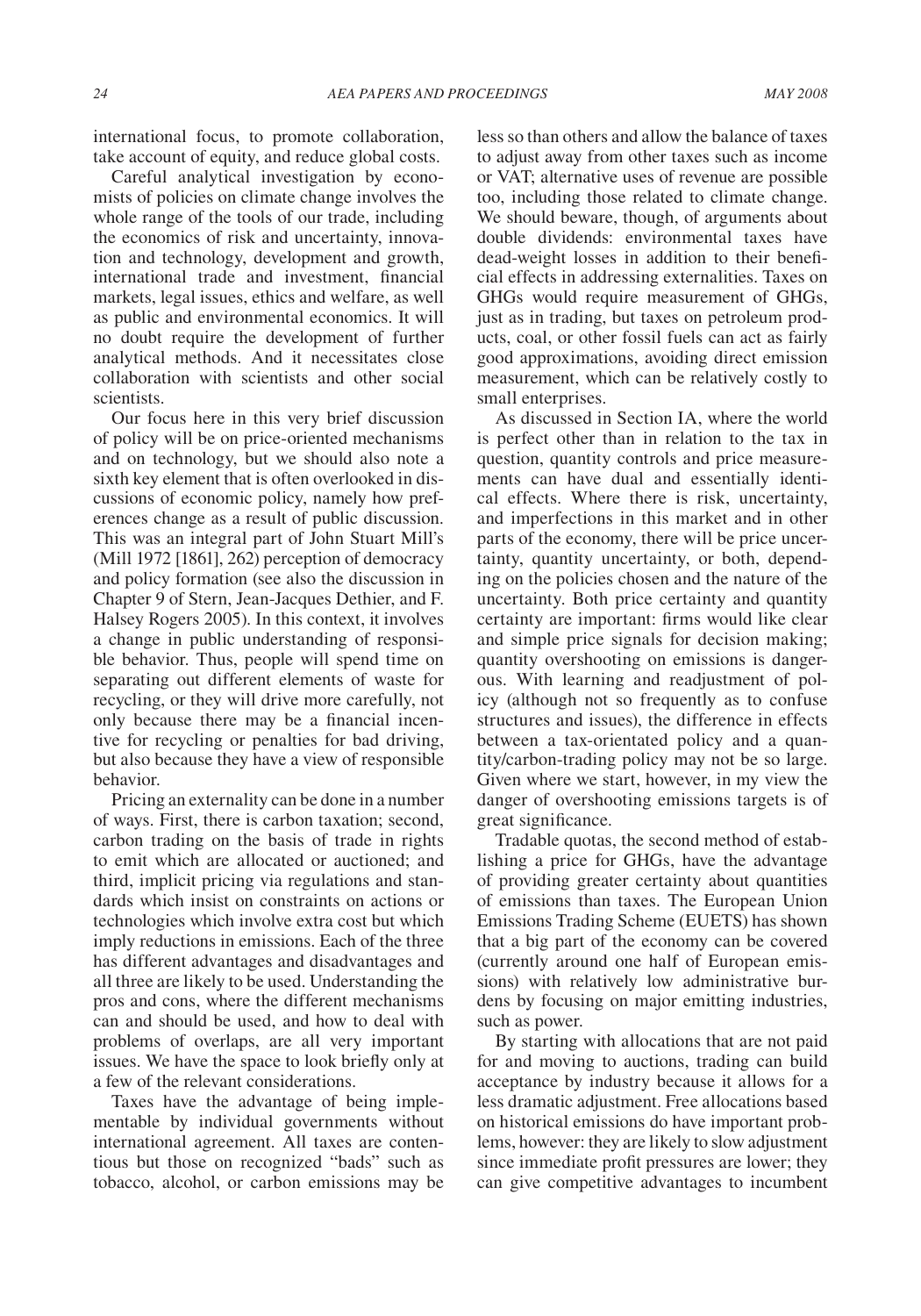firms that may succeed in getting large quota allocations, thus reducing competition and promoting rent-seeking; and they forego public revenue. Thus, moving to auctioning over time has strong advantages and should be a clear and transparent policy.

An aspect of quotas and trading that is crucial is their potential role in international efficiency and collaboration. Developing countries (see next section) have a strong and understandable sense of injustice. They see rich countries having first relied on fossil fuels for their development, and thus being largely responsible for the existing stocks of GHGs, then telling them to find another, and possibly more costly, route to development. They feel least responsible for the position we are in, yet they will be hit earliest and hardest.

International trading provides for lower costs, from the usual arguments about international trade, and provides an incentive for poor countries to participate. These arguments on cost and collaboration are central to my view that there should be a very substantial focus on carbon trading in the policy of rich countries, with openness to international trade, backed by strong rich country targets for reductions, in order to maintain prices at levels that will give incentives both for reduction at home and purchase abroad. Rich and poor country targets will be discussed in the next section.

Price volatility is sometimes said to be a problem with quotas and trading, and the EUETS is cited as an example. But that scheme provided some basic simple lessons that have been learned: in its first stage (2005–2007), giving away too many quotas collapsed the price. Quotas have been allocated with greater rigor and stringency in the second phase (2008–2012) and the price for that phase is currently above  $\epsilon$ 20 per ton, already approaching the type of range indicated as necessary. Volatility can be reduced by (a) clarity, (b) firmness of quotas, and (c) broader and deeper markets—greater trading across sectors, periods, and countries. Particular measures for dealing with volatility should be analyzed in relation to, or after, these broader more marketfriendly approaches. And care should be taken not to restrict international trade as a result; for example, differences in caps on prices in different regions might, because of attempts to arbitrage where prices are different but fixed, make open trade difficult or impossible.

Further, difficulties arise in trading with countries that are not taking strong measures, pricebased or otherwise, against climate change. There is, in principle, a case for levying appropriate border taxes on goods from countries that do not otherwise embody a carbon price. A system analogous to the operation of the border procedures for VAT could be envisaged. My own view is that this should be a last resort. There are many searching for arguments on protection that might climb on the bandwagon. The best way forward is to build international collaboration with a positive and constructive approach.

Regulation and standards can give greater certainty to industry. This can accelerate responses and allow the exploitation of economies of scale: lead-free petrol and catalytic converters are probably good examples. Misguided regulation, on the other hand, could reduce emissions in very costly ways. Again urgency points to a role for regulation/standards, and careful economic analysis can keep costs down. In thinking about these costs, however, we should remark that there are a number of examples in the history of the motor industry where innovations on safety or pollution were resisted by industry on cost grounds, only for compliance costs to turn out to be much lower than manufacturer predictions; for Environmental Protection Agency (EPA) vehicle emission control programs, industry stakeholders predicted price changes to consumers that exceeded actual changes by ratios ranging from 2:1 to 6:1 (John F. Anderson and Todd Sherwood 2002).

While taxation, trading, and regulation will all have roles to play, it is important to think carefully about how they might interact. For example, if taxation and carbon trading overlap, there are likely to be problems in establishing a clear and uniform price for carbon, leading to confused signals and inefficiency. And strong regulatory targets such as renewables percentages could, without care, result in low demand on carbon markets.

Our discussion of technology will be very brief, but in my view, policy in this area will be of great importance—we cannot simply leave the correction of externalities to carbon markets or taxation. There is a standard argument on knowledge and technology which sees ideas and experience as having positive externalities. Figure 7 shows that experience is indeed important in the electricity industry—it seems that in a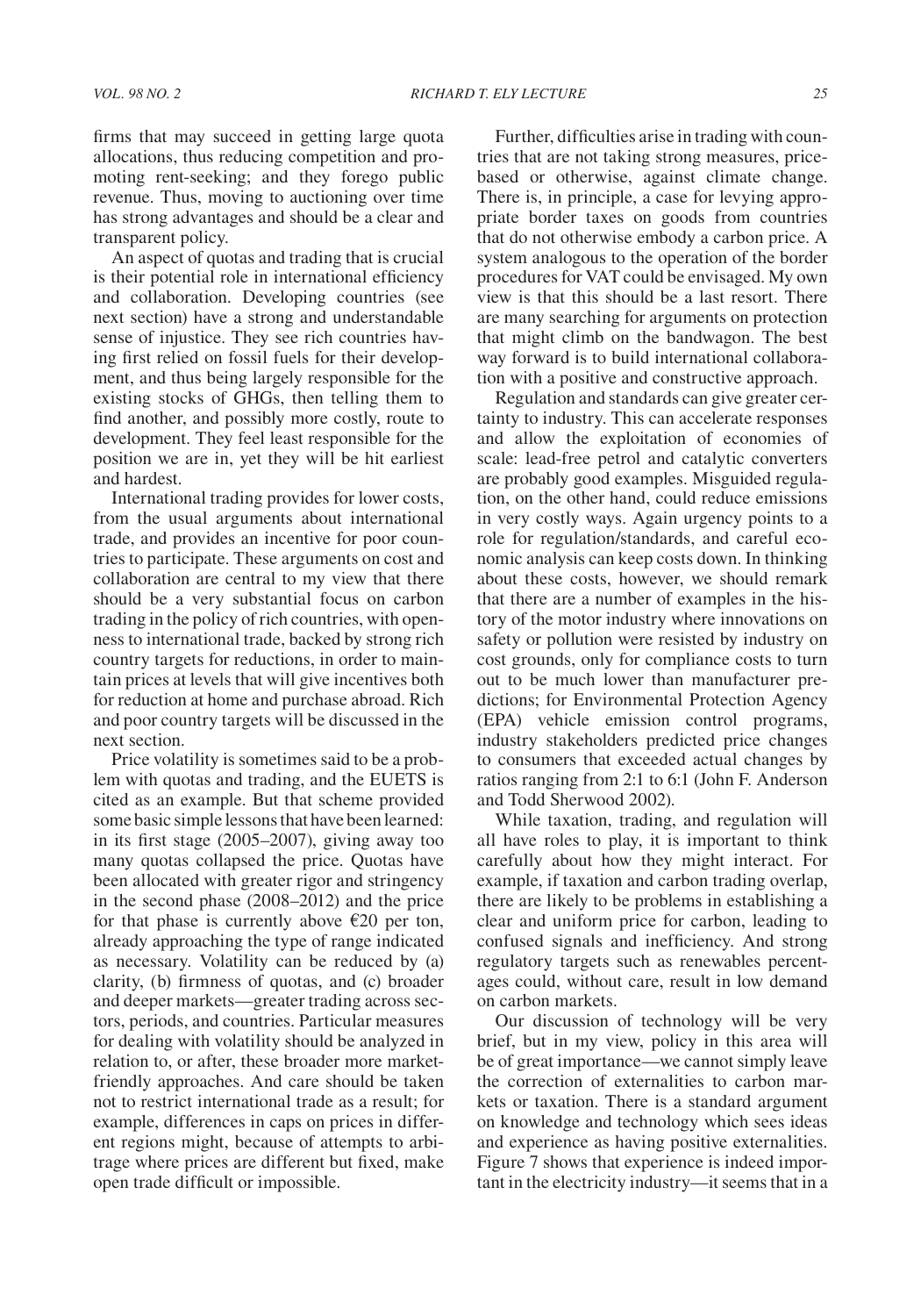

Figure 7. Cost of Electricity for Different Technologies

*Note:* The number in brackets indicates speed of learning: 65 percent means that unit costs are 65 percent of the previous level after a doubling of production.

*Source:* Stern 2007, 254.

number of "less mature" technologies costs can fall quite sharply with cumulative experience. Further, the rate of fall is different for different technologies. This tells us that public support for deployment—such as feed-in tariffs, which may be different for different technologies—has a strong foundation. Care with applying such incentives is necessary to avoid the dangers of bureaucrats trying to pick private sector technological "winners."

Research and development (R&D) in basic technologies also require public support. It is remarkable how much public support for R&D in energy has fallen since the early 1980s (see Figure 8). Part of this was probably due to low energy prices,27 but nevertheless the now-recognized urgency of developing low carbon technologies requires a strong reversal of this trend. Private and public sector R&D on energy have moved closely together and this is an area where publicprivate partnership to enhance both private and social returns, and to cover different risks, will be crucial. Fortunately, the last few years have

seen a number of exciting and promising developments, such as in materials and technologies, other than silicon, for photovoltaics.

The international aspects of technology are crucial too. We all gain from reduced emissions if others adopt cleaner technologies quickly. Thus, a balance of private return to innovation, for example through patents, and rapid sharing must be found. This should be part of a global deal or framework to which we now turn.

## **IV. A Global Deal**

Climate change is global in its origins and in its impacts. An effective response must therefore be organized globally and must involve international understanding and collaboration. Collaboration, if it is to be established and sustained, must be underpinned by a shared appreciation that the methods adopted are: *effective* (on the scale required); *efficient* (they keep costs down); and *equitable* (responsibilities and costs are allocated in ways that take account of wealth, ability, and historical responsibility). The incentive structures must be such that solutions are incentive-compatible. And country-by-country political support must be built, as this is what will sustain policies over time.

<sup>27</sup> Extensive privatization has probably played a role as well. For example, the UK's nationalized National Coal Board and Central Electricity Generation Board had R&D departments of international distinction.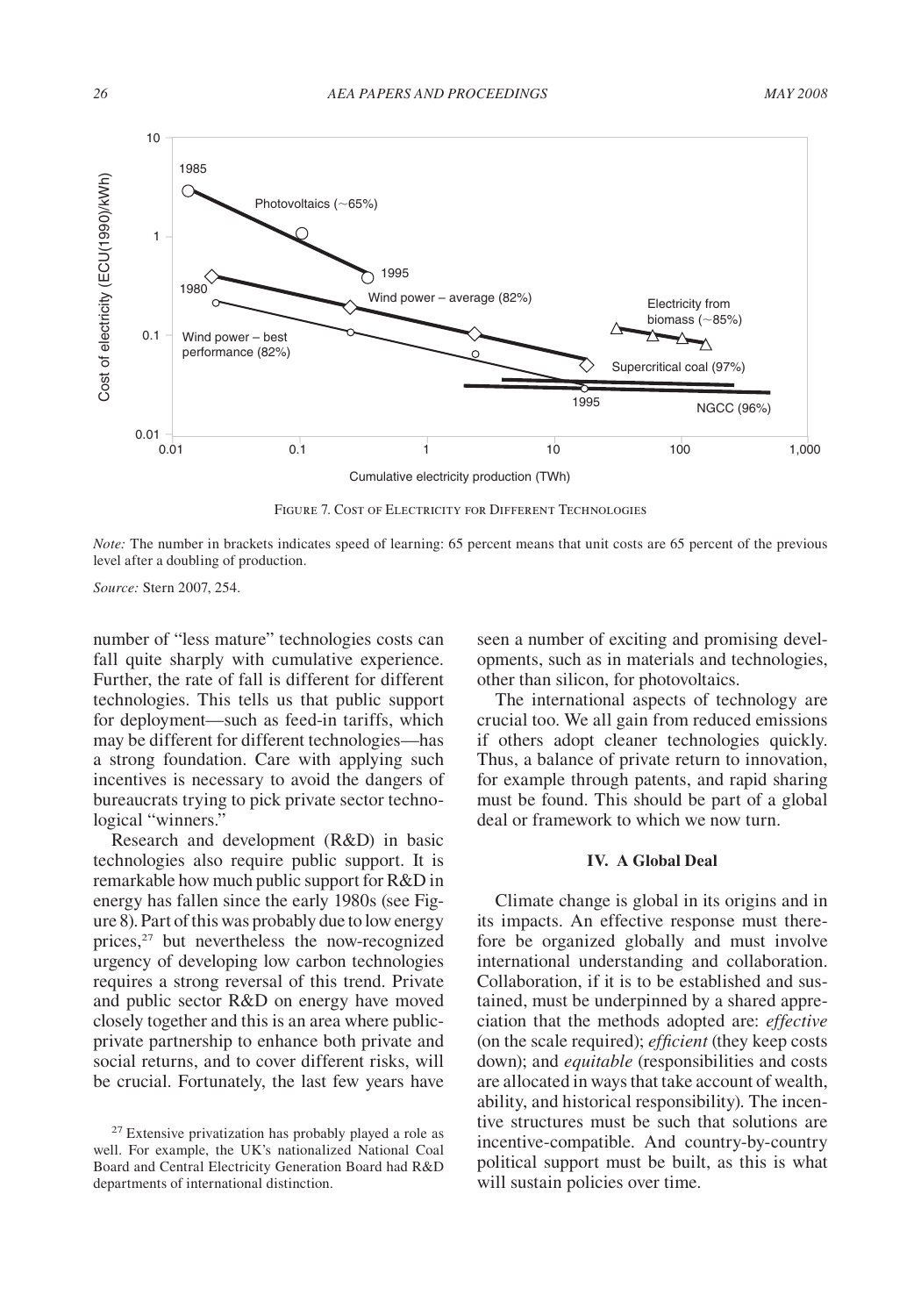

Figure 8. Public Energy R&D Investments as a Share of GDP

*Source:* Stern 2007, 401.

Public support for action will be founded not only on recognition of the magnitude of the problem, but also on the realization that it is possible to construct collaborative policies that are effective, efficient, and equitable. It is a great responsibility of economists to help design those policies. And they must do so urgently the international discussion is moving quickly and key decisions will be taken over the next few years.

The following is my own attempt to describe the outline of a possible global deal based on the preceding analysis and on my own intensive experience over the last two years of involvement in public discussion, taking account of the recent UNFCCC meetings at Bali last month. Let us begin with overall reductions targets and the allocation of responsibilities across countries. Our earlier discussion of trading, technologies, and deforestation will then allow us to see quickly the broad structure of a global deal. Let us be clear at the outset that this should not be seen in the overly formal way of a WTO discussion, founded in legal structures, with compliance driven by sanctions, and where no one is bound until the full deal is agreed. This is much

more a framework in which each country, or group of countries, can assess its own responsibilities and targets with some knowledge of where the rest of the world is going and how it can interact.

On targets—a key element of *effectiveness*, or action on an appropriate scale—we should be clear how far the international discussion has already moved. The G8–G5 summit chaired by Germany in Heiligendamm in June 2007 declared a world target of 50 percent reductions by 2050. As sometimes happens in international communiqués, not all details (such as base date and levels of agreement among attendees) were clear; but it was a significant marker nonetheless. And it is broadly consistent with the type of stabilization range, around 500ppm  $CO<sub>2</sub>e$ for example, discussed in Section I. In what follows, unless otherwise stated, emissions reductions will be measured from 1990, covering all GHGs (in the six-gas Kyoto sense) and emissions sources. The Heiligendamm 50 percent target is for the world as whole and it is generally agreed (see below) that, in the spirit of the Kyoto language of "common but differentiated treatment," the richer countries should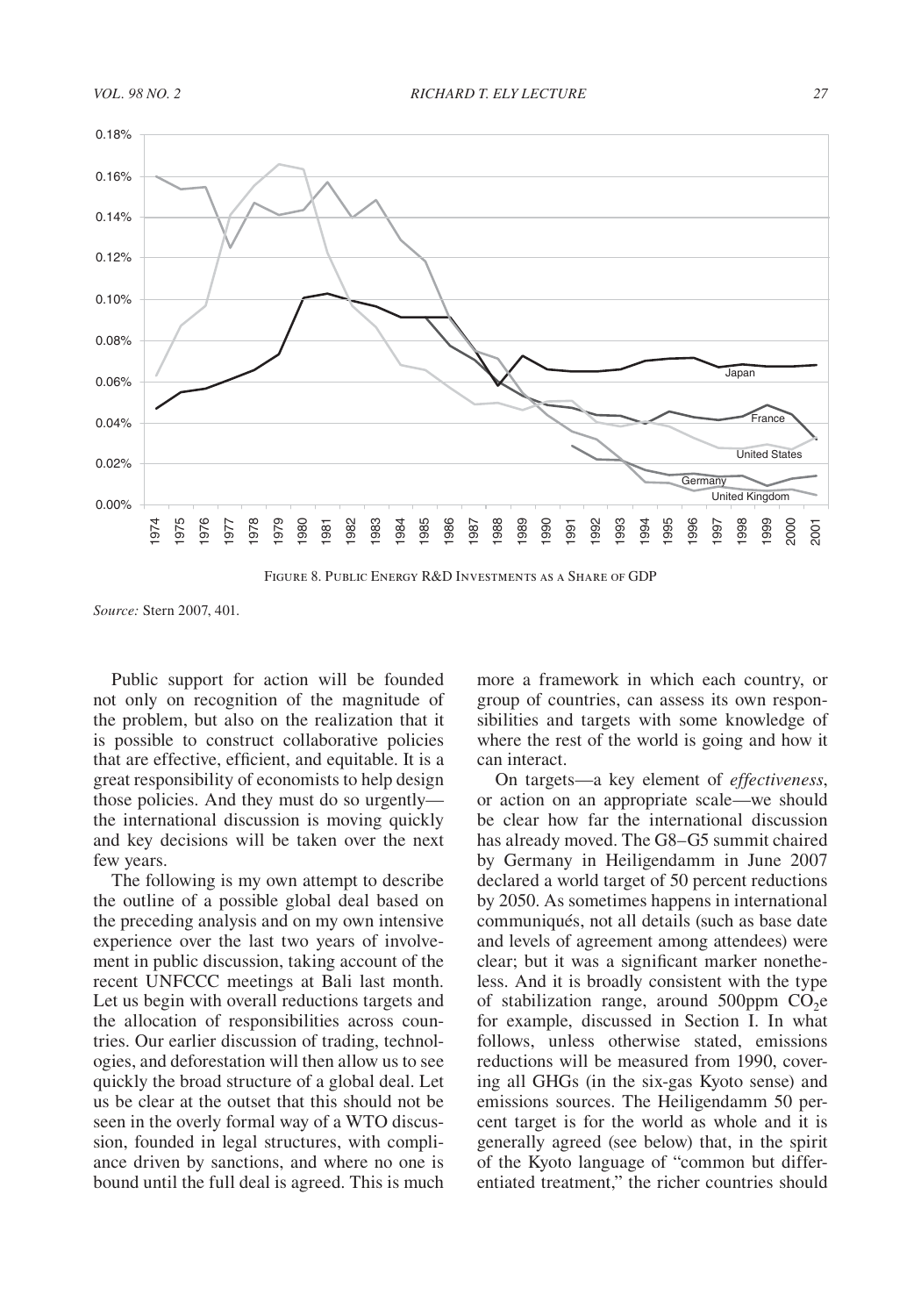take responsibility for reductions bigger than the average. In what follows, we shall think of rich country reductions as including those discharged by purchases on international markets.

At Bali in December 2007, three countries, Costa Rica, New Zealand, and Norway, declared targets of 100 percent reductions by 2050, i.e., "going carbon-neutral." The latter two are highly likely to need international purchases to get there. Note, too, that reductions of more than 100 percent are possible—many in developing countries would regard targets for rich countries above 100 percent as appropriate, given past history—and that such reductions that would almost inevitably involve international purchase.

California has a target of 80 percent reductions by 2050. France has its "Facteur Quatre": dividing by 4, or 75 percent reductions, by 2050 (Stern 2007, 516). The United Kingdom has a 60 percent target but the Prime Minister Gordon Brown indicated in November 2007 that this could be raised to 80 percent (Brown 2007). Australia, under the new government elected at the end of November 2007, has now signed Kyoto and has a target of 60 percent (Kevin Rudd 2007); 80 percent is under consideration after the Garnaut Review is published next summer.

Targets for 2050 seem far away but the long lifetime of many investments means that early decisions are needed to reach them. Intermediate targets are also being set. At the European Spring Council, 20–30 percent targets were set for 2020; Germany has set 40 percent targets by 2020. The European Council also set targets for renewables and CCS for 2020 and beyond, but it is the overall emissions targets, and their achievement, which are crucial. How they are achieved country by country will vary and must take account of economic as well as environmental, social, and political considerations. At Bali, many were pressing for rich countries to accept 25–40 percent cuts by 2020. That is indeed in the right range for rich country cuts of 80 percent by 2050 and is now at least an initial 2020 benchmark. Overall, in discussions of global and rich country targets, ranges consistent with the criteria of effectiveness and equity are now the basic benchmarks, and many key commitments have been made. Delivery on targets at reasonable cost—essentially *efficiency*—is, of course, crucial and a challenge. Policies that could support this constituted the subject of Section III and should be at the heart of a global deal.

Let us investigate equity in a little more detail. The history of flows and their relation to future stabilization targets should, in my view, be central to a discussion of equity. All too often, equity is seen solely or largely in terms of the relative level of future flows (for example, per capita convergence by 2050). A few numbers and a little basic arithmetic will help to understand the issues. Currently, global emission flows are around 40–45 Gt  $CO<sub>2</sub>e$ . With a world population of around 6 billion, that means average global per capita emissions are around 7 tons. Given that the world population in 2050 will be around 9 billion, in order to achieve 50 percent reductions (i.e., an aggregate flow of around 20 Gt  $CO<sub>2</sub>e$ ) by then, per capita emissions will have to be 2–2.5 tons. And since around 8 billion of these people will be in currently poor countries, those countries will have to be in that range<sup>28</sup> even if emissions in currently rich countries were to fall to zero. It is clear from this basic arithmetic that any effective global deal must have the currently poor countries at its center.

From the point of view of equity, the numbers are stark. The currently rich countries are responsible for around 70 percent of the existing stock, and are continuing to contribute substantially more to stock increases than developing countries. The United States, Canada, and Australia each emit over 20 tons of  $CO<sub>2</sub>e$  (i.e., from all GHGs) per capita, Europe and Japan over 10 tons, China more than 5 tons, India around 2 tons, and most of sub-Saharan Africa much less than 1 ton. Recent per capita  $CO<sub>2</sub>$ emissions (i.e., omitting other GHGs) for some countries are illustrated in Figure 9.

In the lower part of this graph are three big, fast-growing developing countries. China is growing especially quickly. Even with fairly conservative estimates, it is likely that, under BAU, China will reach current European per capita emissions levels within 20–25 years. With its very large population, over this time China under BAU will emit cumulatively more than the USA and Europe combined over the last 100

 $28$  In this context, I am referring to absolute emissions originating in the country rather than who pays.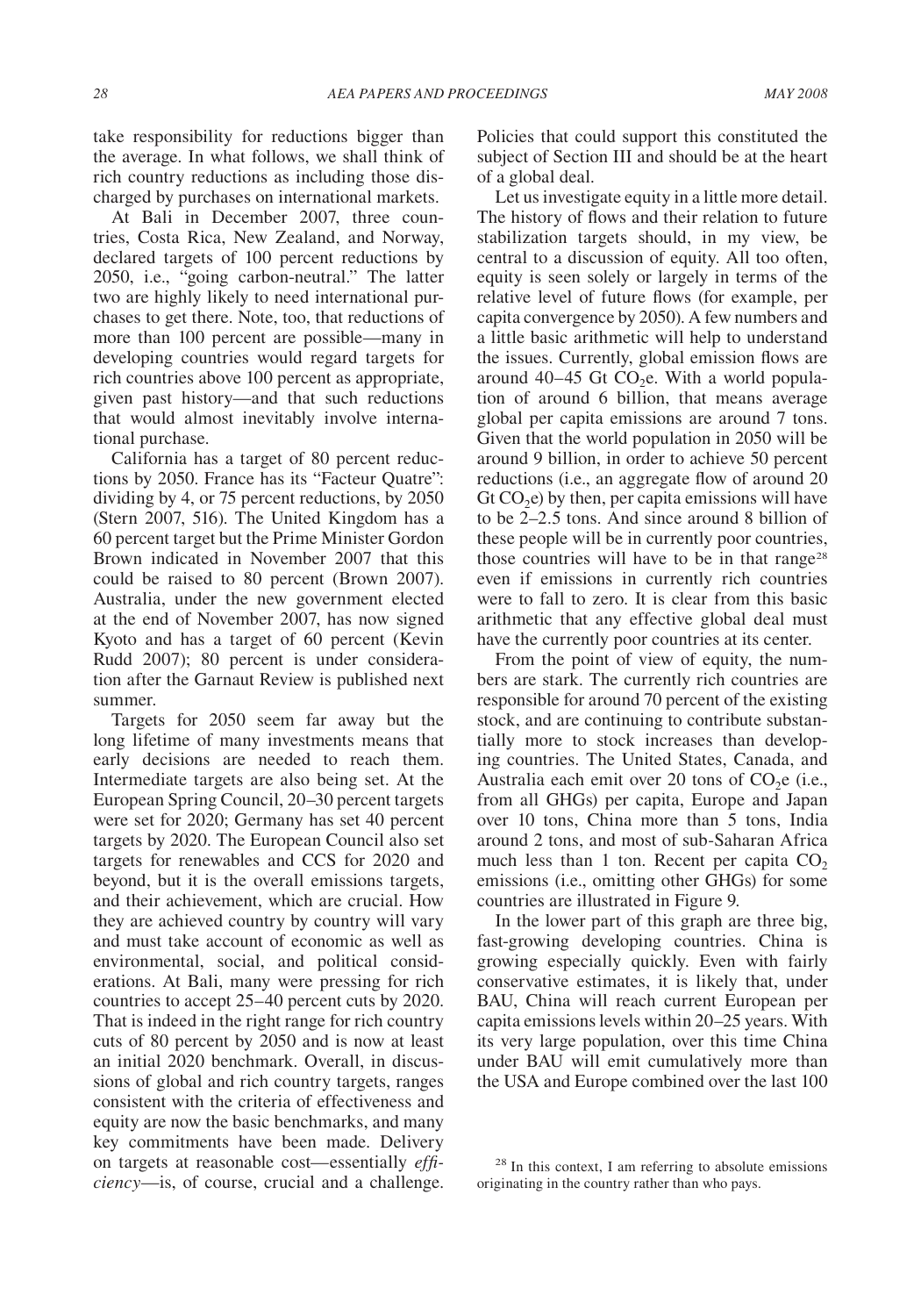

FIGURE 9. PER CAPITA CO<sub>2</sub> EMISSIONS (*in tons*)

*Source:* CDIAC 2007.

years. That is one indication of the urgency of finding a global response quickly.

But let us keep focused on equity. With 80 percent reductions by 2050, Europe and Japan would be around the required two-ton global average level. An 80 percent reduction by the United States, Australia, and Canada by 2050 would leave them around four tons, twice the required average level. Thus, a 50 percent overall reduction and an 80 percent rich country reduction would still leave average rich country flows above the world average in 2050.

Turning to stocks, let us think about the path from some initial level to a stock stabilization (to be specific, suppose that level is  $550$ ppm  $CO<sub>2</sub>e$ ), and about who consumes what along the way. We can think of the initial level as  $280$ ppm CO<sub>2</sub>e, corresponding to preindustrial times (around 1850); or we could start 20 years ago (around 390ppm  $CO<sub>2</sub>e$ ), when the problems of climate change began to receive strong policy attention; or we could start now (around 430ppm  $CO<sub>2</sub>e$ ). One perspective on equity would be to see the difference between 280ppm  $CO<sub>2</sub>e$  and 550ppm

 $CO<sub>2</sub>e$  as a reservoir sized 270ppm  $CO<sub>2</sub>e$ , which the world will get close to exhausting over the 200 years between 1850 and 2050. If we start the clock in the late 1980s or now, it would be a reservoir sized around 140ppm CO<sub>2</sub>e or 120ppm  $CO<sub>2</sub>e$ , respectively.

From this perspective, equalizing the per capita flows of emissions—or the size of the glass drawn per person per year from the reservoir by 2050, shortly before it is dry, is a very weak notion of equity. It takes no account of all the guzzling that took place by the better-off over the preceding 50–200 years (depending on when we start the clock). There is a very big difference between a stock and a flow notion of equity. An 80 percent reduction of flows by rich countries by 2050, in the context of a 50 percent reduction overall, is not a target for which rich countries should congratulate themselves warmly as demonstrating a splendidly powerful commitment to equity. And the contract-and-converge argument for some common flow level, or for using such a level as the eventual basis of trading, on the asserted grounds that there are "equal rights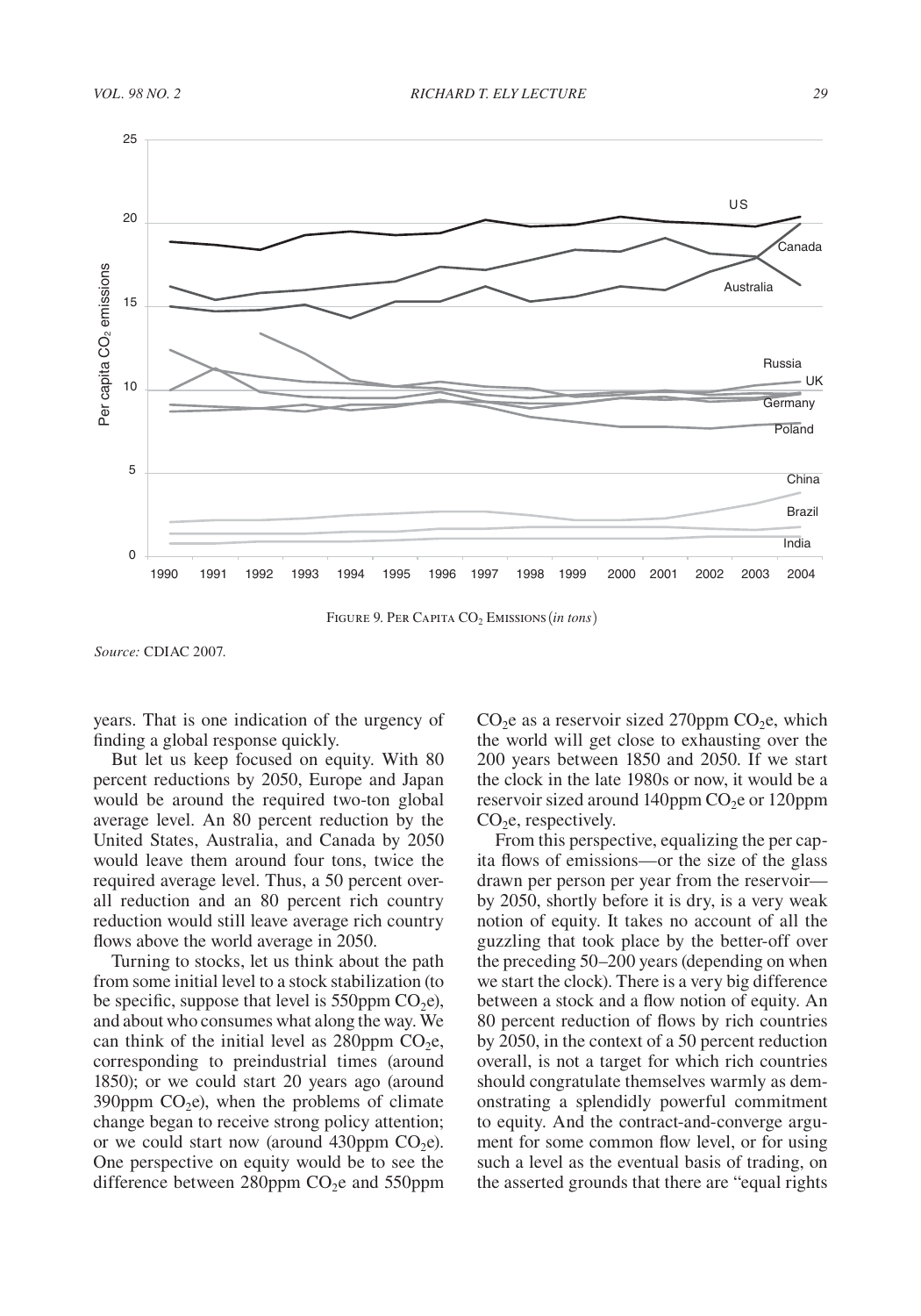to emit or pollute," does not seem to me to have special claim on our attention.29 Rather, the target of equalizing by 2050 (allowing for trade) may be seen as being a fairly pragmatic one, on which it might be possible to get agreement, and one that, while only weakly equitable, is a lot less inequitable than some other possibilities, such as less stringent targets for rich countries.

If we take any particular good, it will generally be true that rich people consume more than poor people. That is simply an expression of their being richer. In the case of the reservoir, or the "contents of the atmosphere," it is hard to think of an argument as to why rich people should have more of this shared resource than poor people. They are not exchanging their labor for somebody else's and they are not consuming the proceeds of their own land, or some natural resource that lies beneath it. I do not have any special "correct" answer to the challenge of understanding equity here, but it is a challenge we cannot avoid discussing. Any global deal will have to involve some implicit or explicit understanding over the sharing of this "reservoir."

The key elements of the global deal have, with one exception, now been raised and discussed. Let me express the deal or framework in terms of two groups of three headings, the first covering targets and trade and the second covering programs for which public funding is likely to be required. This set of six policies or programs is the international part of a deal. The domestic policies will vary across countries, using different combinations of policy instruments and technologies as discussed in Section III. The six elements of a global deal are expressed in bullet point form in Tables 3 and 4.

The first element of the first group covers the targets. The global target was explained and justified in Section I and the distribution of targets above in this section. The second, the importance of emissions trading, was emphasized in Section III: the justification for a major focus on GHG trading in policy lies in its promotion of both efficiency and collaboration. Unless financing flows for the extra costs of reducing emissions are available to poor countries, they are extremely unlikely to join the effort on the scale

and pace required. They feel the inequities of the situation and phenomena acutely. Just when, they argue, they are beginning to overcome poverty, in part by rapid growth, they should not be asked to slow down. Financing, together with technology demonstration and transfer, will be needed to convince them that moving to a low-carbon growth path is not the same thing as moving to a low growth path.

The third element refers to the short- and medium-term approaches to trading between rich and poor countries. The current system, the Clean Development Mechanism (CDM), was established by Kyoto and operates at the level of a project in a poor country (a so called non-Annex 1 country in the Kyoto Protocol). If a firm in a rich country (an Annex 1 country) is part of a trading scheme (such as the EUETS) which recognizes the CDM, then that firm can buy an emissions reduction achieved by the project, subject to the project using technologies or approaches from an admissible list. The amount of the notional reduction comes from comparing the project with a counterfactual—what the entity doing the project might otherwise have done. Approval of a project goes through the poor country authorities and a special institutional structure, currently in Bonn. The system is slow, cumbersome, and very "micro."

Trading on the scale required to reach the type of targets discussed (see Table 3) requires a much simpler, "wholesale" system.30 At the same time, to get agreement with poor countries, it will have to continue to be "one-sided," as in the CDM, i.e., you can gain from innovation, but are not penalized for BAU. Wholesale measures can include technological benchmarks such as employing CCS (currently excluded from CDM), or sectoral benchmarks such as getting below a certain amount of  $CO<sub>2</sub>$  per ton of cement. As one-sided trading measures, the benchmarks could be set ambitiously.

After these trading mechanisms have been in place (with associated technology sharing) for a while, developing countries will be able to have confidence that a trading system can work on an appropriate scale. Then it would be reasonable to ask them to accept targets consistent

<sup>&</sup>lt;sup>29</sup> Asserting equal rights to pollute or emit seems to me to have a very shady ethical grounding. Emissions deeply damage and sometimes kill others. Do we have a "right" to do so?

<sup>&</sup>lt;sup>30</sup> This scale is derived from preliminary calculations using a trading model at the UK Department of Environment, Food, and Rural Affairs (DEFRA).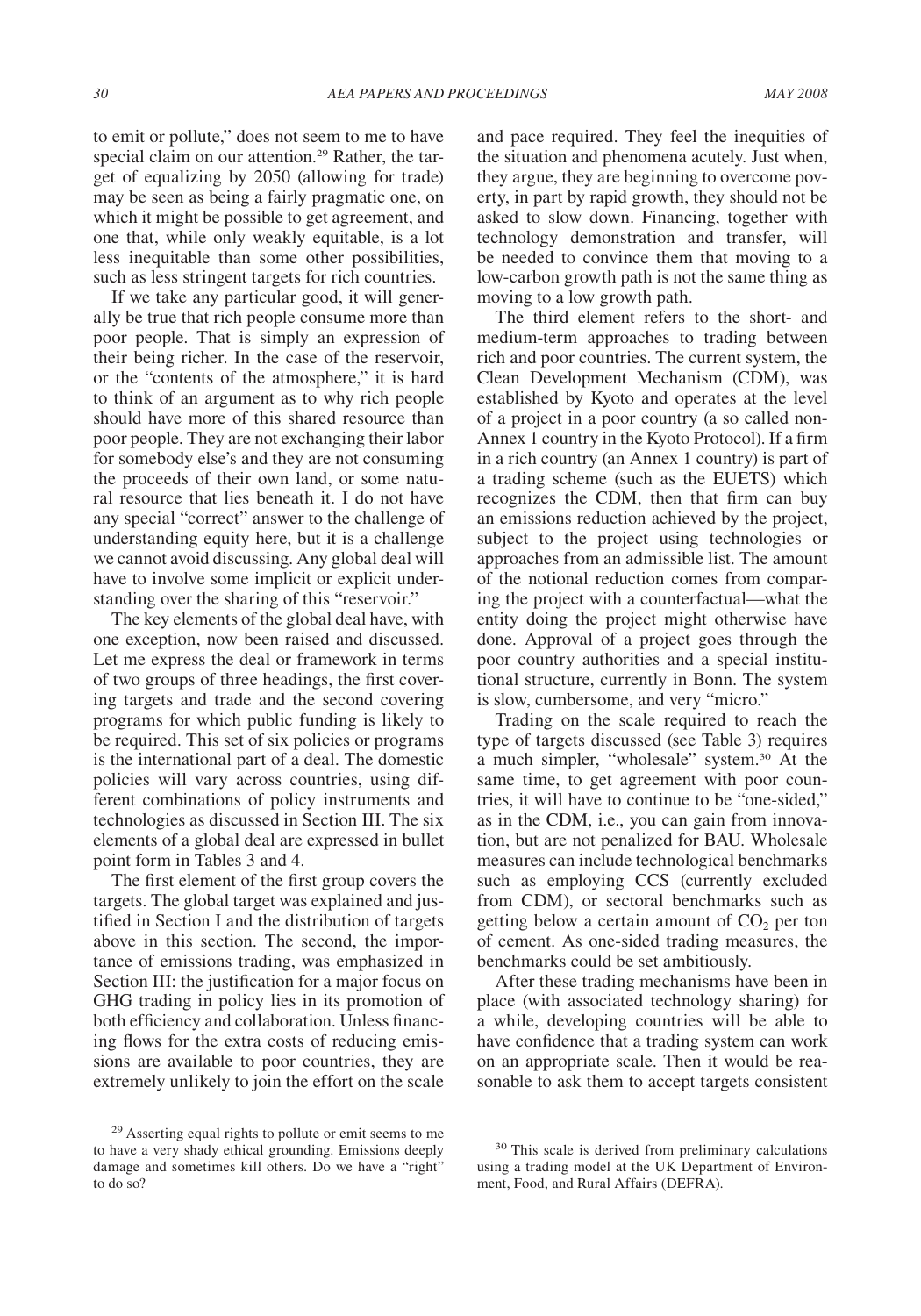- Confirm Heiligendamm 50 percent cuts in world emissions by 2050 with rich country cuts at least 75 percent.
- Rich country reductions and trading schemes designed to be open to trade with other countries, including developing countries.
- Supply side from developing countries simplifed to allow much bigger markets for emissions reductions: "carbon flows" to rise to \$50–\$100 billion per annum by 2030. Role of sectoral or technological benchmarketing in "one-sided" trading to give reformed and much bigger CDM market.

Table 4—Key Elements of a Global Deal: Funding Issues

- Strong initiatives, with public funding, on deforestation to prepare for inclusion in trading. For \$10–15 billion per annum could have a programme which might halve deforestation. Importance of global action and involvement of IFIs.
- Demonstration and sharing of technologies: e.g., \$5 billion per annum commitment to feed-in tariffs for CCS coal could lead to  $30+$  new commercial size plants in the next 7–8 years.
- Rich countries to deliver on Monterrey and Gleneagles commitments on ODA in context of extra costs of development arising from climate change: potential extra cost of development with climate change upward of \$80 billion per annum.

with overall global goals in the context of a strong set of goals by rich countries. If we look for targets from poor countries now, the only ones that would be accepted would be far too loose and would knock the bottom out of international trading, i.e., collapse the price. And in the future these loose targets would be likely to form a base-line for subsequent discussion. That is why a staged approach is essential if currently poor countries are to accept participation in responsible global stabilization so that by 2050 their emissions average around 2 tons per capita. Recall that this is a half or a third of China's *current* level. It is very unlikely to be possible to find financial flows on the scale required to incentivize appropriate action from the public sector of rich countries. Witness the difficulty in getting resources for Overseas Development Assistance (ODA), which will be strained still further by the challenge of adaptation (see below). The trading system provides for private flows.

The public funding requirements are grouped in three elements in Table 4. Each would require a paper in itself for appropriate treatment, and we can give only headlines. Deforestation accounts for up to 20 percent of current emissions; the numbers are not easy to specify precisely—probably 5–8 Gt CO<sub>2</sub>e per annum. These flows could be roughly halved, in my view, for around \$5 per ton of  $CO<sub>2</sub>$ , taking into account opportunity costs of land and the institutional, administrative, and enforcement measures necessary. Some have estimated higher costs (e.g., McKinsey—Enkvist, Nauclér, and Rosander 2007) but there appear to be large amounts of "initial" reductions available at lower costs, particularly if programs are large-scale and coordinated across countries (for further discussion see Myers 2007; Daniel Nepstad et al. 2007; Niels Anger and Jayant Sathaye 2007). This would help to avoid reduced deforestation in country A simply displacing activity and thus increasing deforestation in country B. Public sector flows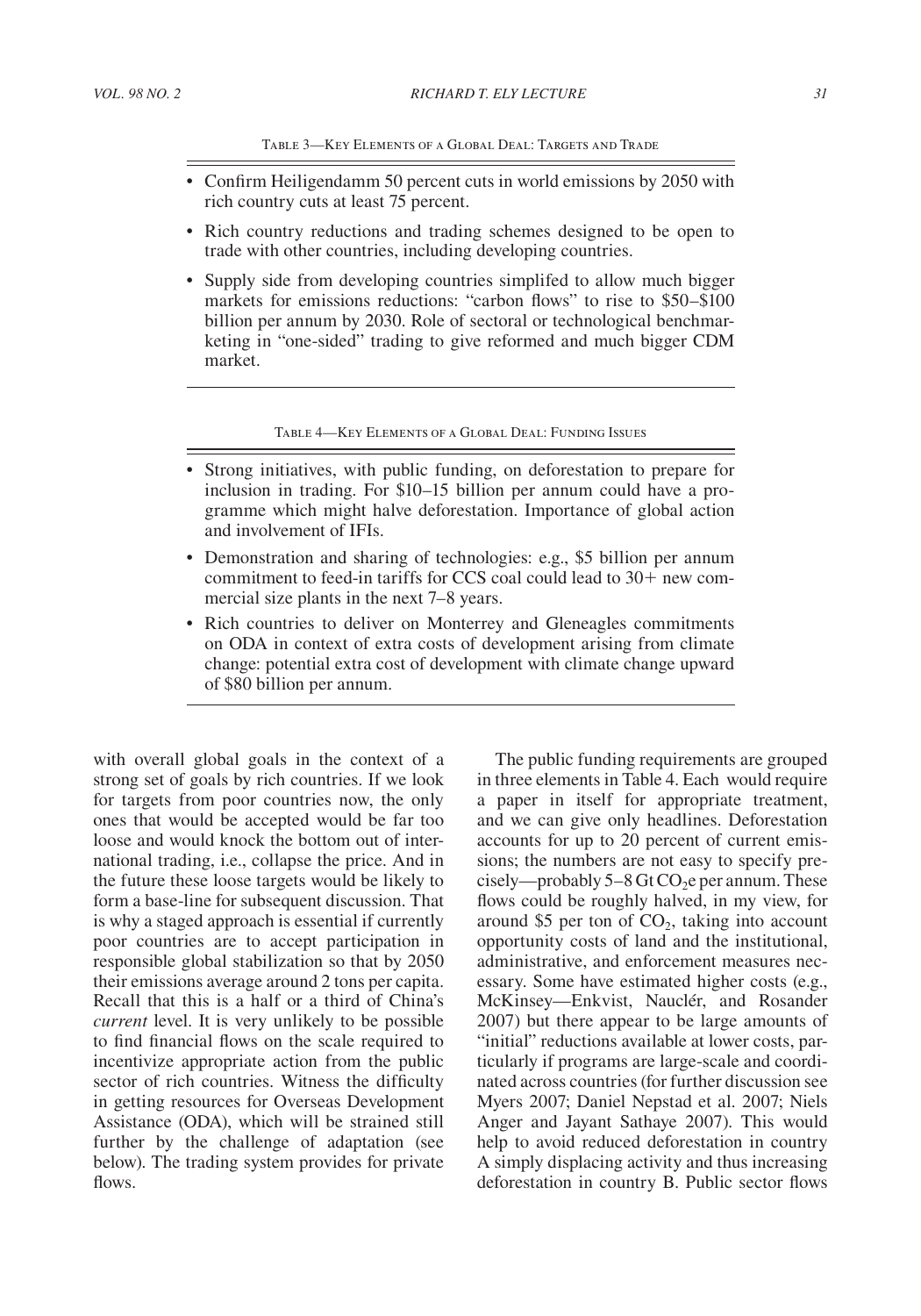can be combined with private sector flows as avoided deforestation is brought into the carbon trading process so that all countries are given incentives. Indeed, one of the responsibilities of the publicly funded program would be to work toward trading.

The second element in this second group, the demonstration and sharing of technologies, is urgent; financial resources must be made available and institutional arrangements designed. This is an important area for economic research. One problem of particular urgency, for reasons described above, is the demonstration of CCS for coal. There are no current plants using CCS for coal-fired generation on a commercial scale. From 2015 or 2020 on, the world will need most of its new coal-fired electricity generation plants to be operating with CCS if it is to have any chance of realizing its targets. If CCS cannot work on the necessary scale, then we need to know soon and follow alternative strategies. At present, however, it does look promising. There is geological work to be done to identify storage capacity, and careful legal and regulatory work to be done to allocate risk and responsibility. Geology and coal vary greatly across the world and many demonstrations of commercial-scale plants are necessary. Feed-in subsidies, worldwide, of around \$5 billion per annum could support  $30+$  such plants over the next  $7-8$  years and cover a broad range of examples.<sup>31</sup>

There should also be support for many other technologies. We do not know what the most efficient clean technologies will be in the future, and the answers are likely to vary with location. CCS is emphasized here simply because we can be fairly confident that BAU will involve a great deal of coal for electricity over the next 20–30 years. Perhaps it will be a medium-term technology and be replaced by others over the longer term.

Finally, in the global deal, I would emphasize an element that has not been discussed here and that will be of great importance. Even with very responsible policies, the world is likely to see an additional 1–2°C of warming over and above the 0.8°C it has already experienced. Adaptation will be necessary worldwide and will be particularly difficult for poor countries. Recently,

the United Nations Development Programme (UNDP) estimated additional costs for developing countries of around \$85 billion per annum by 2015 (UNDP 2007, 15). And they will presumably rise after that.

Such extra financing will be hard to find. It may be compared with the \$150–200 billion per annum extra that would arise if the Organisation for Economic Co-operation and Development (OECD) countries moved to 0.7 percent GDP in ODA by 2015, as many of them have promised. The ODA promises of the 2002 UN International Conference on Financing for Development in Monterrey, Mexico, in connection with the Millennium Development Goals, and of the 2005 UK-chaired G8 Gleneagles summit on Africa, and preceding EU commitments in July, were powerfully argued and justified at the time. They took little account of climate change. If that aspect is added, as it should be given the magnitude of the challenge, and combined with the historical responsibilities for stocks of GHGs and the implied consequences for poor countries, then the argument for 0.7 percent, in my view, becomes overwhelming. The Stern Review left the argument at that point, although a case could have been made for increasing the ODA targets.

The framework I have now described does, in my view, meet the criteria of: effectiveness—it is on the right scale; efficiency—it relies heavily on markets and market-orientated innovation; and equity—it does at least give some specificity to the "common but differentiated responsibility" already accepted internationally. It builds on existing commitments and some aspects of the current discussions in international fora. It is also designed to give some realistic opportunity for the major developing countries to become strongly involved, as they must if serious targets are to be agreed and achieved.

It is a framework that could allow all countries to move quickly along what they see to be a responsible path. What is very striking here is how broadly basic understanding has already been established. Country by country, we see targets being erected and measures being set by individual countries recognizing their own responsibilities as they see international agreement being built. People seem to understand the arguments for action and collaboration on climate change much more readily than they do for international trade. But I do not want to

<sup>&</sup>lt;sup>31</sup> Own calculations using, for example, the McKinsey cost curve, and working with power stations of a few hundred megawatts. I am grateful to Dennis Anderson for his advice.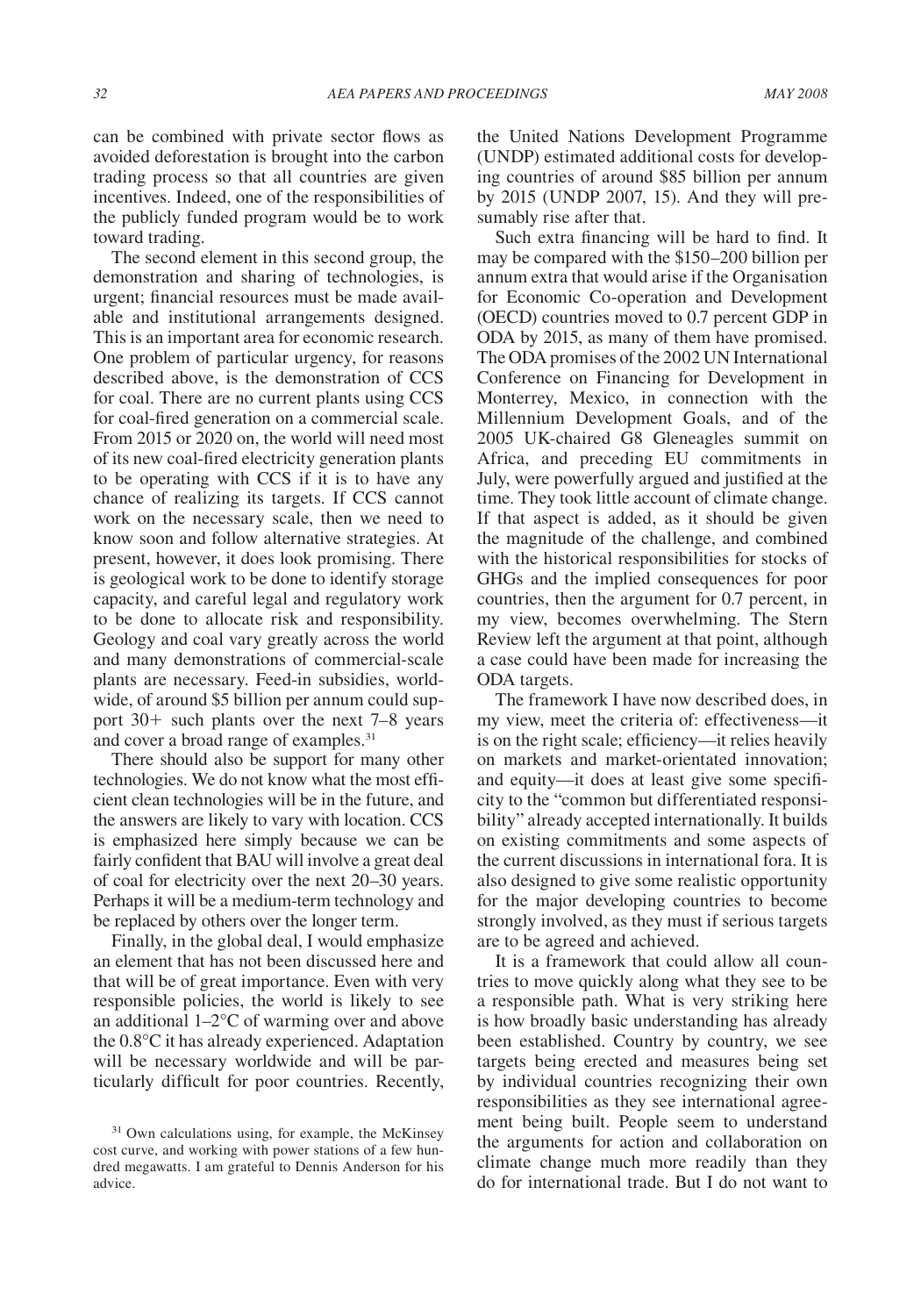pretend that the problems and necessary actions are universally recognized and accepted. Scientific agreement seems broad and deep, but we cannot yet say that about economic policy, or about economists. This is a time for exchange of ideas and intensive discussion. Economic policy is much too important here to be left to noneconomists.

It is intensive public discussion that will, in my view, be the ultimate enforcement mechanism. For example, in November 2007 we saw an Australian prime minister thrown out of office in part because of his perceived weakness on this issue. It is remarkable that when elections come around, politicians recognize strong public interest and demand for action. And it has become a unifying and defining issue in the structures of Europe. It has not moved at the same pace in all countries, but we are also seeing strong changes in perception in the key countries of the United States, China, and India.

Beyond discussion, there are some promising movements in world and individual country policy. The UNFCCC 13th Conference of the Parties, COP 13, in Bali in December 2007 was a major step forward, with all countries involved broadly (but not universally) recognizing the need for overall 50 percent cuts by 2050 and 25–40 percent cuts by rich countries by 2020 (although only the phrase "deep cuts" was agreed). There was progress on international action on deforestation. But it was the launch of negotiations only; it was not an agreement on a shared global framework.

The discussion of that global framework will move forward strongly over the next few years. It is vital that economics and economists be more strongly involved, particularly if the criteria of efficiency and equity are to play their proper role. It is the analytical application of these two criteria to practical policy problems that is at the heart of public economics. The challenge of climate change is especially difficult because it covers so much of the economy, is so long term, is so full of risk and uncertainty, is so demanding internationally, and is so urgent because of the problem itself and the pace of public discussion and decision making. It is also a long-term problem for analysis. We will be learning all the time and policy will be made and reformed over coming decades.

It is dangerous, in my view, for us as economists to seem to advocate weak policy and

procrastination and delay under the banner of "more research to do" or "let's wait and see." The former argument is always true but we have the urgent challenge of giving good advice now, based on what we currently understand. And the latter, in my view, is misguided—waiting will take us into territory that we can now see is probably very dangerous and from which it will be very difficult to reverse. Acting now will give us, at fairly modest cost, a cleaner world and environment, even if, as seems very improbable, the vast majority of climate scientists have got it wrong. If we conclude that whatever the merits of the argument, it is all too difficult to make and implement policy, then we should at least be clear about the great magnitude of the risks of moving to concentrations of  $650$ ppm CO<sub>2</sub>e or more, which are the likely consequences of no, weak, or delayed action.

It is hard to imagine a more important and fascinating problem for research. It will involve all our skills and more, and it will require collaboration across disciplines. This is a time and a subject for economists to prove their worth. Looking at the quality of this company here in New Orleans, I am confident that they will do so.

## **REFERENCES**

- **Aghion, Philippe.** 2007. "Environment and Endogenous Technical Change." Unpublished.
- **Anand, Sudhir, and Amartya Sen.** 2000. "Human Development and Economic Sustainability." *World Development*, 28(12): 2029–49.
	- **Anderson, John F., and Todd Sherwood.** 2002. "Comparison of EPA and Other Estimates of Mobile Source Rule Costs to Actual Price Changes." Society of Automotive Engineers Technical Paper 2002–01–1980.
	- **Anger, Niels, and Jayant Sathaye.** 2007. "Reducing Deforestation and Trading Emissions: Economic Implications for the Post-Kyoto Carbon Market." Unpublished.
	- **Arrhenius, Svante.** 1896. "On the Influence of Carbonic Acid in the Air upon the Temperature of the Ground." *Philosophical Magazine*, 41(4): 237–76.
	- **Arrow,  Kenneth J.**1995. "Intergenerational Equity and the Rate of Discount in Long-Term Social Investment." Stanford University Department of Economics Working Paper 97–005.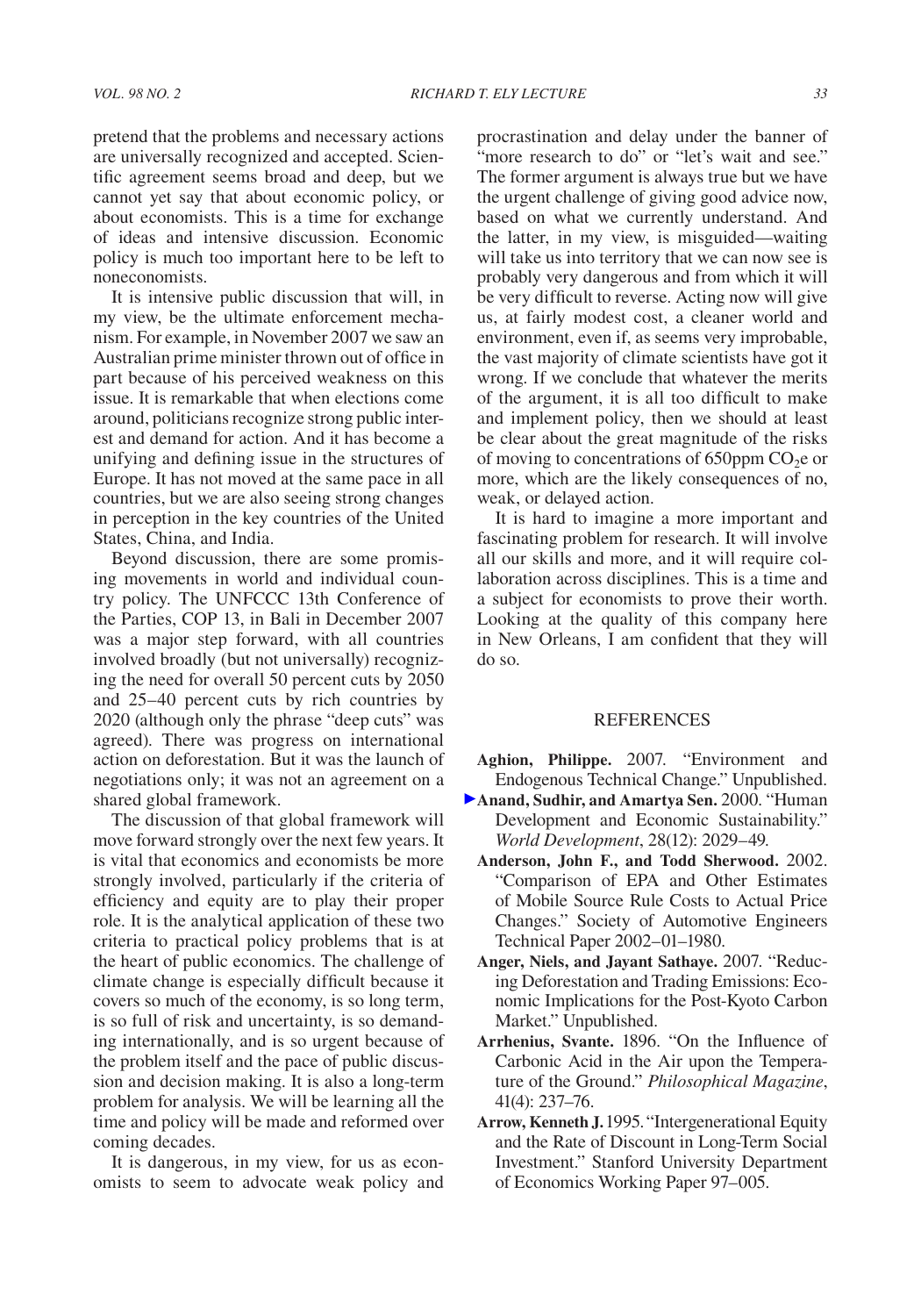- **Arrow, Kenneth, Partha Dasgupta, Lawrence Goulder, Gretchen Daily, Paul Ehrlich, Geoffrey Heal, Simon Levin, et al.** 2004. "Are We Consuming Too Much?" *Journal of Economic Perspectives*, 18(3): 147–72.
	- **Atkinson, Anthony B., and Andrea Brandolini.** 2007. "On Analysing the World Distribution of Income." Unpublished.
- **Atkinson, Anthony B., and Joseph Stiglitz.** 1976. "The Design of Tax Structure: Direct versus Indirect Taxation." *Journal of Public Economics*, 6(1–2): 55–75.
	- **Atkinson, Anthony B., and Joseph Stiglitz.** 1980. *Lectures on Public Economics.* London: McGraw-Hill Companies.
	- **Barker, Terry, Mahvash S. Qureshi, and Jonathan Köhler.** 2006. "The Costs of Greenhouse Gas Mitigation with Induced Technological Change: A Meta-Analysis of Estimates in the Literature." Tyndall Centre for Climate Change Research Working Paper 89.
	- **Beckerman, Wilfred, and Cameron Hepburn.** 2007. "Ethics of the Discount Rate in the Stern Review on the Economics of Climate Change." *World Economics,* 8(1): 187–210.
	- **Brown, Gordon.** 2007. "Speech on Climate Change." Speech, World Wildlife Fund, London, November 19, 2007. http://www. number10.gov.uk/output/Page13791.asp.
	- **Carbon Dioxide Information Analysis Center.** 2007. United States Department of Energy. http://cdiac.ornl.gov. Date accessed January 25, 2008.
	- **Cline, William.** 2007. "Comments on the Stern Review." In *Yale Symposium on the Stern Review*, Chapter 6, 78–86. New Haven, CT: Yale Center for the Study of Globalization. www.ycsg.yale.edu/climate/stern.html.
	- **Dasgupta, Partha.** 2007. "Commentary: The Stern Review's Economics of Climate Change." *National Institute Economic Review*, 199(1): 4–7.
- **Deaton, Angus S., and Nicholas Stern.** 1986. "Optimally Uniform Commodity Taxes, Taste Differences and Lump-Sum Grants." *Economics Letters*, 20(3): 263–6.
	- **DeLong, Brad.** 2006. "Partha Dasgupta Makes a Mistake in His Critique of the Stern Review." http://delong.typepad.com/sdj/2006/11/partha\_dasgupta.html.
	- **Dietz, Simon, Cameron Hepburn, and Nicholas Stern.** 2008. "Economics, Ethics, and Climate Change." Unpublished.
- **Dietz, Simon, Chris Hope, Nicholas Stern, and Dimitri Zenghelis.** 2007a. "Reflections on the Stern Review (1): A Robust Case for Strong Action to Reduce the Risks of Climate Change." *World Economics,* 8(1): 121–68.
- **Dietz, Simon, Dennis Anderson, Nicholas Stern, Chris Taylor, and Dimitri Zenghelis.** 2007b. "Right for the Right Reasons: A Final Rejoinder on the Stern Review." *World Economics,*  8(2): 229–58.
- **Dietz, Simon, Chris Hope, and Nicola Patmore.** 2007c. "Some Economics of 'Dangerous' Climate Change: Reflections on the Stern Review." *Global Environmental Change,* 17(3–4): 311–25.
	- **Drèze, Jean, and Nicholas Stern.** 1987. "The Theory of Cost-Benefit Analysis." In *Handbook of Public Economics,* Vol. 2, ed. Alan J. Auerbach, and Martin S. Feldstein, 909–89. Amsterdam, NH: Elsevier.
- **Drèze, Jean, and Nicholas Stern.** 1990. "Policy Reform, Shadow Prices, and Market Prices." *Journal of Public Economics*, 42(1): 1–45.
	- **Enkvist, Per-Anders, Tomas Nauclér, and Jerker Rosander.** 2007. "A Cost Curve for Greenhouse Gas Reduction." *The McKinsey Quarterly*, 1: 35–45.
	- **Expert Committee on Integrated Energy Policy.** 2006. *Integrated Energy Policy: Report of the Expert Committee.* Government of India Planning Commission. New Delhi, August.
	- **Fankhauser, Samuel, Friedel Sehlleier, and Nicholas Stern.** 2007. "Climate Change, Innovation, and Jobs." Unpublished.
	- **Fourier, Joseph.** 1827. "Mémoire sur les températures du globe terrestre et des espaces planétaires." Mémoires de l'académie royale des sciences, 7: 569–604.
	- **Garnaut, Ross.** 2007. "Will Climate Change Bring an End to the Platinum Age?" Paper presented at the inaugural S. T. Lee Lecture on Asia & The Pacific, Australian National University, Canberra, November 29.
- **Guesnerie, Roger.** 2004. "Calcul économique et développement durable." *Revue économique,* 55(3): 363–82.
	- **Hadley Centre for Climate Prediction and Research.** 2005. "Stabilising Climate to Avoid Dangerous Climate Change—A Summary of Relevant Research at the Hadley Centre." The Met Office. http://www.metoffice.gov.uk/ research/hadleycentre/pubs/brochures.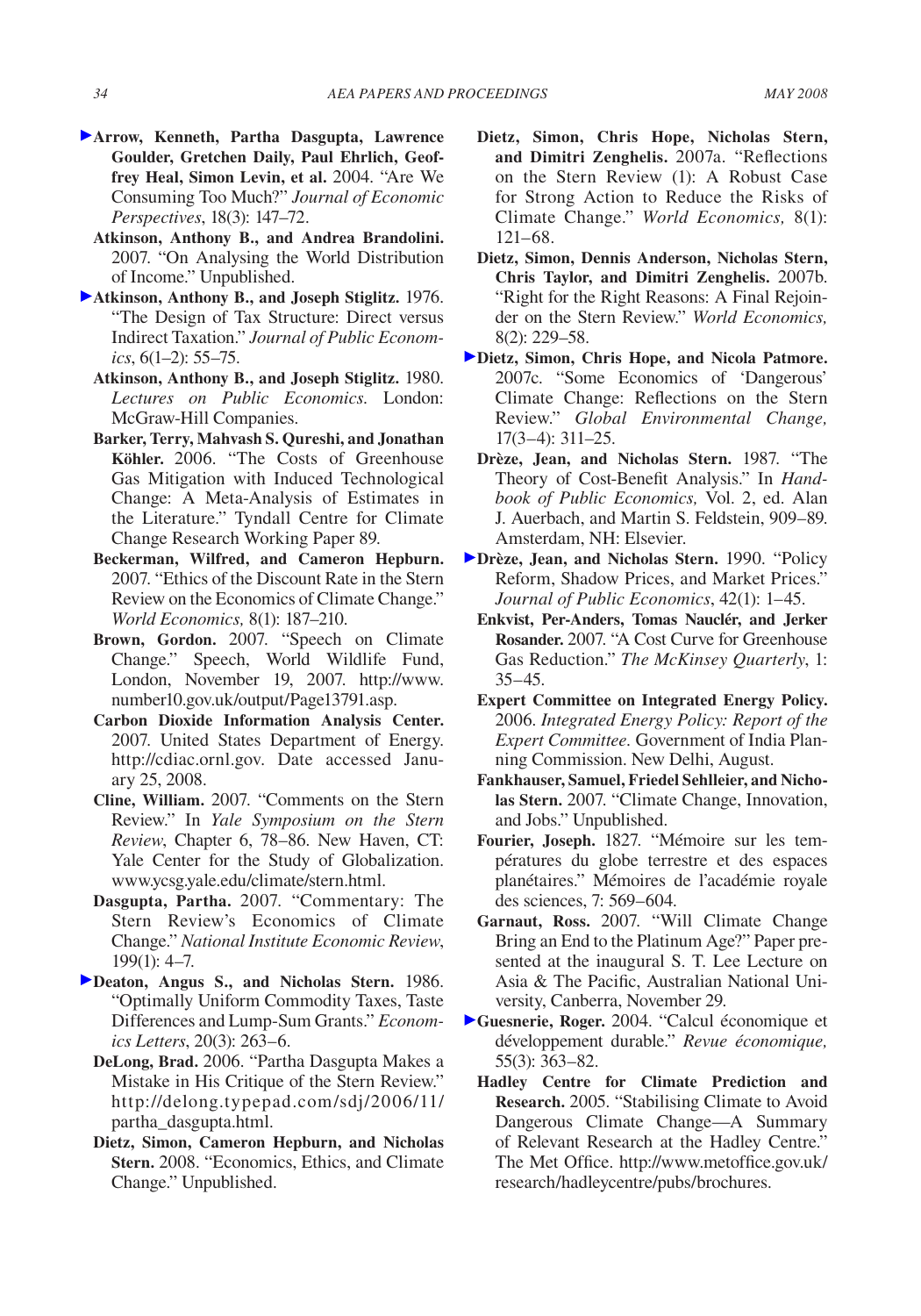- **Harrod, R. F.** 1948. *Towards a Dynamic Economics: Some Recent Developments of Economic Theory and Their Application to Policy.* London: MacMillan.
- **Heal, Geoffrey.** 2007. "Climate Change Economics: A Meta-Review and Some Suggestions." Unpublished.
- **Henry, Claude.** 2006. "Decision-Making Under Scientific, Political and Economic Uncertainty." Laboratoire d'Econométrie de l'Ecole Polytechnique Chair Développement Durable Cahier DDX–06–12.
- **Hepburn, Cameron.** 2006. "Discounting Climate Change Damages: Working Note for the Stern Review." http://www.economics.ox.ac.uk/ members/cameron.hepburn, accessed November 9, 2007.
- **Her Majesty's Treasury.** 2003. *Green Book: Appraisal and Evaluation in Central Government*. London: The Stationery Office.
- **Hoel, Michael, and Thomas Sterner.** 2007. "Discounting and Relative Prices." *Climatic Change*, 84(3–4): 265–80.
	- **Hope, Christopher.** 2006b. "The Marginal Impact of  $CO<sub>2</sub>$  from PAGE2002: An Integrated Assessment Model Incorporating the IPCC's Five Reasons for Concern." *The Integrated Assessment Journal*, 6(1): 19–56.
- **Hope, Christopher.** 2006a. "The Marginal Impacts of CO<sub>2</sub>, CH<sub>4</sub> and SF<sub>6</sub> Emissions." *Climate Policy*, 6(5): 537–44.
	- **Intergovernmental Panel on Climate Change.** 2000. *Emissions Scenarios: A Special Report of Working Group III of the Intergovernmental Panel on Climate Change.* Cambridge, UK: Cambridge University Press.
	- **Intergovernmental Panel on Climate Change.** 2001a. *Climate Change 2001: Synthesis Report*. Cambridge, UK: Cambridge University Press.
	- **Intergovernmental Panel on Climate Change.** 2001b. *Climate Change 2001: Synthesis Report*. Cambridge, UK: Cambridge University Press.
	- **Intergovernmental Panel on Climate Change.** 2007. *Climate Change 2007: The Physical Science Basis*. Cambridge, UK: Cambridge University Press.
	- **International Energy Agency.** 2006. *World Energy Outlook 2006*. Paris, France: International Energy Agency.
	- **International Energy Agency.** 2007. *World Energy Outlook 2007*. Paris, France: International Energy Agency.
- **Jansen, E., J. Overpeck, K. R. Briffa, J.-C. Duplessy, F. Joos, V. Masson-Delmotte, D. Olago, et al.** 2007. "Palaeoclimate." In *Climate Change 2007: The Physical Science Basis*, ed. S. Solomon, D. Qin, M. Manning, Z. Chen, M. Marquis, K. B. Avery, M. Tignor, and H. L. Miller, 433–98. Cambridge, UK: Cambridge University Press.
- **Kleiber, Christian, and Samuel Kotz.** 2003. *Statistical Size Distributions in Economics and Actuarial Sciences.* Hoboken, NJ: John Wiley and Sons.
- **Kochugovindan, Sree, and Roland Nilsson.** 2007a. "UK Asset Returns Since 1899." In *Equity Gilt Study 2007*, 64–70. London: Barclays Capital.
- **Kochugovindan, Sree, and Roland Nilsson.** 2007b. "US Asset Returns Since 1925." In *Equity Gilt Study 2007*, 71–6. London: Barclays Capital.
- **Mehra, Rajnish, and Edward C. Prescott.** 2003. "The Equity Premium in Retrospect." In *Handbook of the Economics of Finance*, Vol. 1B, ed. George M. Constantinides, Milton Harris, and René Stulz, 887–936. Amsterdam, NH: Elsevier.
- **Meinshausen, Malte.** 2006. "What Does a 2ºC Target Mean for Greenhouse Gas Concentrations? A Brief Analysis Based on Multi-Gas Emission Pathways and Several Climate Sensitivity Uncertainty Estimates." In *Avoiding Dangerous Climate Change*, ed. Hans Joachim Schellnhuber, Wolfgang Cramer, Nebojsa Nakicenovic, Tom Wigley, and Gary Yohe, 265–79. Cambridge, UK: Cambridge University Press.
- **Mendelsohn, Robert.** 2007. "Comments on the Stern Review." In *Yale Symposium on the Stern Review*, Chapter 8, 93–103. New Haven, CT: Yale Center for the Study of Globalization. www.ycsg.yale.edu/climate/stern.html.
- **Mendelsohn, Robert, Wendy Morrison, Michael Schlesinger, and Natalia Andronova.** 2000. "Country-Specific Market Impacts of Climate Change." *Climatic Change*, 45(3–4): 553–69.
	- **Mill, John Stuart.** 1972. "Considerations of Representative Government." In *Utilitarianism, On Liberty and Considerations on Representative Government*, ed. H. B. Acton. London: J. M. Dent & Sons, (Orig. pub. 1861).
- **Mirrlees, James A., and Nicholas Stern.** 1972. "Fairly Good Plans." *Journal of Economic Theory*, 4(2): 268–88.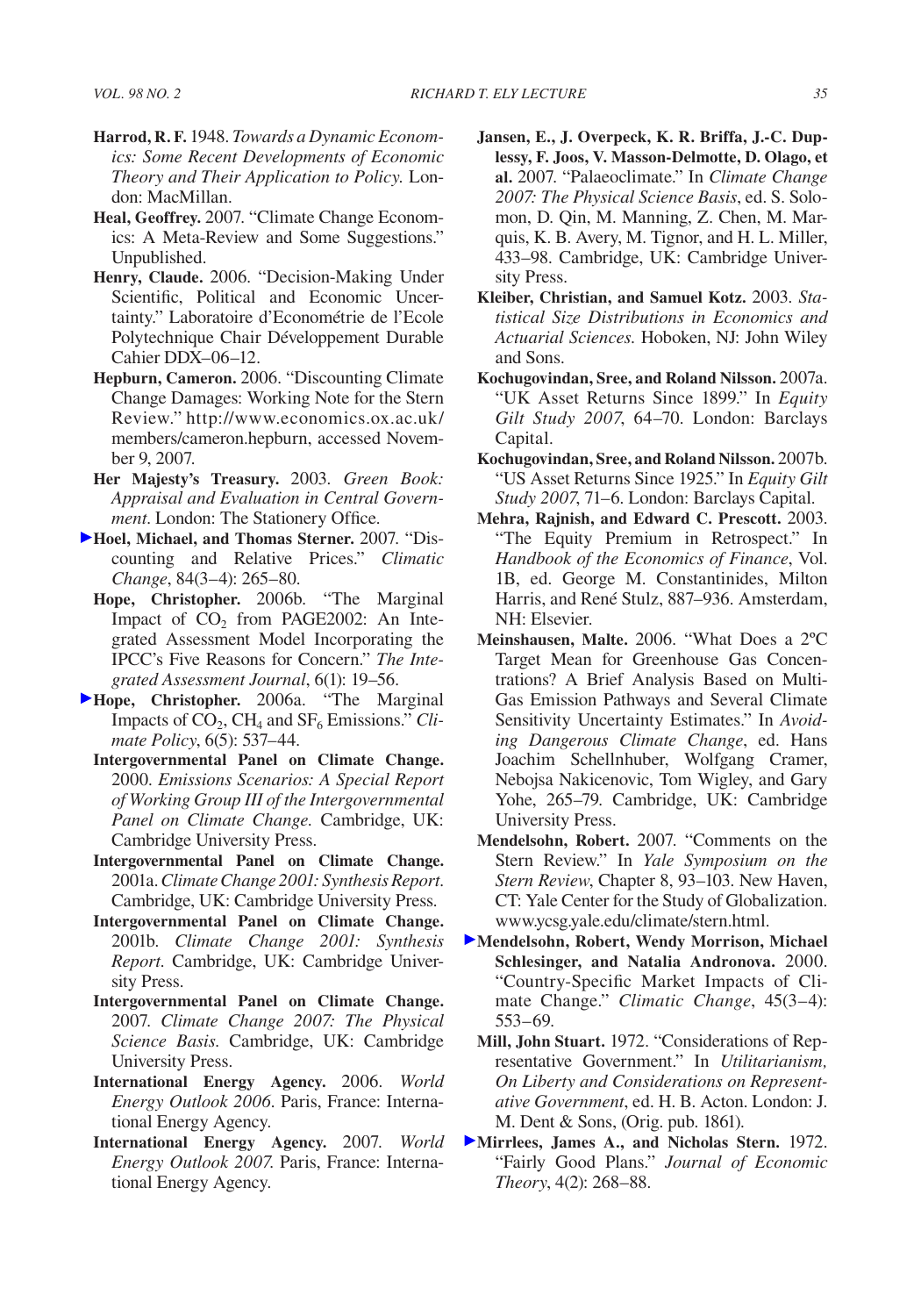- **Murphy, James M., David M. H. Sexton, David N. Barnett, Gareth S. Jones, Mark J. Webb, Matthew Collins, and David A. Stainforth.** 2004. "Quantification of Modelling Uncertainties in a Large Ensemble of Climate Change Simulations." *Nature*, 430(7001): 768–72.
	- **Myers, Erin C.** 2007. "Policies to Reduce Emissions from Deforestation and Degradation (REDD) in Tropical Forests: An Examination of the Issues Facing the Incorporation of REDD into Market-Based Climate Policies." Resources for the Future Discussion Paper 07–50.
	- **Nepstad, Daniel, Britaldo Soares-Filho, Frank Merry, Paulo Moutinho, Hermann Oliveira Rodrigues, Maria Bowman, Steve Schwartzman, Oriana Almeida, and Sergio Rivero.** 2007. "The Costs and Benefits of Reducing Carbon Emissions from Deforestation and Forest Degradation in the Brazilian Amazon." Paper presented at the United Nations Framework Convention on Climate Change Conference of the Parties, Thirteenth Session, Bali, Indonesia, December 3–14, 2007.
	- **Newbery, David.** 1992. "Long Term Discount Rates for the Forest Enterprise." Unpublished.
	- **Nordhaus, William D.** 2007a. "The Challenge of Global Warming: Economic Models and Environmental Policy." http://nordhaus.econ.yale. edu/dice\_mss\_072407\_all.pdf.
- **Nordhaus, William D.** 2007b. "A Review of the Stern Review on the Economics of Climate Change." *Journal of Economic Literature*, 45(3): 686–702.
	- **Nordhaus, William D., and Joseph G. Boyer.** 2000. *Warming the World: Economic Models of Global Warming*. Cambridge, MA: MIT Press.
	- **Okun, Arthur M.** 1975. *Equality and Efficiency: The Big Tradeoff*. Washington, DC: Brookings Institution Press.
	- **Pearce, David, and David Ulph.** 1995. "A Social Discount Rate for the United Kingdom." Centre for Social and Economic Research on the Global Environment Global Environmental Change Working Paper GEC–1995–01.
	- **Pigou, Arthur C.** 1932. *The Economics of Welfare*. 4th ed. London: Macmillan.
- **Ramsey, F. P.** 1928. "A Mathematical Theory of Saving." *Economic Journal*, 38(152): 543–59.
	- **Rudd, Kevin.** 2007. "Ratifying the Kyoto Protocol." Media release, Prime Minister of

Australia, Canberra, December 3, 2007. http:// www.pm.gov.au/media/Release/2007/media\_ release\_0003.cfm.

- **Smith, Joel B., Hans Joachim Schellnhuber, and M. Monirul Qader Mirza.** 2001. "Vulnerability to Climate Change and Reasons for Concern: A Synthesis." In *Climate Change 2001: Impacts, Adaptation and Vulnerability,* ed. James J. McCarthy, Osvaldo F. Canziani, Neil A. Leary, David J. Dokken, and Kasey S. White, 913–68. Cambridge, UK: Cambridge University Press.
- **Solow, Robert M.** 1974. "The Economics of Resources or the Resources of Economics." *American Economic Review*, 64(2): 1–14.
- **Stainforth, D., T. Aina, C. Christensen, M. Collins, N. Faull, D. J. Frame, J. A. Kettleborough, et al.** 2005. "Uncertainty in Predictions of the Climate Response to Rising Levels of Greenhouse Gases." *Nature,* 433(7024): 403–6.
- **Stern, Nicholas.** 1976. "On the Specification of Models of Optimum Income Taxation." *Journal of Public Economics*, 6(1–2): 123–62.
	- **Stern, Nicholas.** 1977. "The Marginal Valuation of Income." In *Studies in Modern Economic Analysis: The Proceedings of the Association of University Teachers of Economics, Edinburgh 1976*, ed. M. J. Artis and A. R. Nobay, 209–54. Oxford: Basil Blackwell.
	- **Stern, Nicholas.** 2007. *The Economics of Climate Change: The Stern* Review. Cambridge, UK: Cambridge University Press.
	- **Stern, Nicholas, Jean-Jacques Dethier, and F. Halsey Rogers.** 2005. *Growth and Empowerment: Making Development Happen*. Cambridge, MA: MIT Press.
	- **Sterner, Thomas, and U. Martin Persson.** 2007. "An Even Sterner Review: Introducing Relative Prices into the Discounting Debate." Resources for the Future Discussion Paper 07–37.
- **Tol, Richard S. J.** 2002. "Estimates of the Damage Costs of Climate Change, Part II: Dynamic Estimates." *Environmental and Resource Economics*, 21(2): 135–60.
	- **Tyndall, John.** 1861. "On the Absorption and Radiation of Heat by Gases and Vapours." *Philosophical Magazine,* 22: 169–94, 273–85.
	- **United Nations Development Programme.** 2007. *Human Development Report 2007/2008 Fighting Climate Change: Human Solidarity in a Divided World.* New York: Palgrave Macmillan.